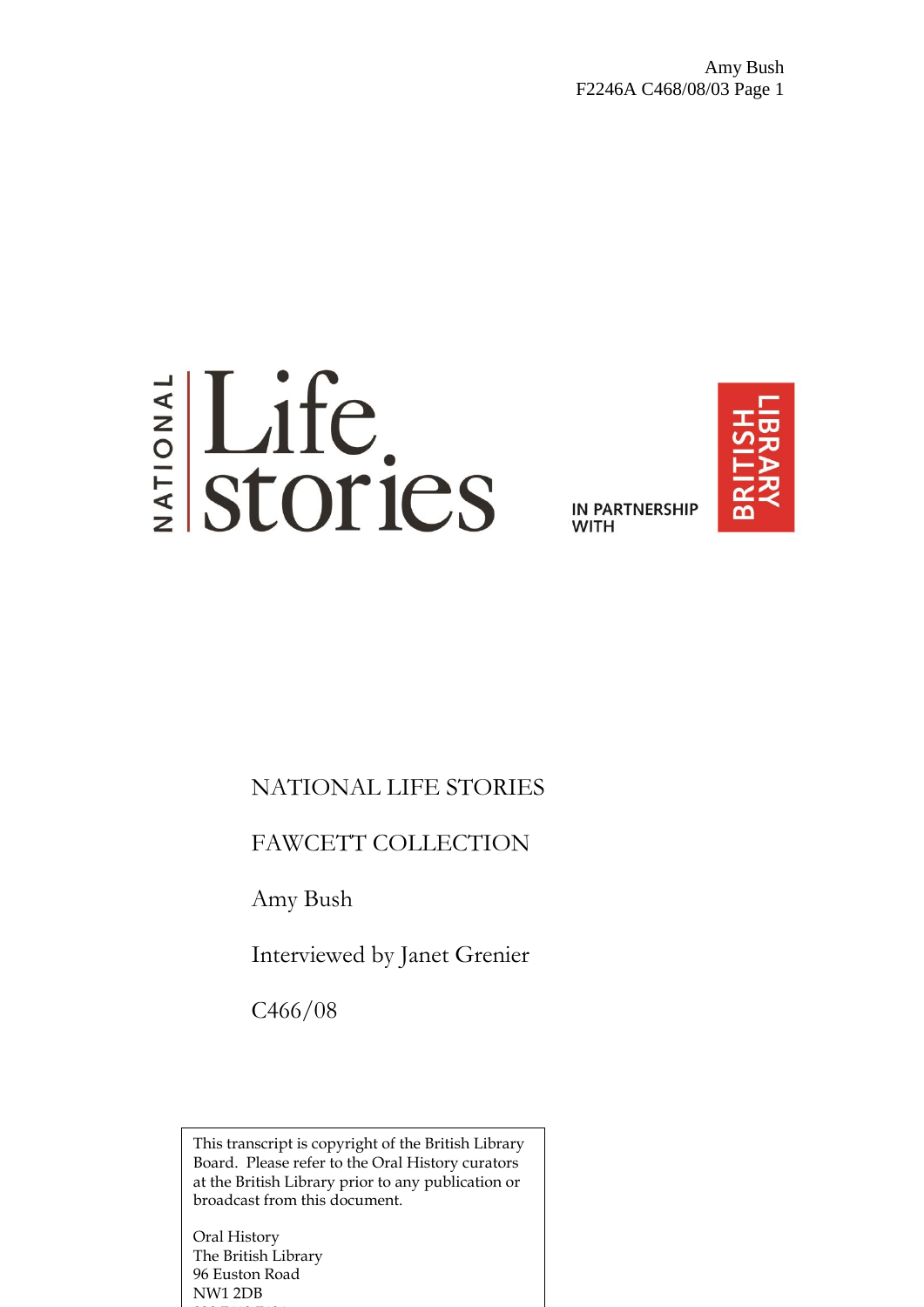# **IMPORTANT**

Access to this interview and transcript is for private research only. Please refer to the Oral History curators at the British Library prior to any publication or broadcast from this document.

> Oral History The British Library 96 Euston Road London NW1 2DB 020 7412 7404 [oralhistory@bl.uk](mailto:oralhistory@bl.uk)

Every effort is made to ensure the accuracy of this transcript, however no transcript is an exact translation of the spoken word, and this document is intended to be a guide to the original recording, not replace it. Should you find any errors please inform the Oral History curators [\(oralhistory@bl.uk\)](mailto:oralhistory@bl.uk)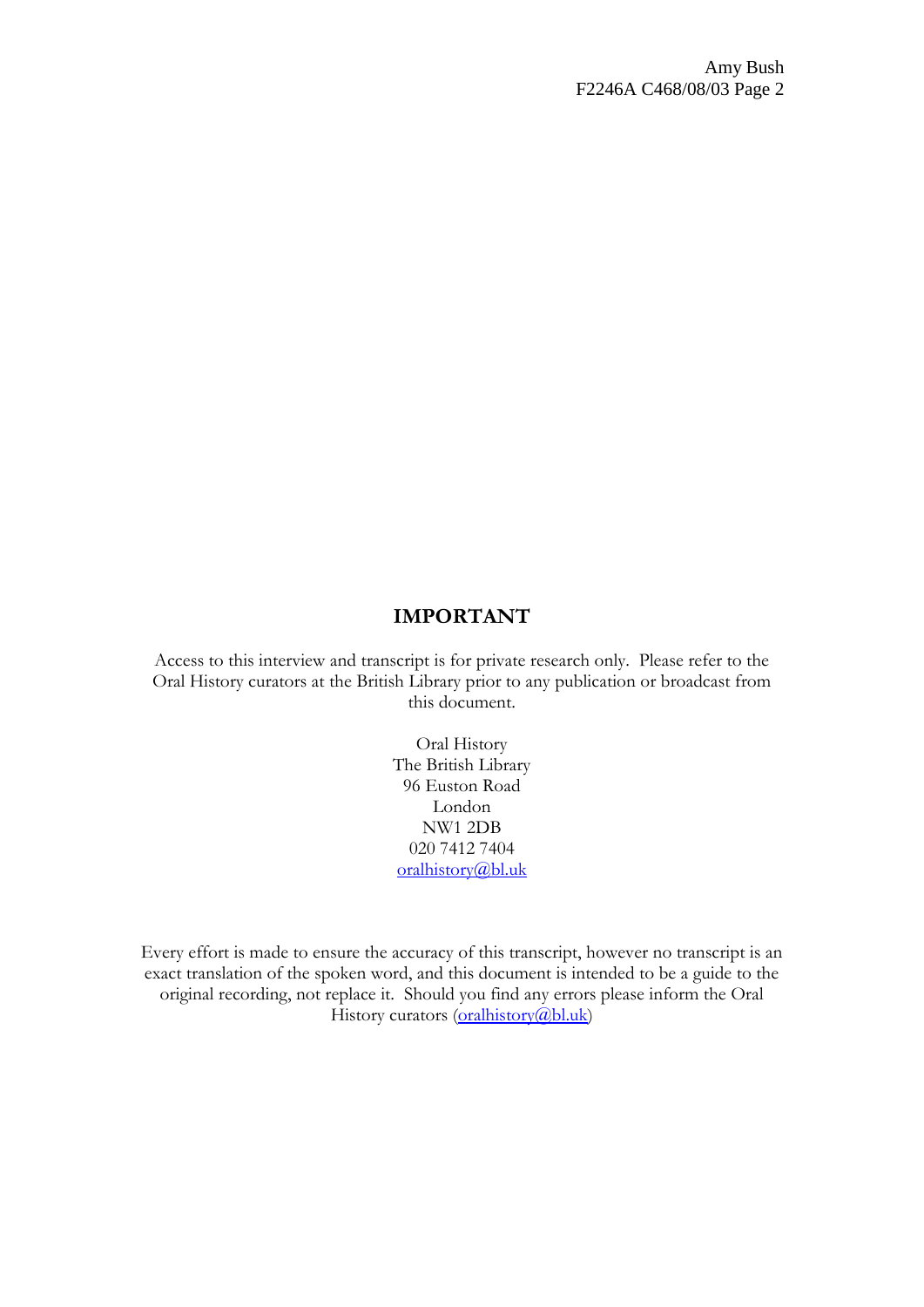# Track 1

This is an interview with Amy Bush for the Fawcett Collection of the National Life Story Collection. It was recorded on the 28th March l99l.

Oh, well I'm glad to welcome you to Putney and to... I was born in Battersea in l905. My father, who had been in the Grenadier Guards, had left the army and was then working as a gardener.

That's interesting.

(Laughs). I had a brother and sister who were a good many years older than I was. So I suppose as a child, to a certain extent, I was on my own. [Yes, go on].

Do you remember your grandparents at all?

No. Oh, I remember my grandmother. She was a little tiny person with a very fierce voice. And I... years afterwards I only saw her when she was in bed, because I understand that she had ulcerated legs. And in these days, of course, she wouldn't have been kept in bed continually, she would have been given treatment. She lived in... My mother's family came from Windsor. And my grandmother lived in this little house, with one of her sons and his wife, and she ruled everything from her bed. (Laughs). She dominated the whole family (laughs). But I used to enjoy going down there though, because I always found Windsor a very interesting place.

Do you remember very much about your childhood? What was it like?

Oh, we had a very happy childhood. My father was very interested in social questions. And I remember my sister telling me, some years afterwards, she said, "You know, we were not usual. We were allowed to talk at meals and father discussed questions with us and we all joined in and expressed our opinions of it".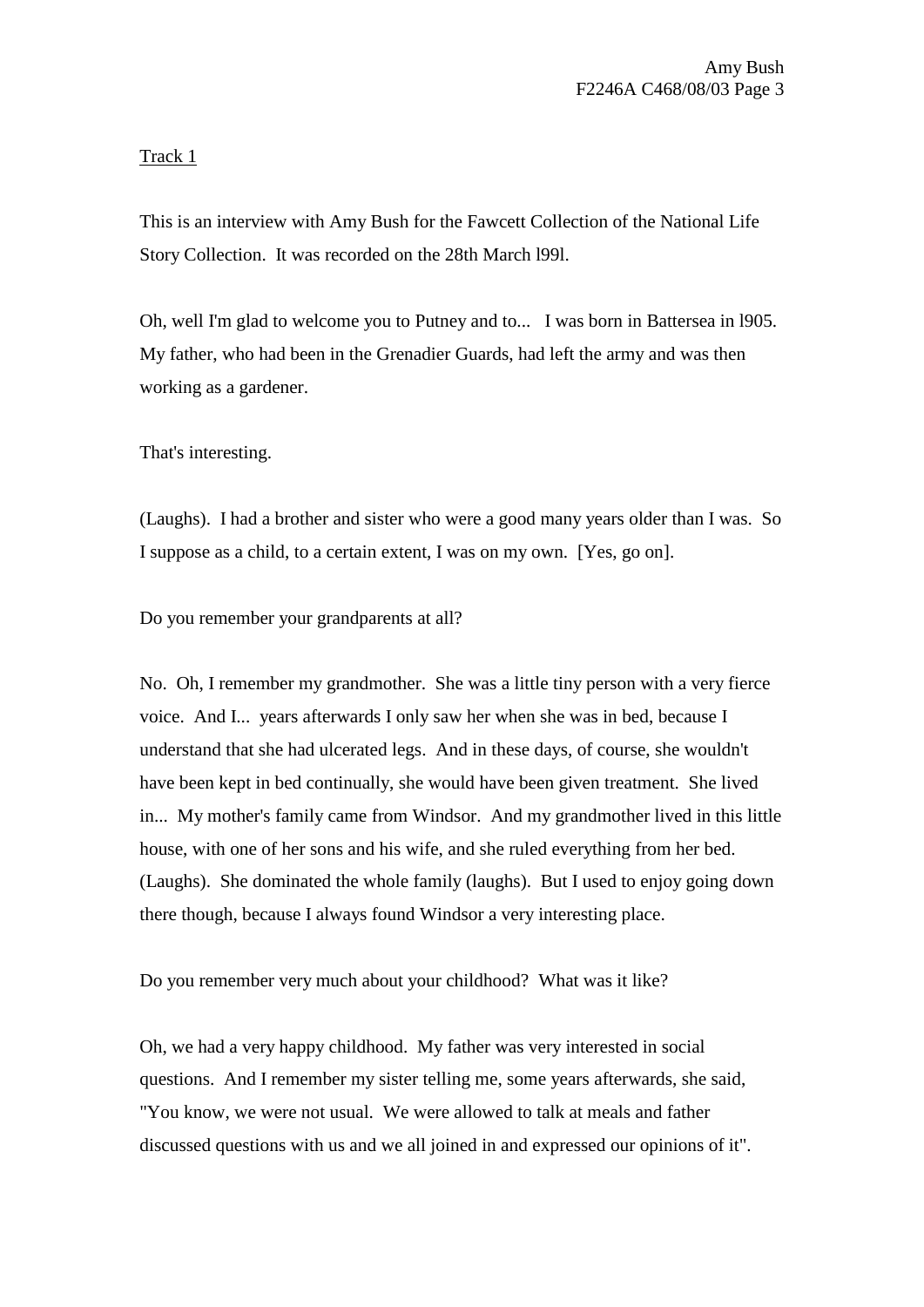And of course father was always doing things for other people, which I suppose rather gave me the background of voluntary work.

Did your mother also have very much influence on your life later?

Oh... My mother, or my...?

Your mother.

Well, no, not really, because we had very little money. My father earnt l8 shillings a week. Which was not a very large wage. And the consequence was my mother did soft upholstery as well to make... to add to the income. But both she and my father were very keen on education. And although looking back it must have been very hard, all three children had grammar school... went to grammar school. We won scholarships, but which brought in a very small amount of money, but we were all kept at school until at least we were l6. And I stayed until I was l8 and went to training college. And it must have been a great effort for them to have continued like that.

Do you remember much about your schooldays? Was there anyone who was of any particular influence? Any childhood friend who...?

No, not particularly. I think... oh, I suppose... No, I mean I was just an ordinary schoolgirl.

What about subjects? What subjects did you enjoy at school?

Well, I've always been very keen on history, very interested. I think it was because I had the most excellent history mistress who was... I found her very inspiring. And when I went to training college my credit subject was biology. We took one, you know, one subject in which we specialised, and I took biology. Otherwise it was just the usual teaching subjects.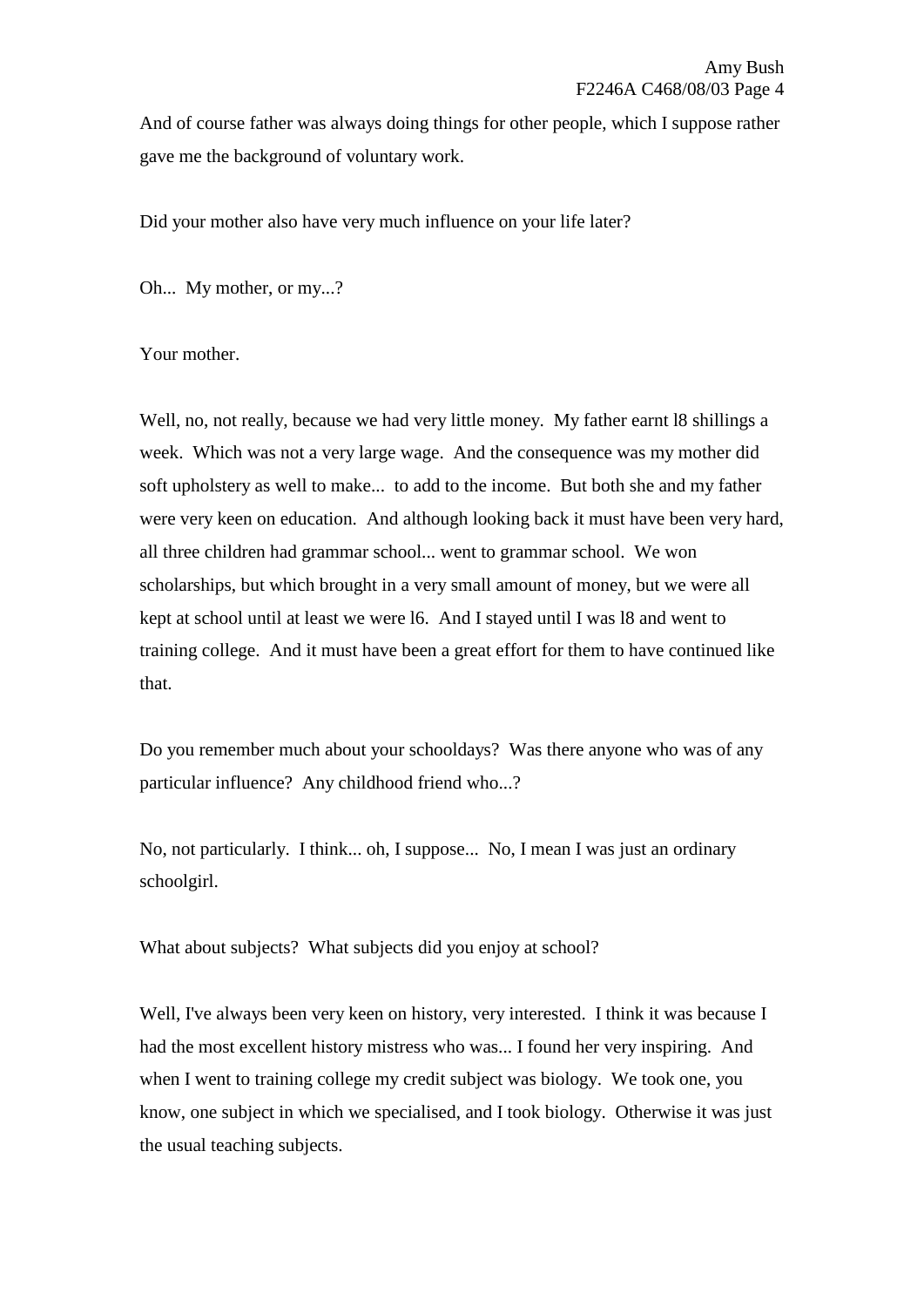#### Where did you go to training college?

Yes, I went to Furzedown(?). I was a day student.

Were you there for three years, or...?

No, two years it was in those days, because you worked for the... It was the Board of Education in those days, for their certificate, teaching certificate. But a good many years afterwards - well, I suppose it was 25 years afterwards - I... I'm rather jumping things (laughs). I had - I had been interested in local government and I'd been a councillor, and lost an election, so I thought well, I'd better do something, so I went back to university and took an academic diploma in principles of teaching. And I met there my old English mistress, Miss Podzus, who, to my great surprise, had been a suffragette. And she... I used to go in and see her in the evening after I'd finished lectures, and she said to me one day at the end, when my course was nearly finished, she said, "Do you expect to get your diploma, Amy?" I said, "I hope so". "Oh, well", she said, "You were intelligent, but you were never studious". (Laughs). And I said, "Well, how can you tell that?" "Oh yes", she said, "I have seen you quite a lot recently and I remember your old compositions". (Laughs). Bit damping, but she was such an old dear. Mmm. And it was through her I joined the Women's Freedom League and got interested in the women's movement.

Right. But after you left training college, did you teach?

Yes, I left in '25, when... No. No, '27. When employment conditions were very bad. And I knew I had to get some work, because by that time my father had died. Although I had been able to finish the college course. And so I was... I got a position in a Hospital School. At Carshalton. And I was there for two years. And then I managed to get into St Mary Abbotts Church of England School in London. And I was there, yes, for three years, and then I was married. And in those days you had to leave when you got married.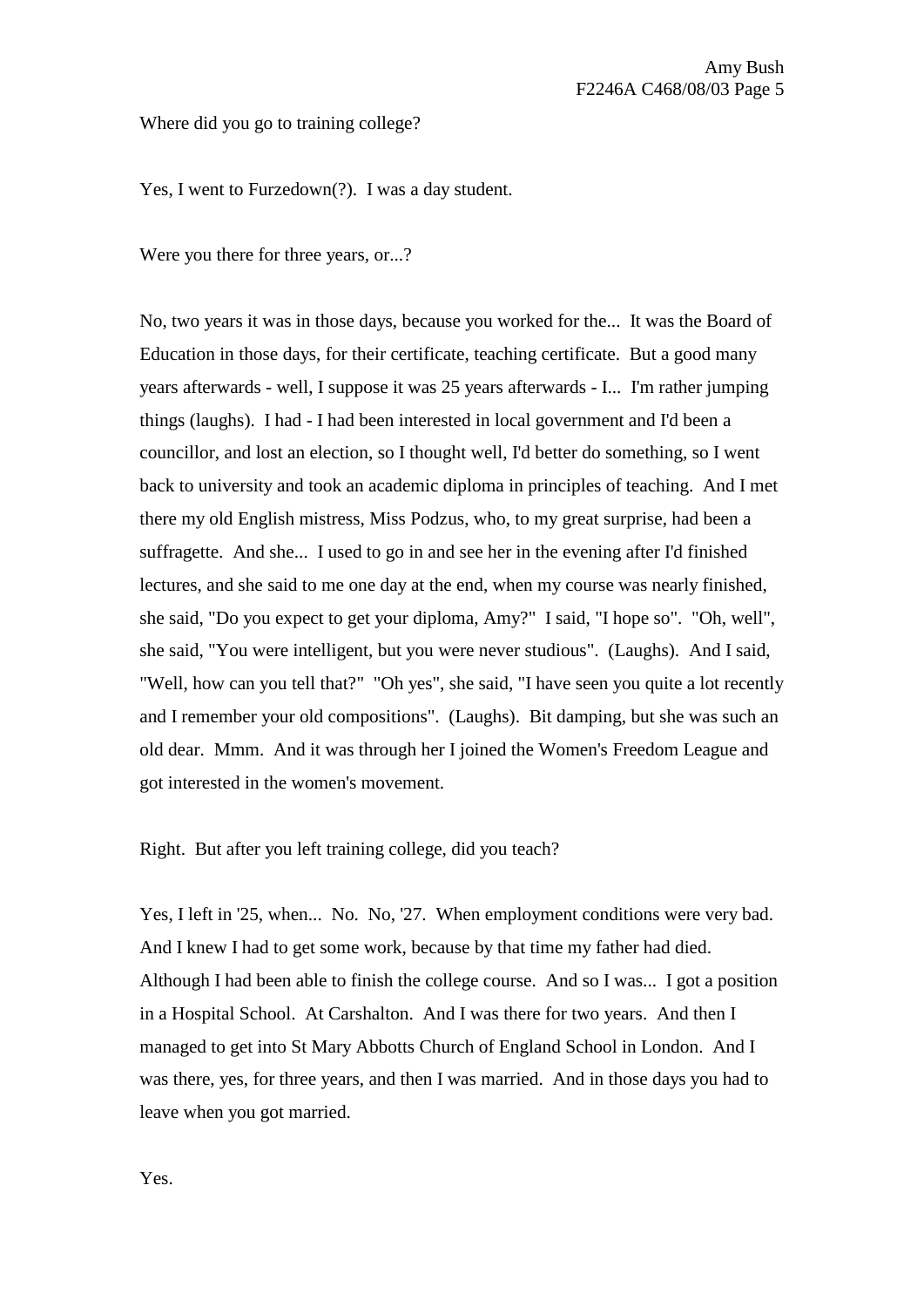Mmm.

Very difficult.

Mmm.

What sort of age group did you teach?

Well, I was trained for senior girls. But when I was teaching in the Hospital School you had to take anybody, child, who came, you see. And I began to get interested in the beginnings of learning. And so when I applied, I applied for a vacancy in a junior mixed and infants school in London. And at that time if you wanted extra qualifications or anything you didn't get leave of absence like you do now. Well, you did it either in the evenings or the weekends. And I went to various courses and got qualifications in... in teaching infants and juniors. And I stayed with them for the rest of my teaching career.

Yes. That's very interesting.

Yes.

And you said you met your husband when you were teaching in London.

Oh no, no, I met him at the church, because we always attended Battersea Parish Church, St Marys. And I met him there. But... Yes, I was teaching when we got married in, was it? '3l. Mmm, l93l.

And when you got married you had to leave your...?

Yes, we had to leave, yes. But (laughs) money, we had various financial burdens. And you could get... State schools couldn't employ you because of the marriage bar. But church schools could, you see, because they had a different set of governors. And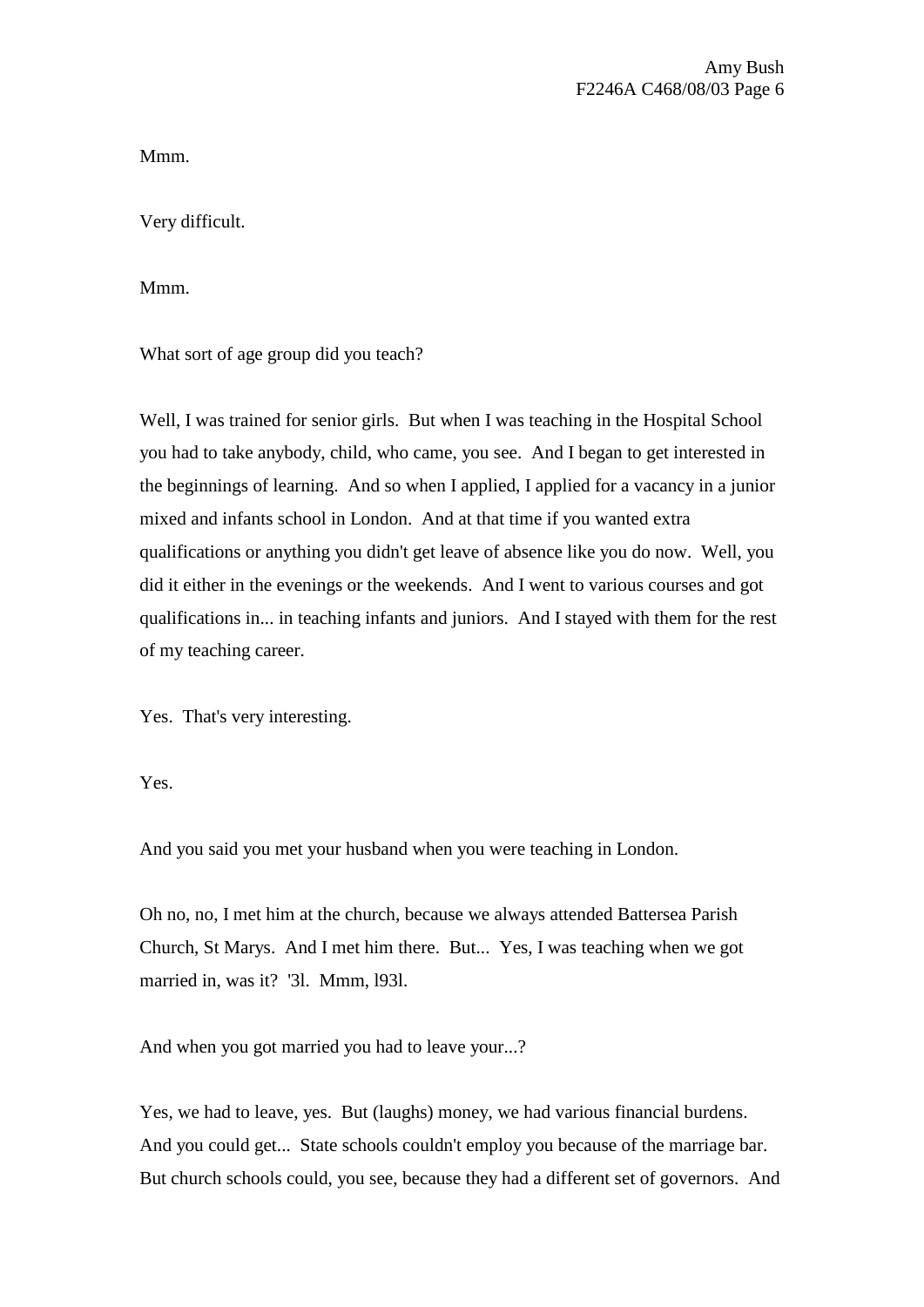I applied for a vacancy at Christ Church Chelsea. And got the job there and carried on teaching again.

So you didn't actually stop?

Well, yes, I was off for about four years, that was all.

And what did you do then?

And then I was there until, of course, the evacuation.

What did you do during the four years weren't teaching?

Well, I stayed at home as a housewife and... (laughs)

Did you find that frustrating?

Yes, but then you see I was always interested in youth work, and I did a fair amount of guiding, I was District Guider and did a lot of camp work. My husband was interested in scouts. And so I did that.

What did your husband do?

He was an analytical chemist. So...

And where did you live when you were first married?

In Battersea. Yes. We had a flat in Cambridge Mansions. And then we moved to Wandsworth Common. Yes, Trinity Road. And then round into Maudlen Road. And at one time - well, you needn't put this in - but at one time I had both my mother and my mother-in-law living with me. (Laughs). When we were in Trinity Road we had a large house, both were widows. And it was all right when I was at home, but when I decided - when we decided that I'd better go and earn some money, because money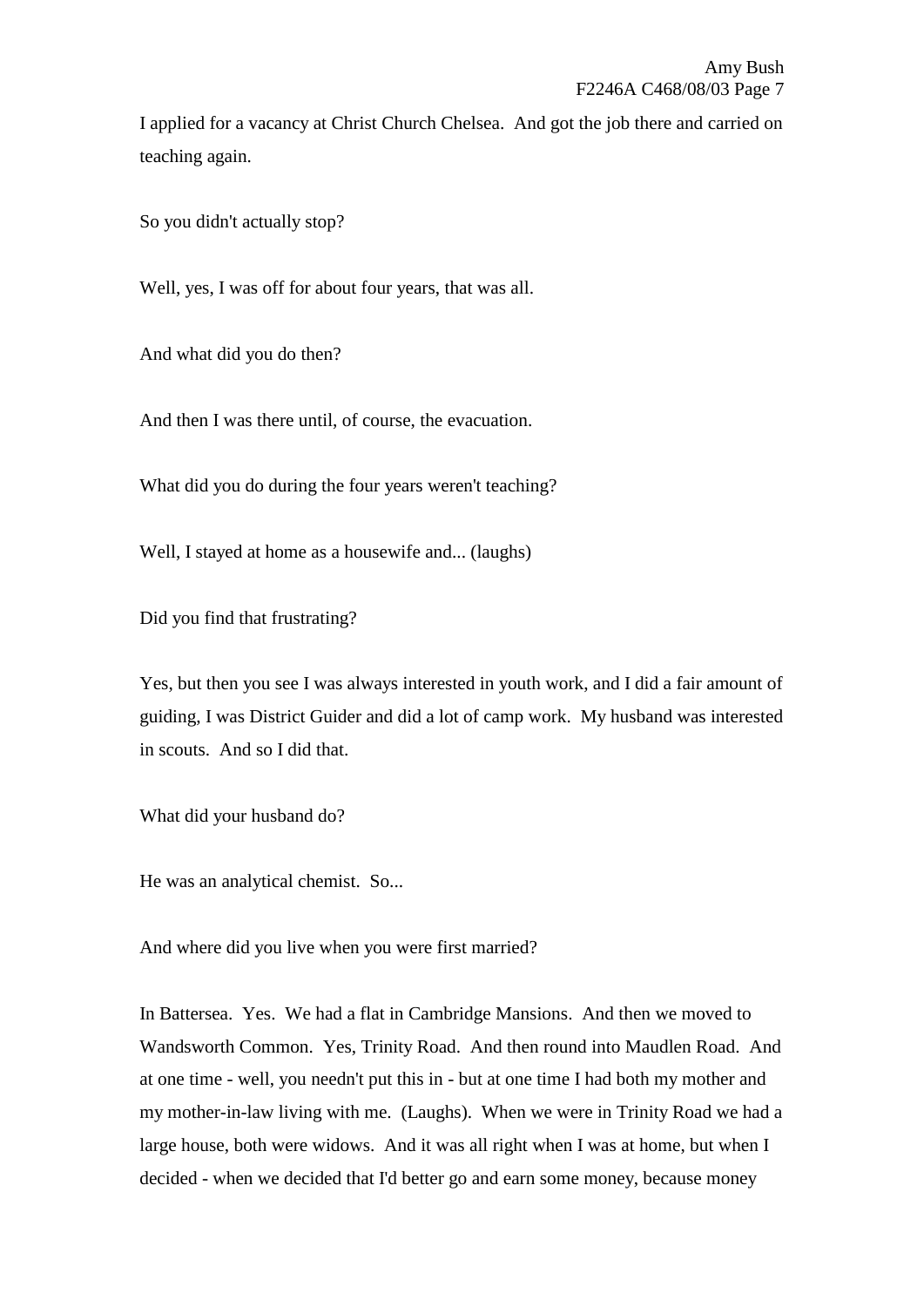was getting so tight, (laughs) and then the fun began. The two of them left at home. (Laughs)

I can imagine.

So we got a flat for my mother-in-law and put her in there and carried on.

So you went back to teaching then?

Mmm.

To still teaching infants?

Oh yes, mmm.

And how long did you stay at...?

Well, I was at St Mary... At Christ Church Chelsea. We evacuated to Uxbridge. No, the other side of Uxbridge. Denham, New Denham. And then after I'd been a year there, the children were coming back and our numbers went down so much that some of us were sent back to London. So back to London I came, to Stepney. Oh yes, before that of course, I had worked for a little while in the Raleigh School(ph) at Stepney. And then when we got back to London the schools were all closed so the teachers were either put into rest centres or on to field kitchens, cooking. And I remember going to the divisional officer and he said to me, "Well, what experience have you got in cooking?" "Well", I said, "Any experience I've got in large scale cooking", I said, "Is cooking for guides at camp". "Ah", he said, "Just the person we want". So I got put on a field kitchen in a playground in Brick Lane, Stepney. And then from there I went into the City, because the Lord Mayor decided - I don't know what his name was now - that they should have a kitchen for employees in the City. So I was transferred to St Mary's .....? School. And once again another field kitchen (laughs). We'd only opened it l0 days when we were blitzed. So after that, for, oh, a couple of months, we served soup and tea on the pavement (laughs). And then got the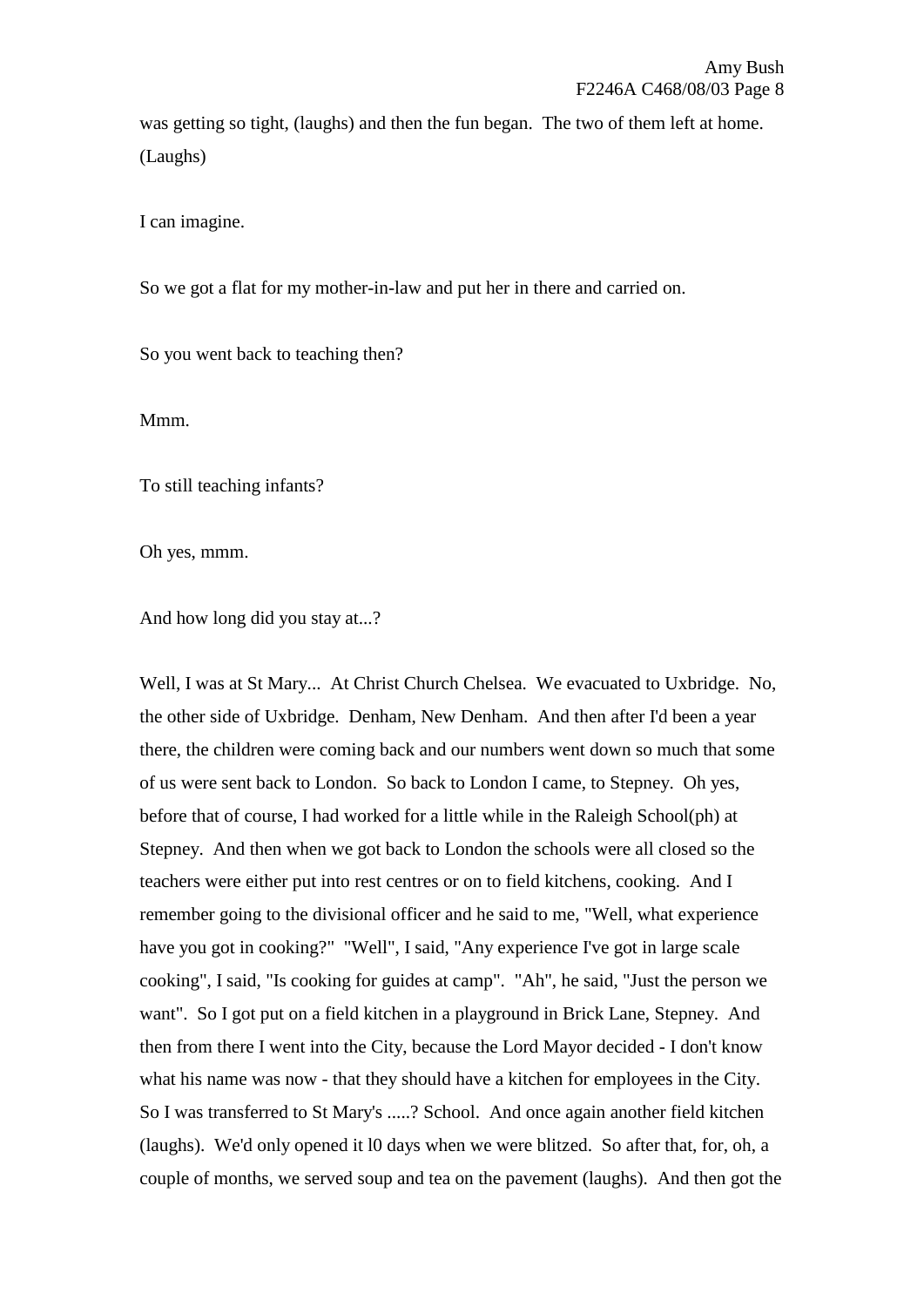kitchen open again, and there were so many children in London, and there were no schools open, that it was decided the schools should be re-opened. So I was a bit perturbed to think I'd got to, you know, be in Stepney. I was living in Wandsworth and, you know, going... Used to cycle to and fro every day, because there was... There was little other possibility of getting across because of the bombing. So I was transferred to Battersea. And I taught at a school then called Surrey Lane. And went on there. What happened after that?

Were you teaching there until the end of the war?

Yes. Yes, that's right. Then...

Can you remember what it was like when the war ended? Were you at school when it ended?

Oh. Well, yes. Do you mean the day the war ended?

Yes, VE Day or...

Oh, well, I mean the schools closed and we... (laughs) we had a holiday for the rest of the day. And then... I'm just trying to think how it was. I was put on to another... To the Lambeth... Oh no, I remember what happened. Just before that, not only were the authorities worried about the children in the daytime, but of course it was in the evenings. And they made a big attack on opening up youth clubs. And... I can't remember whether I applied or what happened, but anyrate the London County Council transferred six of their teaching staff to form the nucleus of the youth organisation. And I was one of those, because of my experience with guides. And so I became a youth organiser. And that carried on until '49, l949.

Were you still involved with the guides then?

Well, yes, and, you know, I didn't do very much with the guides because as a youth organiser I was out every evening, you know, we were starting up new clubs and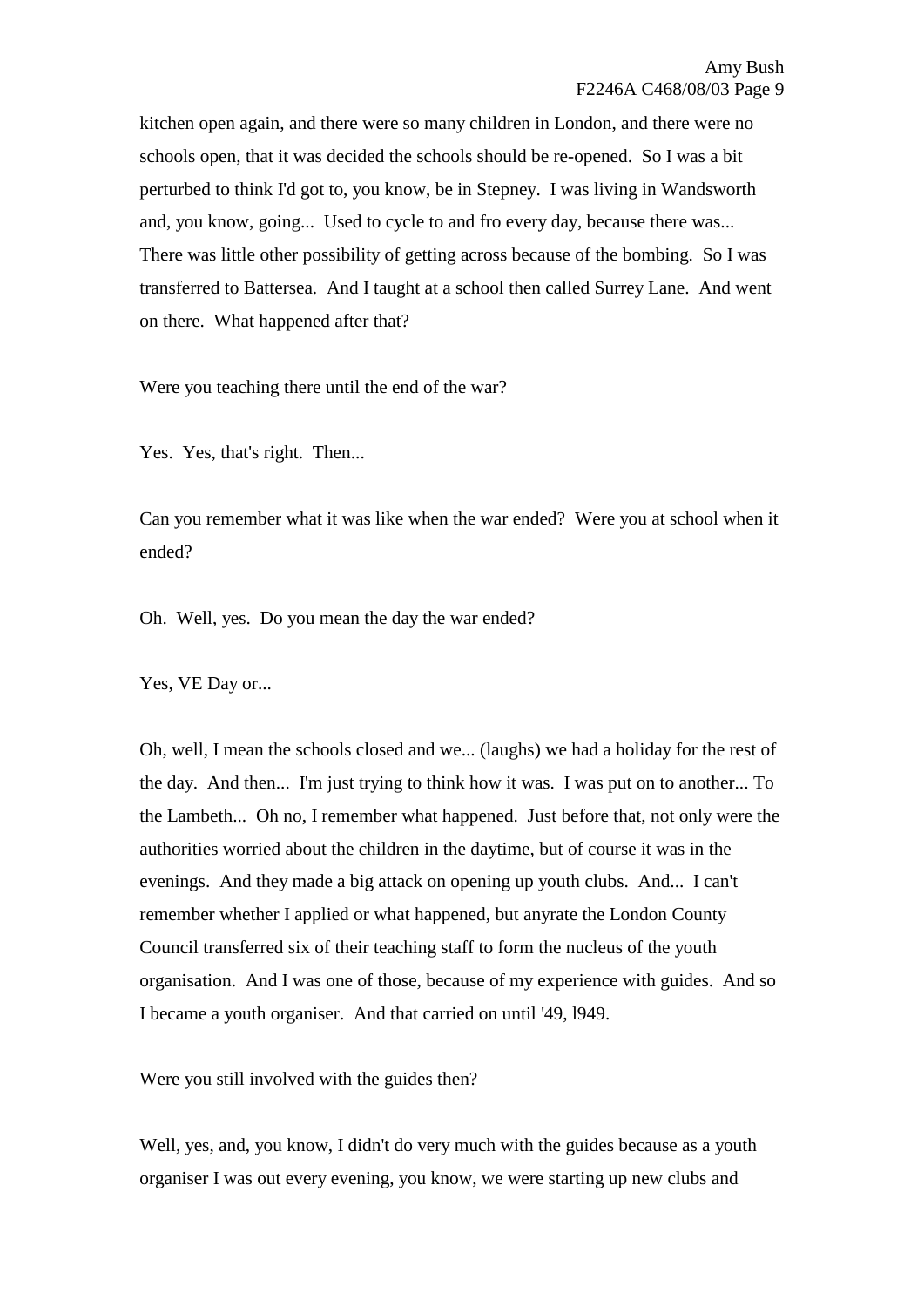getting people in to help. And then (laughs) once again they decided, no, the youth organisers ought to go back, they would appoint other people, not teachers. So back I went again. And then I was recommended on the promotion list, I suppose they called it. And I was accepted for it. And so then became the head teacher of the Wyvil Infant School in Lambeth.

[inaudible]

(Laughs).

Very wide experience.

Yes, I've never minded accepting a challenge for a new... a new job, you know. And I suppose this is why I've had such a varied experience. But I was at Lambeth at the Wyvil, oh, I suppose, yes, l9 years. Then by that time I was old enough to retire (laughs). But in the meantime, I'd also got, in '45, l945, I had become a member of the Labour Party. And local elections came along. And I had no real intention to get on the local council. But I went to the party meeting. And they were moaning the fact, you see, I lived in a Tory area which had never had a Labour councillor in all the years of its existence. And so I found that, you know, there didn't seem to be anybody, and I said to one of the women, I said, "Well, isn't there anybody to stand?" So she said, "No". She said, "[inaudible]" So she said, "Nobody wants to stand for the Labour Party". So I said, "Yes, but you want to put a name on the list". So I said, "If you want a name, you can put mine on". So, I was nominated as a candidate. (Laughs). And lo and behold, got in. 'Cos there was a whole sweep, you see. The whole of Wandsworth turned Labour. So in '45 I got on the council and I did, oh, 30 years.

When did you join the Labour Party?

In '43. I'll tell you the book that made me do it too, was a book by Ellen Wilkinson called The Town That Was Murdered. And I read that. And I was so struck by, you know, what happened, what was happening in Jarrow and the Jarrow march and one thing and another, and the work that I had been doing. And of course my father had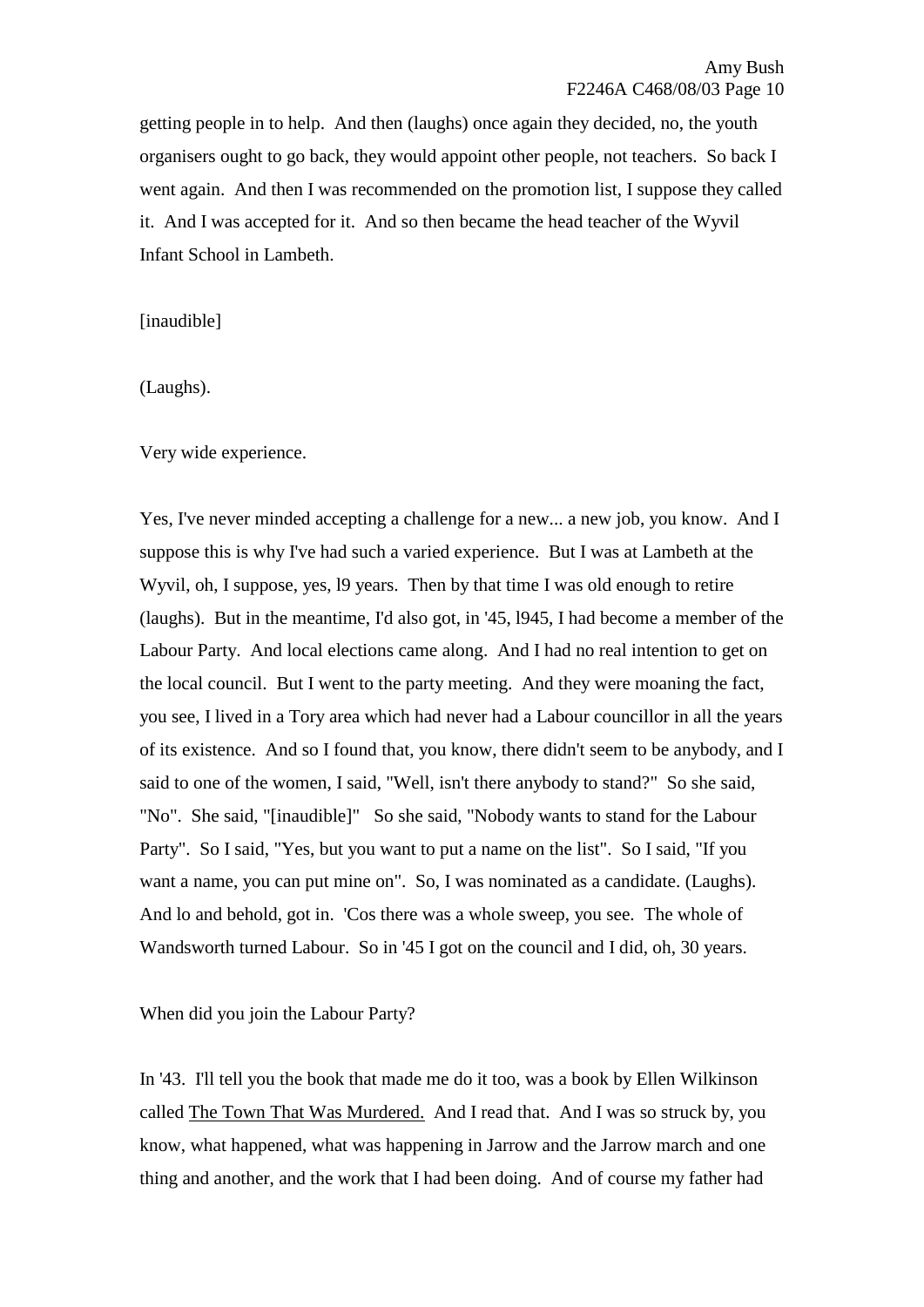always been quite a political animal. My mother would have nothing to do with politics. And when I began to get quite interested, when I was young, she said to me, "Politics are out until you've finished at college". She didn't mind me becoming a guider and doing youth work, but no politics. (Laughs). I think she must have had a pretty tough time with my father. But I was too young to realise it (laughs).

So when you joined the Labour Party did you find that there were very many women who were sort of.....?

Well, yes, there were... Of course there was a very strong womens' section in Wandsworth, in the Earlsfield area. Springfield area. And it was the womens' section and the guilds, the Co-operative Guild, that nominated me to stand for the council.

And how many women were on the council when you were elected? Do you remember?

No, I can't. I should think it was somewhere about l2. Not very many.

And did you enjoy it?

Oh, yes, I enjoyed council work very much. And I'd only been on a year when I was nominated as Chairman of what was then the Public Health Committee. But my biggest interest in local government was always libraries. I became Chairman of the Library. I was Chairman for l0 years. And, yes, it distresses me really to see the things that are... the things that I used to work for and we got going. I mean we developed the library in the prison, Wandsworth Prison. We did boxes of books for hospitals. We developed the... you know, the car... The business going round to... Oh, what do you call it?

Mobile?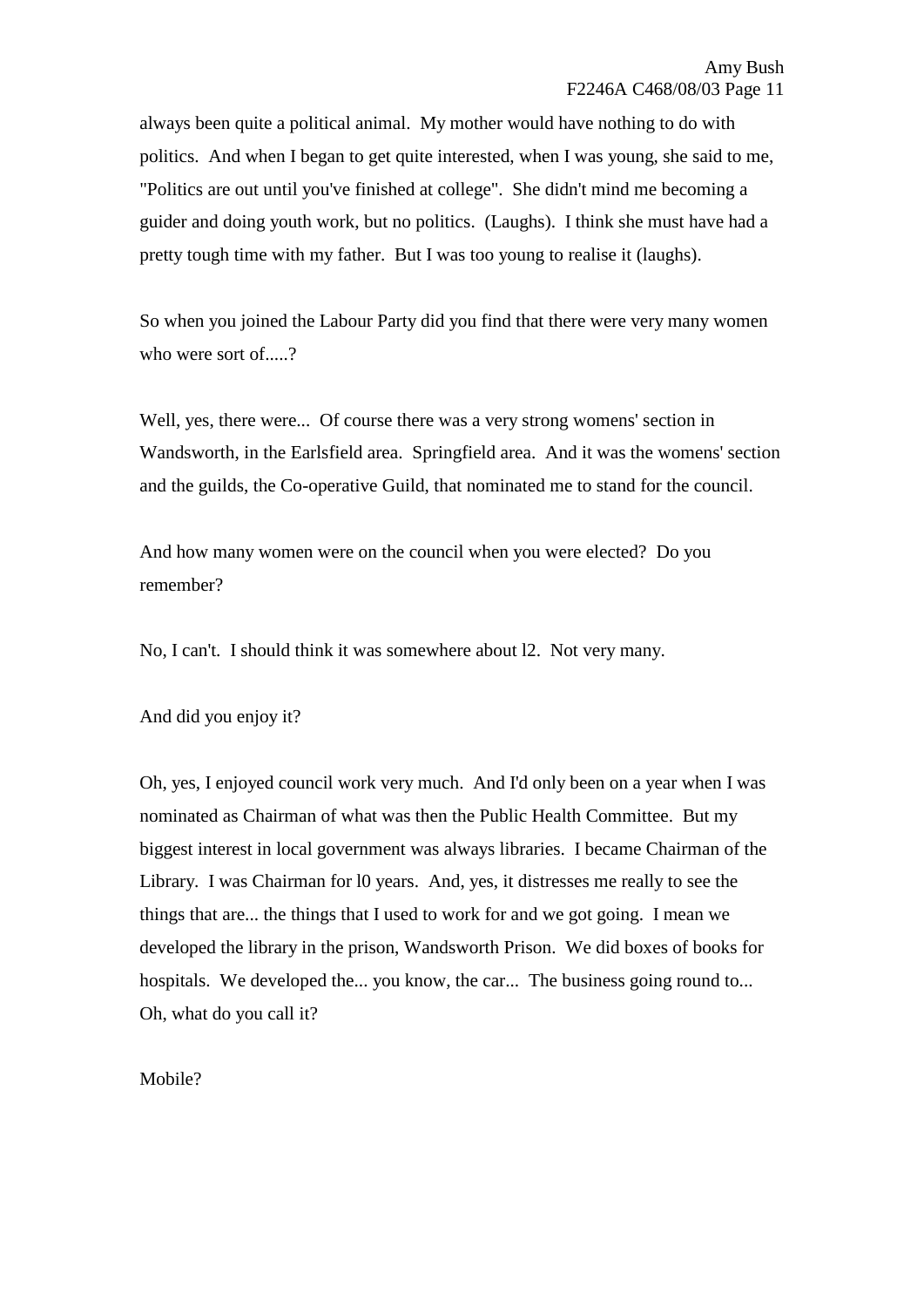Mobile library, yes. And I suppose they're still in existence, but they've been cut so much. I mean the libraries now are cut so much. But there we are, that's what happens.

When did you join the Women's Freedom League?

Oh, well I joined the Women's Freedom League - let me see, must have been l940. No, no, just before the war. Yes. I had forgotten to say to you that I had transferred from Christ Church Chelsea over to Stepney. And I was teaching at the Raleigh(ph). And there was a... one of the young teachers there, her name was Suzie Peddler. And she brought along a copy of the womens'... the bulletin, and gave it to me to read. And lo and behold, this was the publication of the Women's Freedom League. And lo and behold, the list of officers, the treasurer was Lilia Podzus. So I said, "Who is Lilia Podzus?" So Suzie said, "Oh, I don't know, I'll ask Tommy". That was Miss Thomas. She was a very active woman. And I said, "There can only be one person to have a name like Lilia Podzus". And it was, it was my old English mistress. So this was the one who had been the suffragette. So I got in touch with her. And she, you know, joined me on to the Women's Freedom League. And that's how I got into the women's movement. And that was in l940, yes.

I understand you were very much involved in two campaigns. One, giving women the right to keep their nationality on marriage to foreigners. How did that come about?

Well, this was... the women's... There's a woman called June Nita Francis(ph). I don't know whether she's still alive. But there was a society for this. And the Women's Freedom League and I suppose the Fawcett Society. But I wasn't active in the Fawcett Society. We kind of all joined together. And we, you know, supported June Nita Francis(ph), who was the leader really of this. And lobbying government. And then, of course, after the war, when Labour got the majority, the minister - I don't know if it was the Home Office or who it was. But the women's organisations went to see him. And he quite agreed with this and finally put through the amending legislation that brought it in. But it was... I took no personal - you know - part in this, I was just a member of the Women's Freedom League. The other thing though that I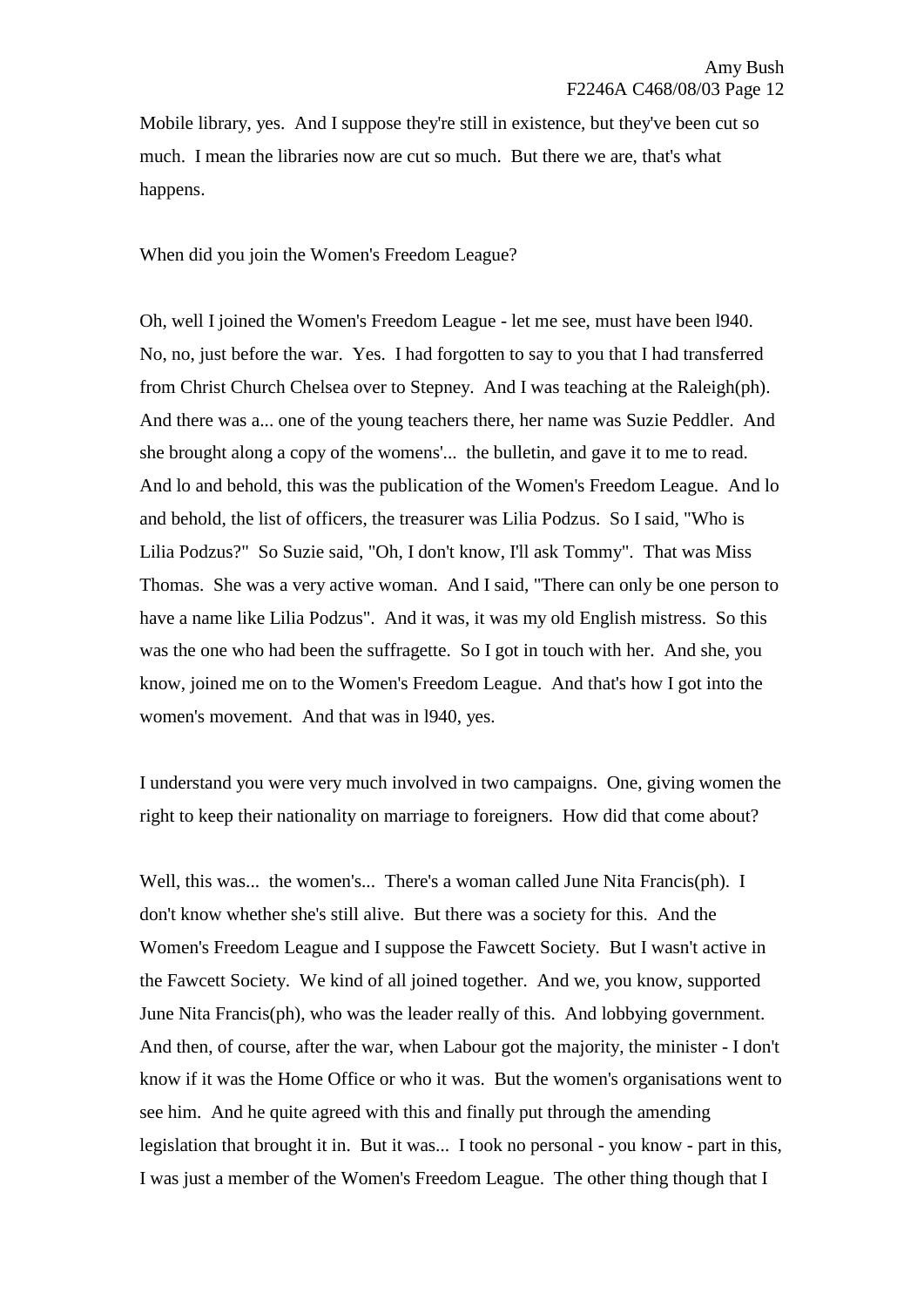was very active in was the question of equal - war injuries - equal compensation for war injuries. And I did do canvassing for that. And also too when we finally got Atlee to say he would see us, I went on that deputation.

That must have been very exciting.

Well, it was. And of course old Atlee, you know, he was a great man for doodling. And there... we were... I'm just trying to think where we had the meeting. And I remember us sitting up and we were the... And you would think that he wasn't taking any notice whatsoever. He just, you know, doodled away there, and occasionally look up and ask a question, then he'd go on and look as if he was doodling again. And he really didn't show any real interest until the delegate from the Fire Brigade Union spoke. And he said that the men were... He said, "The women came into the incidents when the bombs were dropping, and one thing and another, sitting there in their ambulances. Bombs all round them. To know very well that if anything happened to them, they were injured or anything, they would only get three fifths compensation to what the men got". And old Atlee did look up at that and... (laughs) And then some little time afterwards it was introduced, legislation was introduced for equal compensation.

### [inaudible]

Oh yes, well, yes, I went up and down my road, Maudlen Road, and asked people (laughs). I was most surprised, because one man said, "I'll go and ask me wife". (Laughs). I never had that reply given to me before.

[inaudible]

Yes.

It's usually the other way around.

Yes.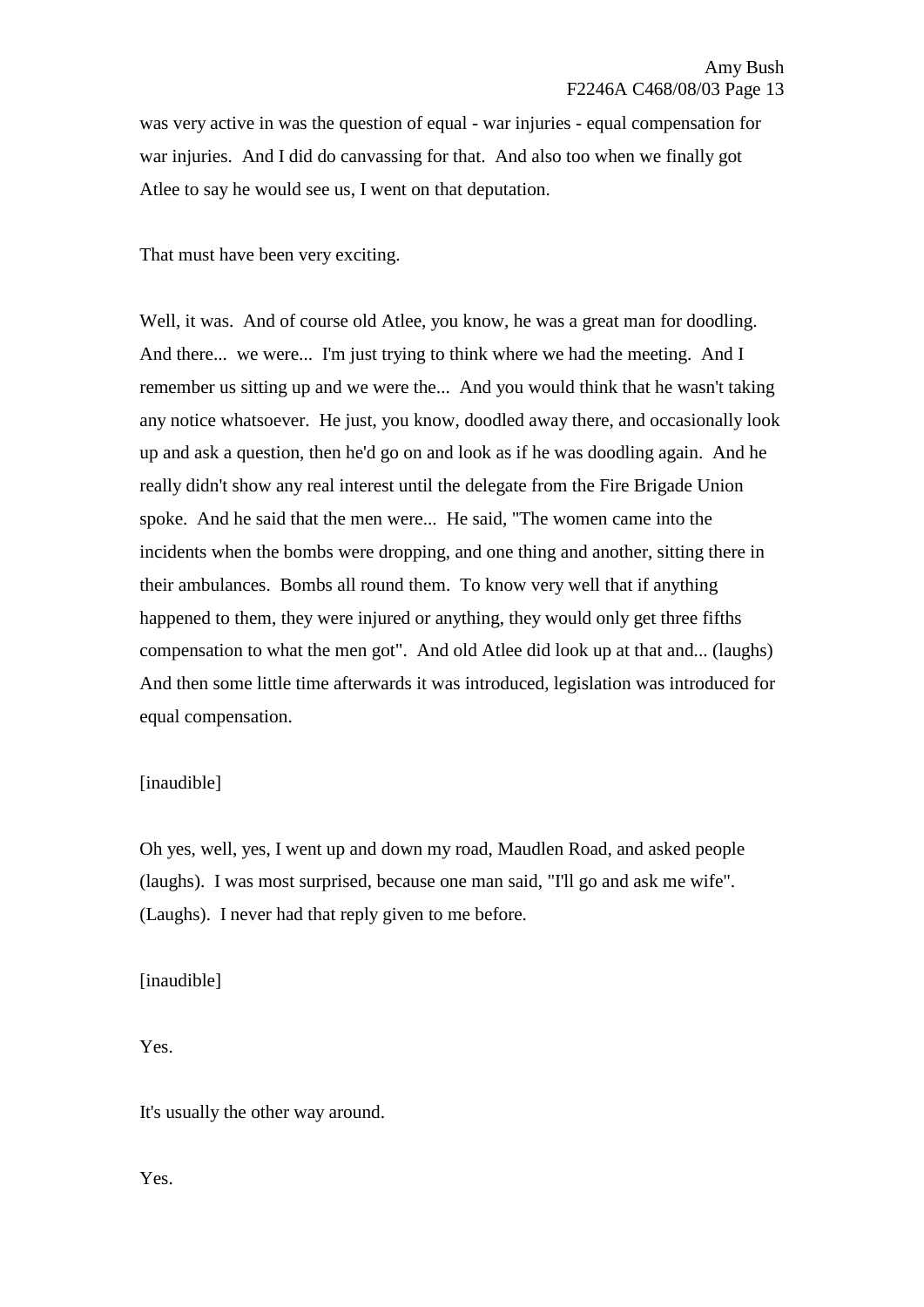# End of Track 1

# Track 2

How many petitions did you present?

Oh, I can't remember now. I mean I think I only got one pageful, because there were a number of us working at it.

And you were doing this and council work? Still on the council?

Oh no, no, I wasn't on the council then, because you see this was during the war. Yes, so I was back teaching you see.

But were you still teaching when you were on the council?

Oh yes, yes.

How did you manage to fit everything in?

Well, it was like a jigsaw, I mean one was up early in the morning (laughs). It amuses me when I hear people are so busy and, I don't know, I managed to keep a home going and full time teaching and then council work in the evening. And - it can be done.

Did you find your husband was very supportive?

Well, you see he had his interests. He was a very keen model railway enthusiast as well. And he'd be quite happy being left up... We had two attic rooms in the house. He had his railway there and he would go up there and play -(laughs) build engines and things and play with the trains for a whole evening. But I mean he was a keen scouter as well. And also too, he... Well, we both sang, but he was a member of the BBC Choral Society. So on Friday nights I knew he wouldn't be home, and also too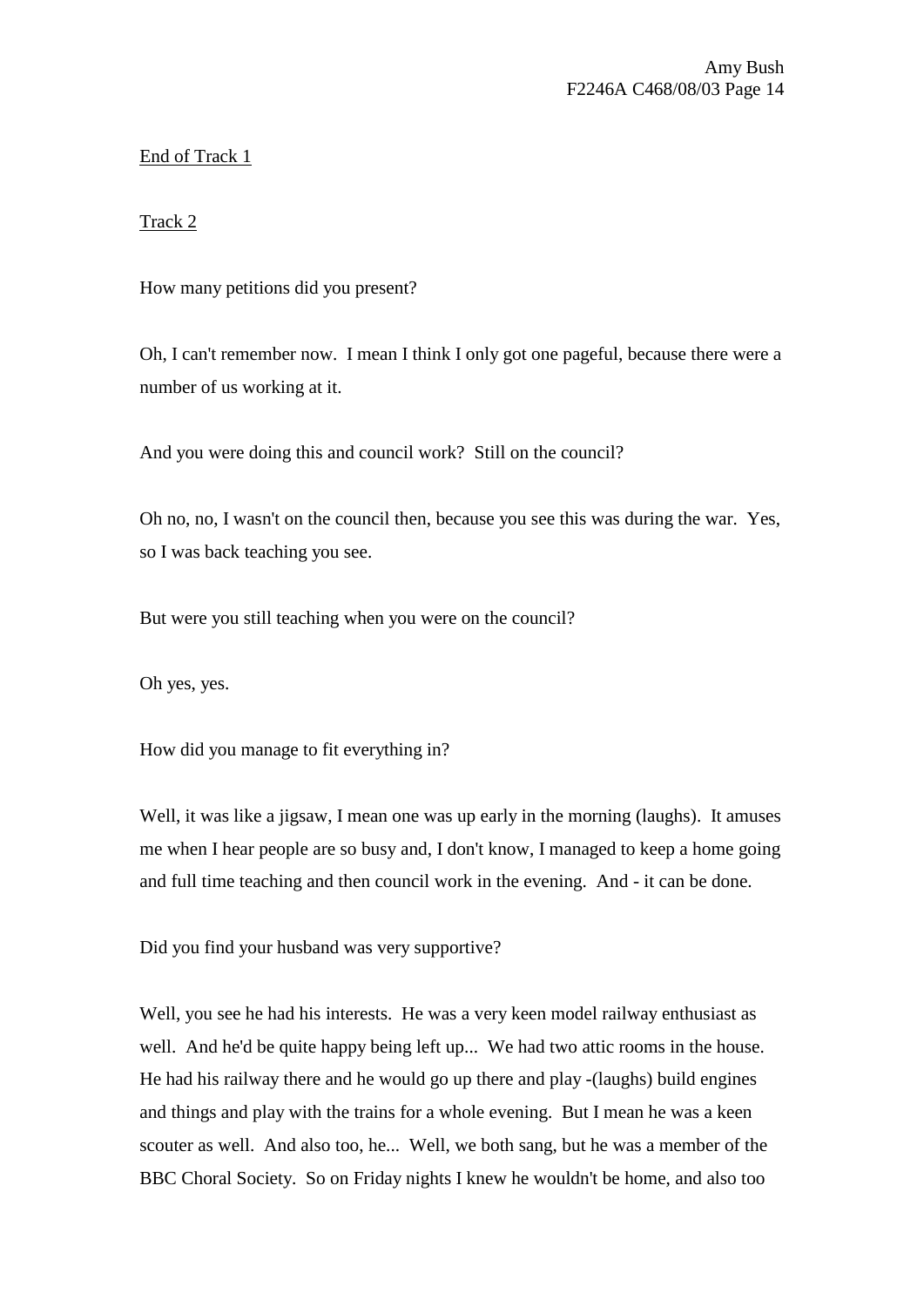they did quite a number of concerts. And when... And recordings. And he would go straight on from the laboratory. And so otherwise I would have been at home in the evening on my own.

Yes, I suppose that's true.

We always tried to arrange it, if possible, if we had camping weekends that he would be away with the scouts and I would be with the guides you see. So we arranged it comfortably.

It must have been a great help to you to have someone who...?

Oh yes, I mean I... But not that he was interested in politics. 'Cos his theme song was, "Oh, well all politics are dirty". So he wasn't at all interested. But he had these other interests, so I was able to get on with mine.

And how long were you in council work?

I was 30 years. Well, no, 27 years. From '45 to '73, I think it was. '72 or '3. And I was the Mayor of Wandsworth in '64 to '65.

Did you enjoy that year?

Yes, yes. The LCC were very co-operative in things like that. When I was nominated I said, "Well, I must find out whether I can have some, you know, any spare time". And I rang up the council, rang up the education officer, and he laughed, he said to me, "Well, knowing how", he said, "your school is organised", he said, "I see no reason why, (laughs) why it should collapse if you're out of it at any time". But I was always particular though, I... When the list of engagements, suggested engagements, was given to me, they knew that except in the holidays I would not except engagements before 3 o'clock in the afternoon. And also too, I cut out everything I possibly could on a Sunday. Because I... I mean the men wanted a day off as well. Because you see in... I don't know what they do now, but of course I had a chauffeur,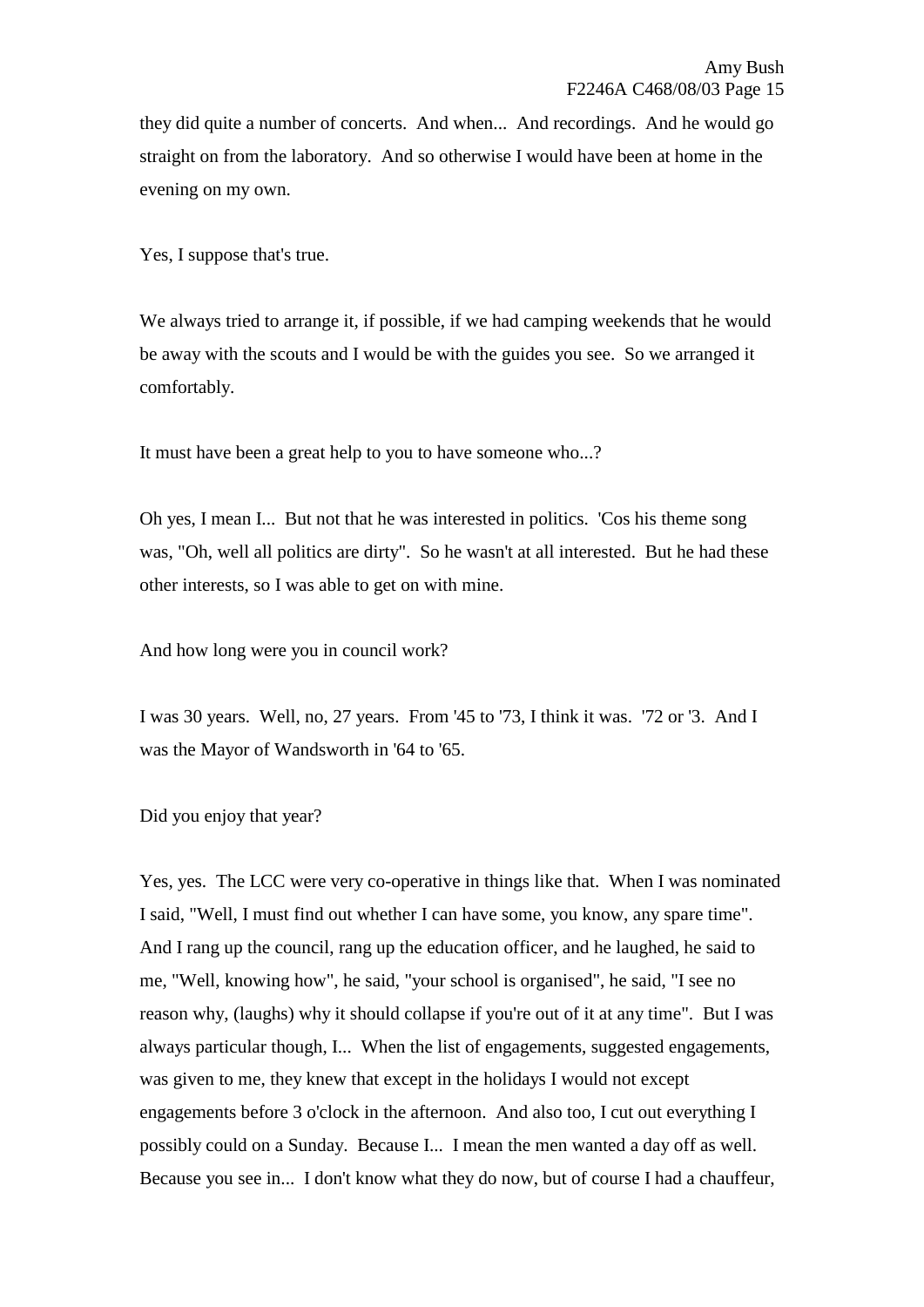a mace-bearer and a secretary. And I mean if I was wor... you know, at an engagement till l2 o'clock at night, I mean they had to be on duty as well. So we arranged it so that it was very seldom I took Sunday engagements.

Did you have any time for any social life during all of this?

Oh yes, yes, I mean it fitted in.

And did you have family around you?

No, I didn't. No, I didn't have any family. I was 'universal aunt ' to my... My brother and sister both had children. And one lived in Birmingham and one somewhere else. And anyway, the kids used to come up. We had plenty of room and they knew they had to look after themselves if I wasn't available, and they were all quite happy about it.

Were you surprised that women should have got such posts as Mayor or Mayoress? Was that very common by the sixties?

Yes, but... Well... I think they'd got there in Wandsworth at any rate. There weren't many women on the council. I was the third woman. But there have been several women since. But of course in the, as you might say, percentage-like, with the number of men on the council, I think the women had their fair share. And the Labour Party at any rate were... did everything by... you know, whether you were capable of doing a job, whether it was a man or a woman, you'd got to get the chairmanship of a committee. I mean there was no query when I was nominated as the Chairman of the Libraries. None of the men said, "Oh, well why should she have it?"

So you never found there was any prejudice against women in the Labour Party or...?

No, no, no, no. I've always got on very well with men. And I've spoken... although I didn't often speak in the council chamber, the men did all the yapping. And I didn't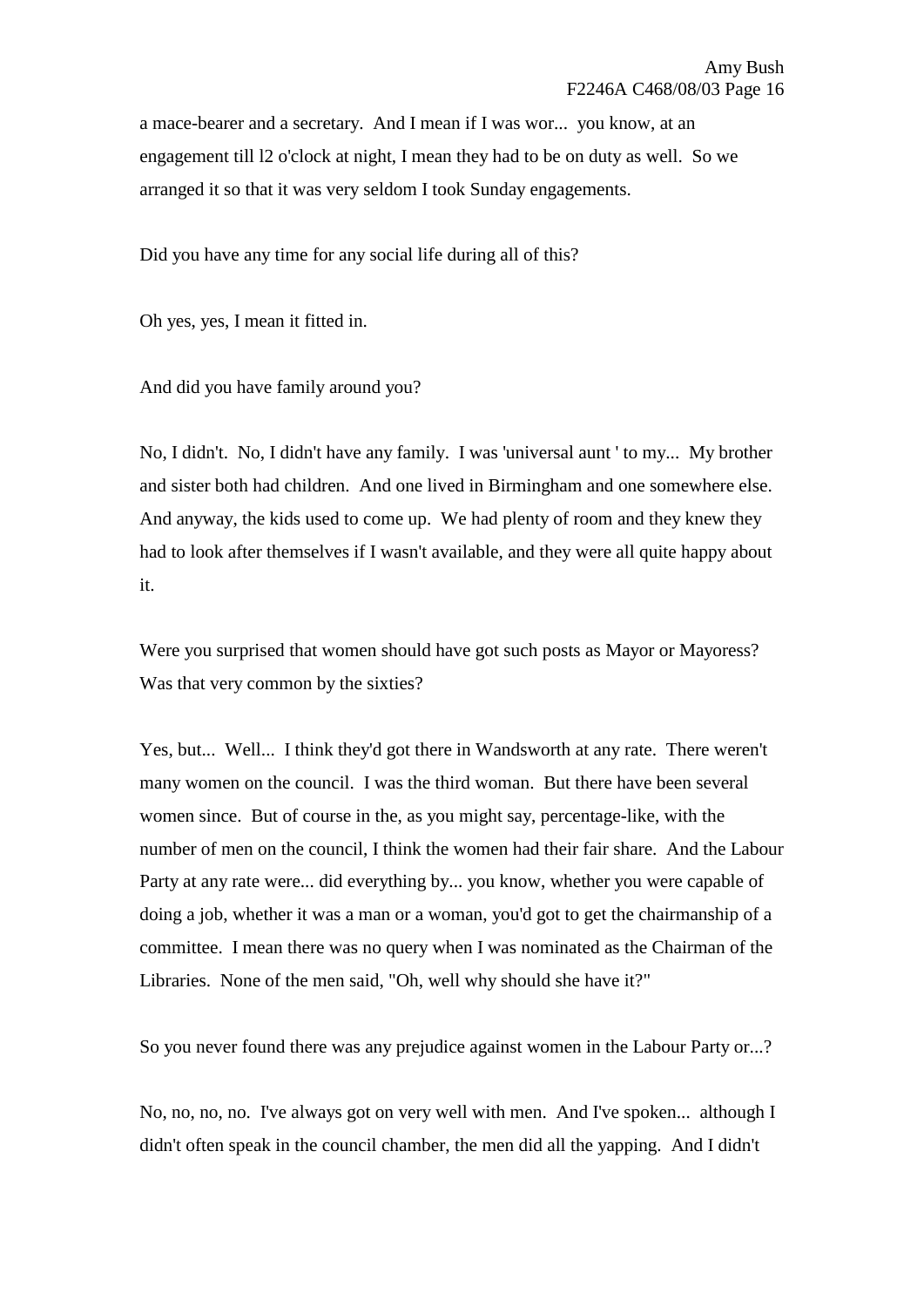see there was any real need for it. You'd done your work before on the committee (laughs).

Well, yes, so you feel that women should be accepted as they are?

Yes.

There wasn't any...?

There wasn't any need.

[inaudible]

No, quite.

Do you think there was some disappointment among the older people, like you mentioned the suffragettes? Do you think there was some disappointment as time went on that they really hadn't achieved, that women hadn't achieved as much in...?

Well, I think... I've had the impression that the old suffragettes, their aim was the vote. And once they got the vote they felt their job was done. They didn't... I don't think they realised the consequences of what would be happening afterwards. That the vote wasn't the be-all and end-all of it. I mean there was... It didn't bring equality. That's what I think. And they didn't realise that. And of course you see they'd worked for many years, they were tired, and... then really... Let me see, it was '28, wasn't it? The final... That's right. And then there was the big slump. And then the war came on. And I think it kind of put a bit of a stopper on the old members of the movement. And it was after the war that the younger members had to start again. Now you see, I was never a member of the Fawcett Society, not for many years. But I became very active in the National Association of Women Citizens. And their chief aim was to get women onto local government, and also things like magistrates, etcetera. They weren't concerned with equal pay, they didn't... Well, they might have been, some of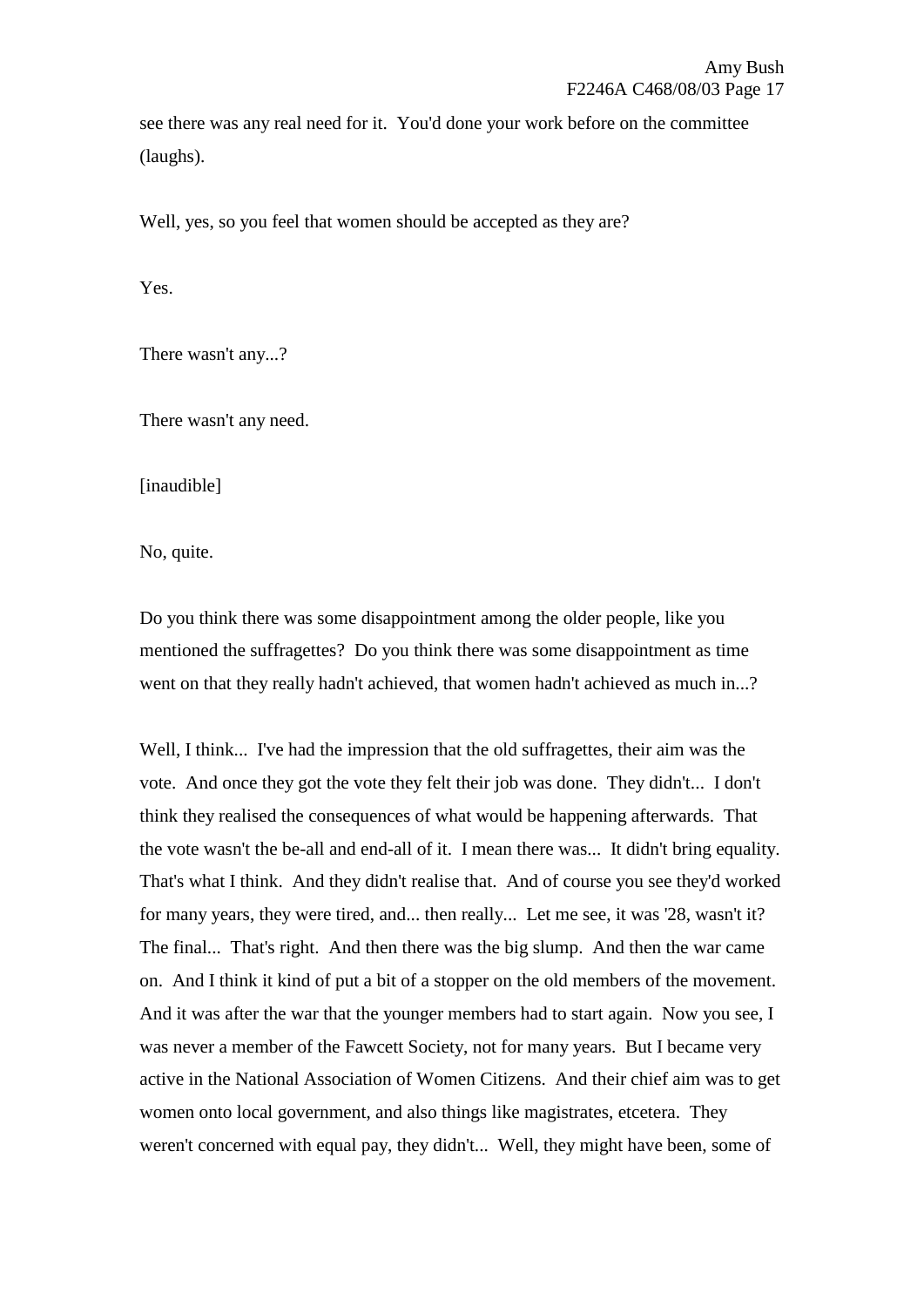them, but at the same time it wasn't one of their aims. It was equal citizenship they were after.

And so I suppose during the thirties when it was quite uncommon for a lot of women to be able to work anyway? Because if you were married you had to stop working.

Oh yes. It wasn't... Yes, it wasn't until the war, I think, they repealed the... Yes, it got repealed in, I expect, in the '44 education act. About married women. That's right, because of course you couldn't stop... It was government service you couldn't... You had to leave in the Civil Service if you got married you see. But - I don't know exactly when legislation came in that did away with the marriage bar. But of course then you see, also the Women Citizens Association carried on from the Women's Freedom League, because the Women's Freedom League had been very keen on international... the Women's International Movement. And I think it was because of Dame Margery Corbett-Ashby. She was the President of the Freedom League. She was also the President of the International Alliance of Women. And I think the two, you know, got together. And the Women Citizens Association, they were very keen on international work for women. The Fawcett Society did do something, but they weren't so... I didn't know very much about them, and they weren't quite so keen. But I did know they were very interested in the Economic Commission.

So you must have met many of the leaders of these women's movements, as you were very much involved?

Well, yes. But I was... I was quite small fry in those days. You see Miss Reeves, Dame Margery... Now, who was it? The... In the Fawcett Society. But there were a number of very prominent women, you know, still about. And I was just, you know, a member of the... (laughs) the rank and file who was interested. So that when Dame Margery said, you know, decided it was time she stepped down, and that, you know, some of the younger women should come forward. And she... Mrs Bompus(ph), who had been the part time secretary of the Women's Freedom League during the war, although really she was the full time secretary of the International Alliance of Women. And she said to me, "Look, why don't you take... try and take some kind of office?"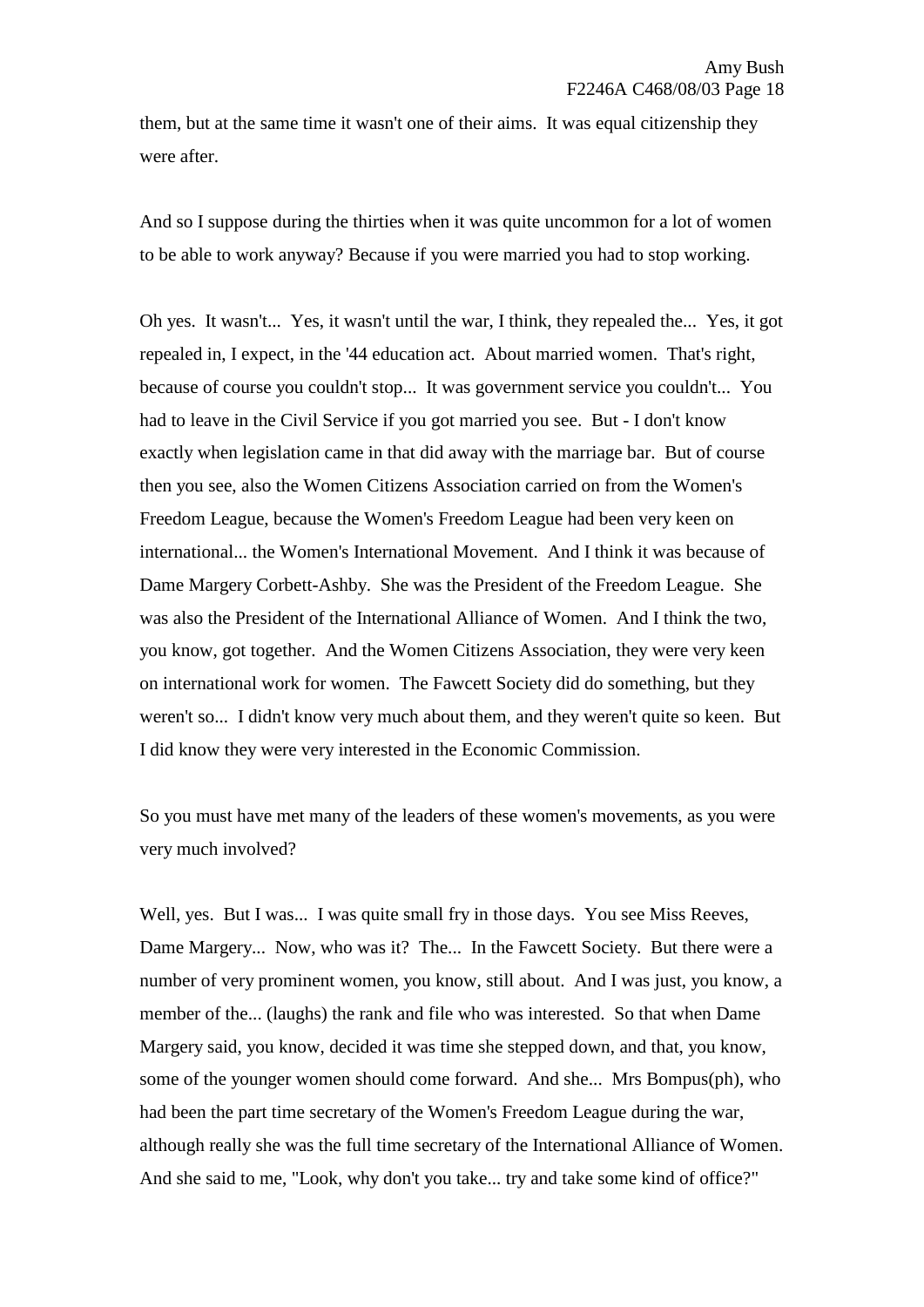And she and Dame Margery encouraged me a great deal. And persuaded me to go to congress in Naples. And... (laughs)

### Could you tell us about that?

Oh well (laughs). I was a bit overawed about this. Because my languages weren't very good. And there were two or three very vocal, strong minded, French women there. (Laughs). And I'll always remember after the congress, the first board meeting. Well, this was rather an incident. In those days the UK delegation from the Women's Freedom League and the Fawcett Society, Women Citizens, etcetera. You see, they shared the l2 delegates between them. And in those days - I suppose big congresses do it now - they all stayed at the same hotel you see, you were the UK contingents. So we travelled together. And the discussion went on as to who UK should nominate for the board. They felt that UK ought to have somebody on it. So there was a Mrs Spiller, she was a French woman, but she'd lived in England for many years. And she was also a member of the Labour Party. And she said, "Well, I would like to nominate Mrs Bush". Well now, Miss Reeves and I didn't... who was the Chairman of the Women's Freedom League - didn't get on very well together. She was a Liberal, and she thought I was an upstart. And she nominated Margaret Ingledew. Who was then Margaret Matheson. So these two went hammer and tongs. We were travelling (laughs) by night over to Italy, and they went hammer and tongs. Finally decided they'd put both the names up. So I had only met Margaret then, but we got very friendly. So at the end of the congress, when the votes were counted (laughs), lo and behold, Margaret Matheson and Amy Bush (laughs) were equal at the bottom. Number 23 and 24, or rather both we were 23. So we looked at each other, and we couldn't both go on. So I said to Margaret, "Well, shall we toss for it then?" So she said, "Yes, okay". (Laughs). So we tossed for it. And of course some of the delegates thought this was awful, I mean UK, we roared with laughter about it (laughs). And Margaret won. So of course Miss Reeves was terribly pleased. Not that she was on the board, she didn't want to go on the board. Anyrate, last night of conference, after the dinner, Dame Margery said to me, "Oh, Bush..." - 'Cos we were all... It's funny how it's changed, we were all surnames then.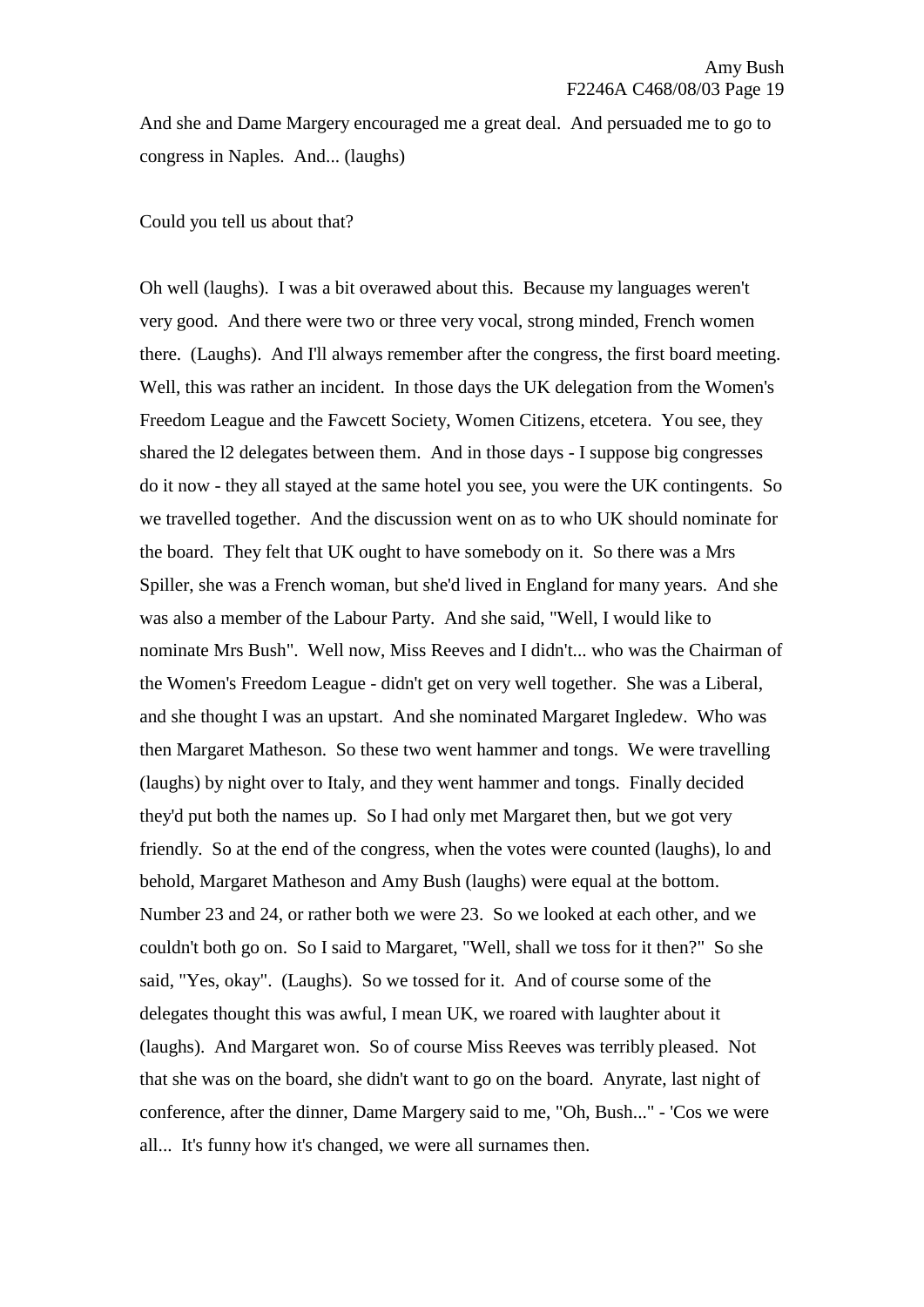Oh really.

Yes. Yes, you always used people's surnames. Much more useful than using Christian names I find. But anyrate, she said, "Bush, will you be available for the board meeting tomorrow morning?" And I said, "Well, yes, but I'm not on the board". "No, that's all right", she said. "You come to the hotel at 9 o'clock for the board meeting". So I went. And I sat at the side. And then when they got to the agenda, the appointment of Chairman for the Commissions - apparently there had always been... well, for some time, for the Education Commission, Doctor Lehman(ph) of France; she was Chairman of two. And they had decided that she could choose which she wanted. So she decided to have equal rights, I think it was, and not the education. So then the thing was, you know, who would be the Chairman. So Margery said, "I would like to nominate Mrs Bush". (Laughs). And I always remember Dr Lehman(ph) said, "Mrs Boosh? Who is Mrs Boosh?" And she looked round. (Laughs). And so Dame Margery, in a quiet voice, said, "Mrs Bush is the directrice of a large school in London". (Laughs). I shall never forget Lehman(ph) over that. And so that's how I got on to the board of the Alliance, and I've been on the board of the Alliance until... oh, the last congress I retired.

What were their aims of that...?

What...?

The aims of the Alliance.

Well, the International Alliance really is for equality. Equal education rights. Economic rights. Social rights. And... well, I mean, we're still trying to fight for them internationally.

Could you tell us something about Dame Margery? What was she like?

Oh, well, she was... never been anybody like Dame Margery. I would have thought that... (laughs). There have been various... She was interviewed herself... several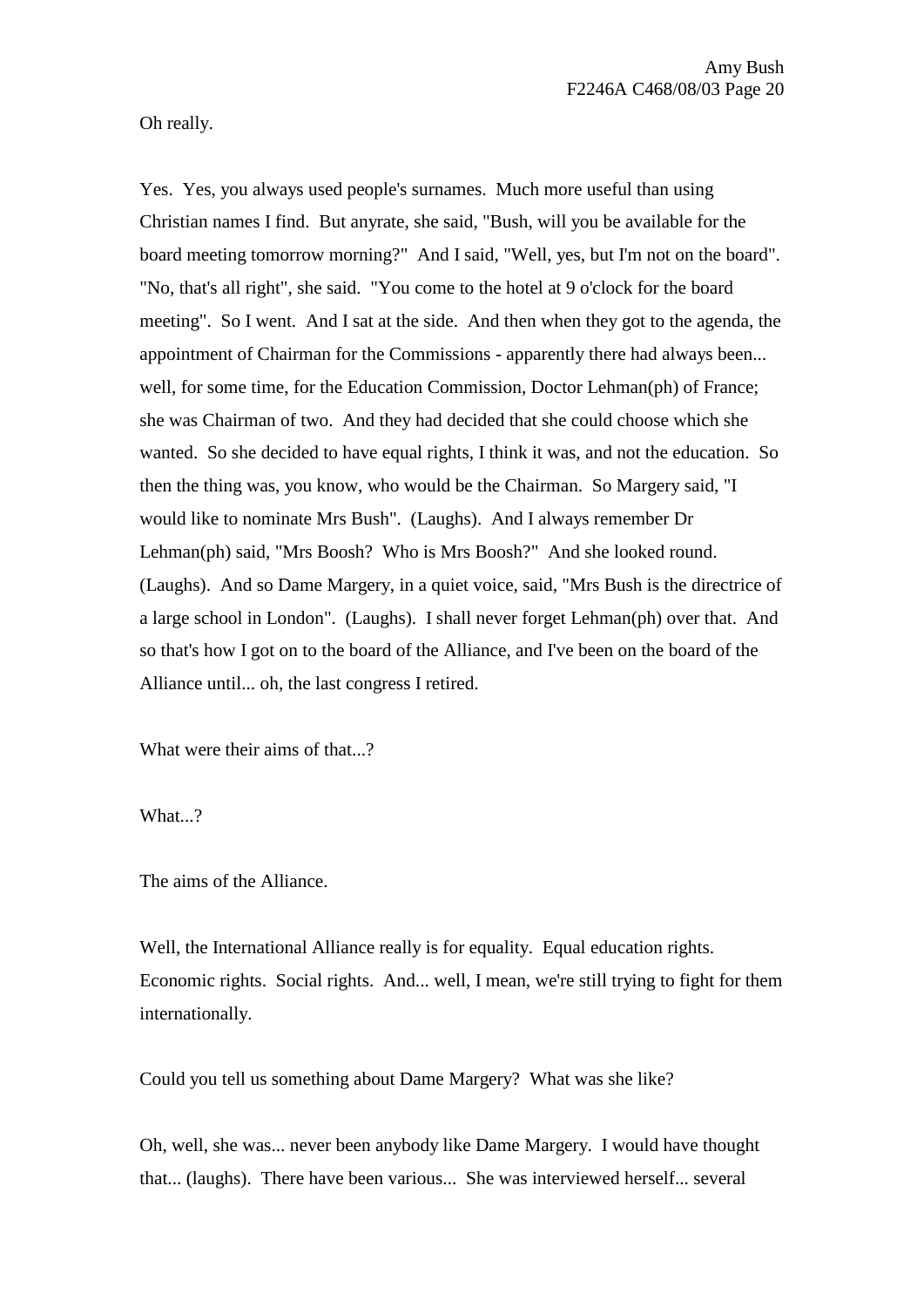times before she died. Well... she was just a wonderful woman, that was it. And she... I think it was through her mother that she became interested in equality. Of course her father was... She was a Liberal, and her father was a Corbett. I believe he was a Liberal MP. Anyway, she was brought up in a political household. And he was a very progressive man. And she was one of the first women who went to... Oh, what's the name of the college? Newnham College, Cambridge. And did extremely well there. And well, just fought for equality all the time. It's difficult to talk about a person like that in two or three minutes. She was just an inspiration to us all.

Do you think these organisations are still as prominent as they once were?

Well, the Women's Freedom League has gone. Women Citizens has gone. The Fawcett Society I think has got a new lease of life now and is starting again. I'm sorry that they're not more interested in international work. And of course they could contribute so much on the international line. But there doesn't seem to be anybody, you know, really interested in the international angle. I mean I think they're doing something on Europe at the moment. I think they're connected with somebody. We don't seem to have any... 'Cos Dame Margery was the leader of... All the women's organisations knew her. She was a great woman in the Countrywomen. Although she never did very much in the Countrywomen of the World. She always kept on the political angle of the... But of course she was one of the founder members of the Townswomen's Guild. And all the societies accepted her as the leader of the women's movement. In the... Well, it's gone on for some time, but the fifties and sixties, Dame Margery was everywhere. Until slowly she, you know, she got too old and...

Do you think the women's movement has changed very much in its composition and getting enough active members?

Well, I think the thing is, of course, with the vote it was... everybody. It didn't matter what organisation it was, if they wanted anything, equality of women, they had the vote, they'd wanted the vote. You see there were the artists for the vote. Anybody and everybody, they had groups... And now I feel that what has made it so much weaker on the... I mean this was the great thing of Fawcett. With the fact that it was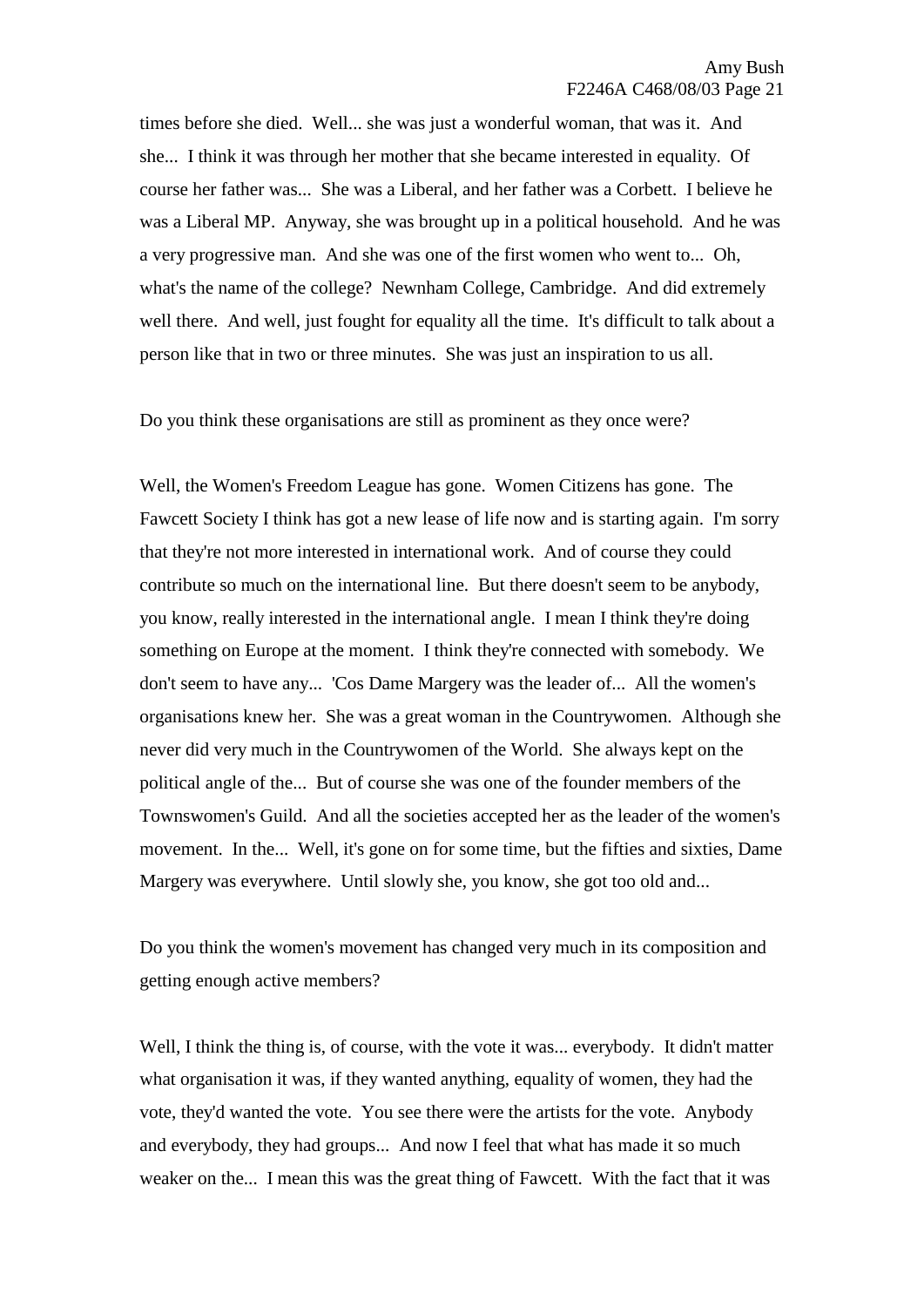legislation that must be amended and altered. And of course nowadays it strikes me that the women are attracted to something that's emotional. One parent families. The Gingerbread Group, and these. It has an emotional appeal to the younger woman. But they don't seem to realise that however much they shout and yell, they will not get anything unless they get legislation through. That's my opinion at anyrate. I mean this is why I had hoped that the 300 Group would have been stronger and... And I feel that the Fawcett Society is the only one now that really fights for the basics of equality.

Well it seems extraordinary that you were able to work full time and be a councillor and be involved in all of these. And whereas nowadays it seems that everyone is too busy.

Well, yes. I think that is so. I mean you can do these things if you try, if you want to do them. But the other point I think that has made things alter a little, is the fact that through our work women are now becoming professionals. They're, you know, full time, paid, etcetera. And they expect to be paid for everything. You don't get the voluntary work given. Now that's where I think that we're lacking. I mean there are some people, I mean you do things, we do things for the Fawcett Library. But we don't get the crowds of women coming in and saying, "Oh well, I'll do this and I'll..." No.

Do you think it's because more women have to work now? That there aren't so many who...?

Well, yes, there is that much about it. But on the other hand, if they go to work they say, "Oh well, I go to work now". But I mean it can be done. But you've got to organise your life. And (laughs) my friends - I have one particular friend who is a Chairman of the local Townswomen's Guild, because I'm always at her because I ring her up sometimes about half past nine in the morning, she's just about creeping out of bed. You see to get all this done, I used to be up about quarter past six every morning. And, as I say, it was like... it was like a jigsaw. I would not go out if the beds hadn't been made. And it was my husband's job to wash up. He did do that much (laughs). I was lucky in the fact that I did have help for, I think, three mornings a week,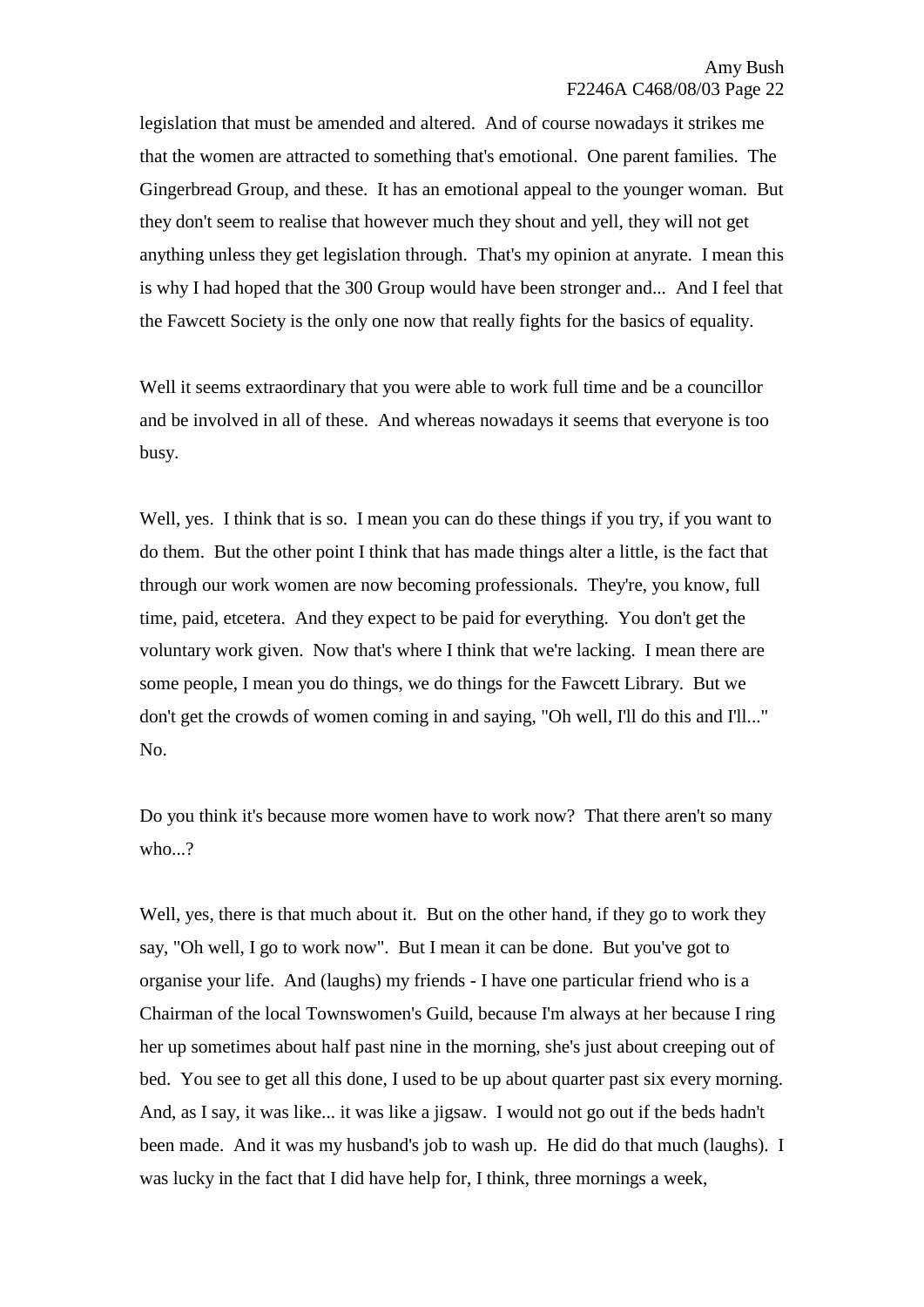something like that. Because I have always believed that if you do earn, work and earn, that you should be prepared to pay other people to do jobs as well. But... I don't know, it fitted in. But I think if you organised it it was done. And people who really want to do it, do do it.

So a typical day then when you were teaching? You'd start at, what, six?

I'd be up about quarter past six you see. And then there'd be breakfast. And we used to have an English breakfast in those days (laughs), it wasn't toast or anything. And then I'd go and make the beds, or my husband would do the washing up. I mean little jobs that had to be done. And I would collect my bits and pieces together. And I think... yes, I went out about quarter past eight I think. Yes, 'cos school used to start at nine. Yes, I used to leave him at home, because he didn't have to get to the laboratory till have half past nine.

And did you walk to work, or by bus?

No, no, I had a bike. I cycled (laughs). I cycled until... Yes, I was 58 when I learnt to drive a car (laughs).

Really. Tell me about that, because I think that's extraordinary.

#### Why?

Well, it isn't actually, because I gather this is something that is becoming more common. But why did you decide at 58 to learn to drive?

Well, I just found that I needed a car to get about in you see. That was the only reason. And I just happened to remember that I was 58 when I did it. But we used to do a lot of cycling you see. And when we were young, before we were married, we belonged to a cycling club. And of course everybody cycled then. And for holidays we used to go on our bikes, we went one year up to the Lake District, another year up to Scotland. And, I mean, you see there weren't the cars about and it was very nice.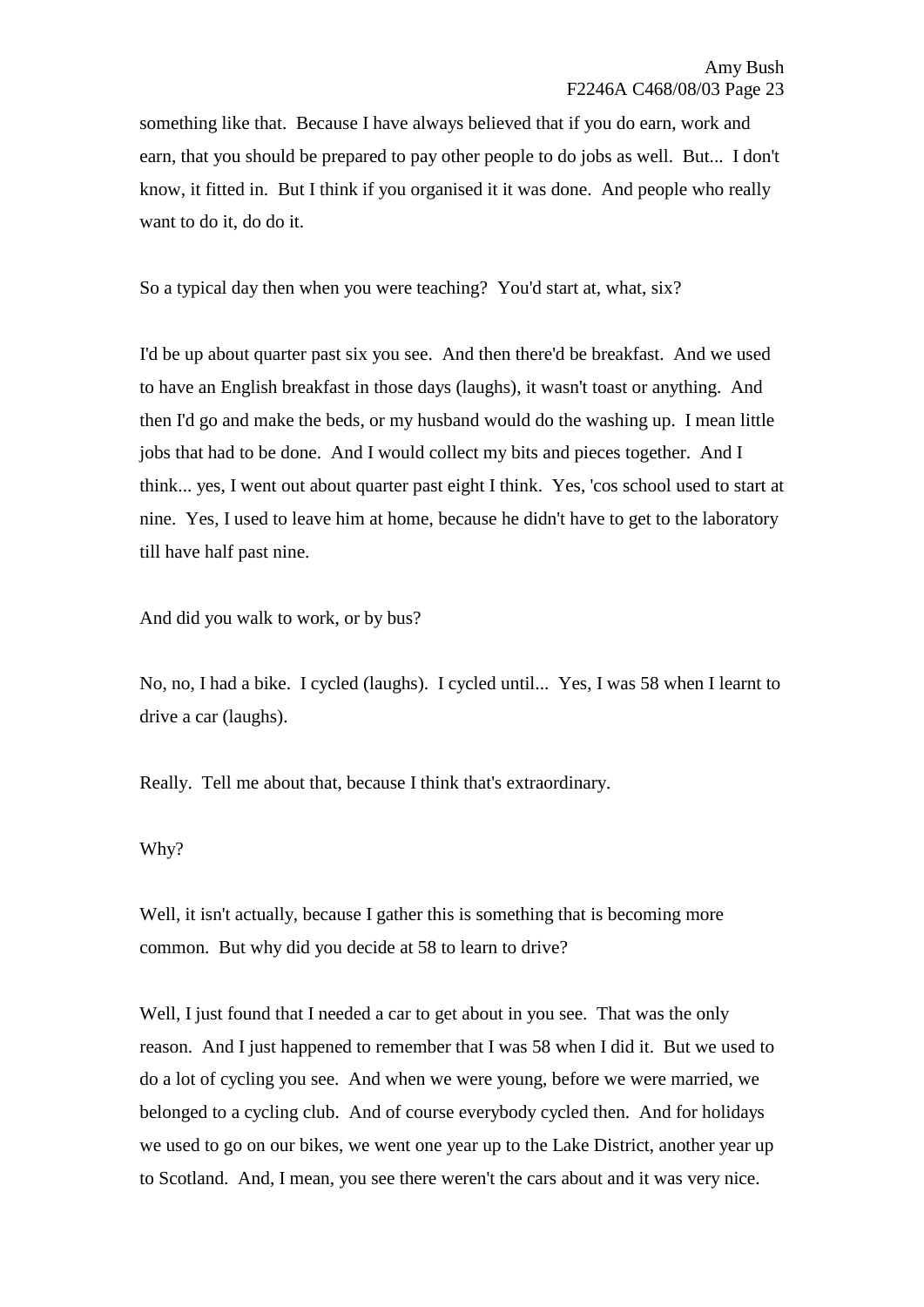Yes, not like today where .....? before you got very far. I don't think I'd like to go on a bicycle down Putney Hill.

Well, I've got the bus outside you see. Oh no, I wouldn't cycle now.

If we could just go back a bit to your work with the council, when you were a councillor. Besides your great interest in libraries, were you just involved in the sort of day to day running of...?

Well, you see you... It was policy. I mean we had 12 libraries. 12 branch libraries in Wandsworth. We had a librarian. He still comes up occasionally to see me. He's retired too. But when he comes to London he calls in and we have a little gossip and we bemoan the fact (laughs) of what's happening to the libraries. There was quite a large library staff. No, the committee... And of course in those days, now they put everything baths, libraries, cemeteries, everything, all under the Leisure Committee, apparently, in the council. But then in those days we had a Libraries Committee. There was a Baths Committee. There was a Parks and Open Spaces Committee. And of course you were nearer the thing then. And you went into things in far more detail. And of course nowadays, as far as I can see, so much more is left to the officers to decide. And it's all very well for them to say, "Oh well, the main policy is decided by the committee". It may be, but at the same time there are a lot of small details, smaller details, that make the job much more interesting, and... if you're on a certain committee.

So what do you think of local governments now?

Well, I don't know very much about it really. But... And being... Let me see, I retired in '65, wasn't it? Yes. That's right. The last year I was a member of ILEA. I served on the ILEA for three years. And then another member took it over. But I always kept my interest in schools. And as Chair of Governors etcetera. And I was Chair of Governors of South Thames College.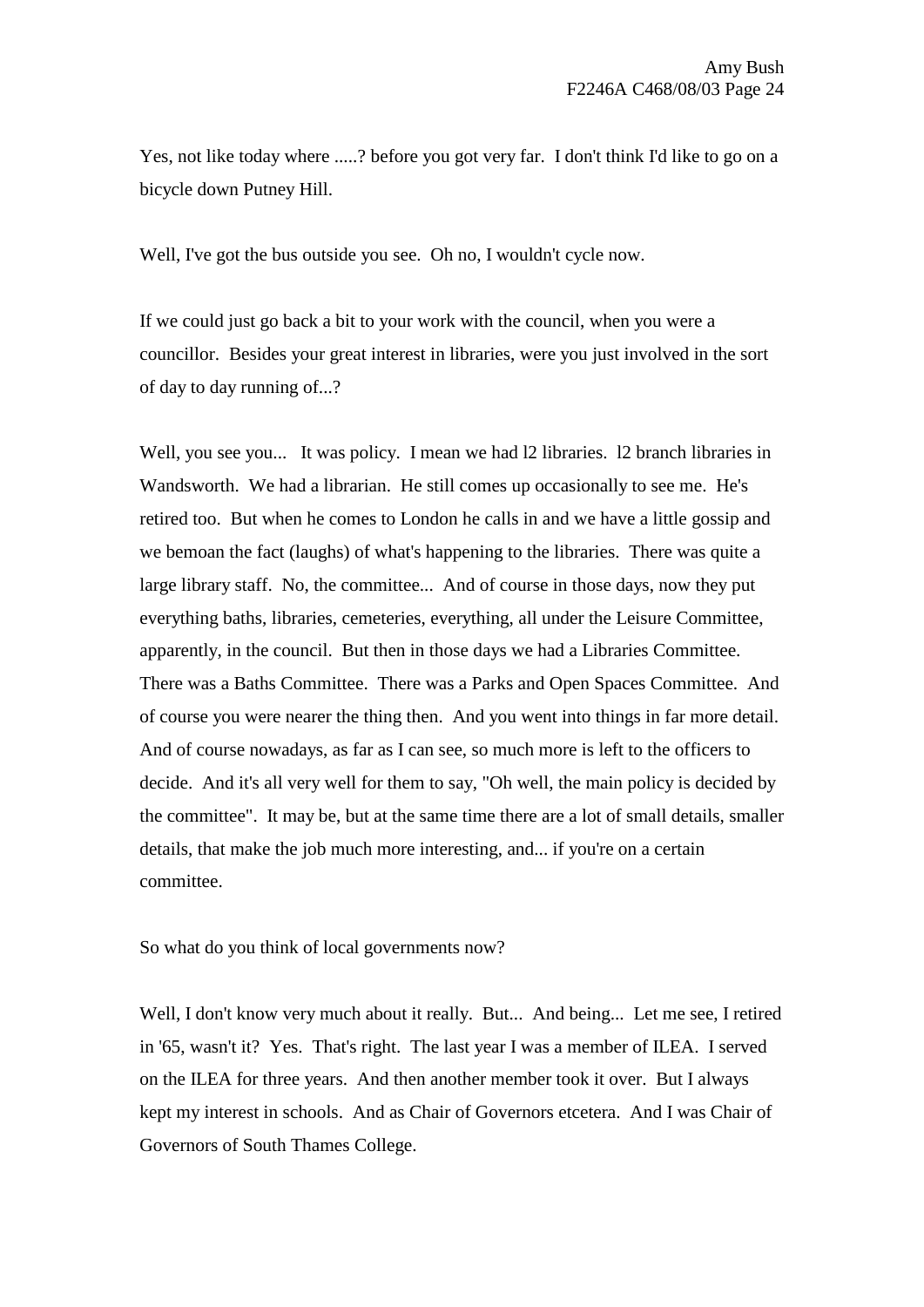# End of Track 2

Track 3

If you could just go back to your experience with ILEA?

ILEA, yes. I was a member of ILEA. And then a younger member took on. But I kept up my interests in the various education establishments. I was Chair of Oak Hall, maladjusted boys. And then there was a Wandsworth one, the maladjusted boys, and I was Chairman of both of those. And then I was Chairman of South Thames College of Further Education. I was Chairman there for eight years. And then I was also Chairman of the Adult Education... Wandsworth and Putney Adult Education Institute. But of course you see, of these last two, soon as the last education act came in and the borough became the Local Education Authority, I was the wrong political colour, and I was out. So that really came at rather a right time, because I was thinking it's time for me to pack up. And so I'm really rather at a loose end now.

You must have found though quite a change in the schools in London over the period that you were involved. The sorts of children.

Well, yes. Although once I retired I wasn't... I didn't take an active interest in the schools. I mean I knew what was going on. But I don't think... they gradually evolved, but I don't think they altered all that much until, oh, perhaps the last five years of ILEA. But I know little about that. Of course by that time I was far more interested, and linking up the work I did... international work on literacy for women, with work for adults here in London.

Would you like to tell me something about the work that you did, international work on literacy for women?

When I got onto the board of the International Alliance, the president was a Danish woman, Esther Graf. And she was a businesswoman. Although she carried on, she worked for Lever Brothers I think, she was a head of Lever Brothers in Denmark. But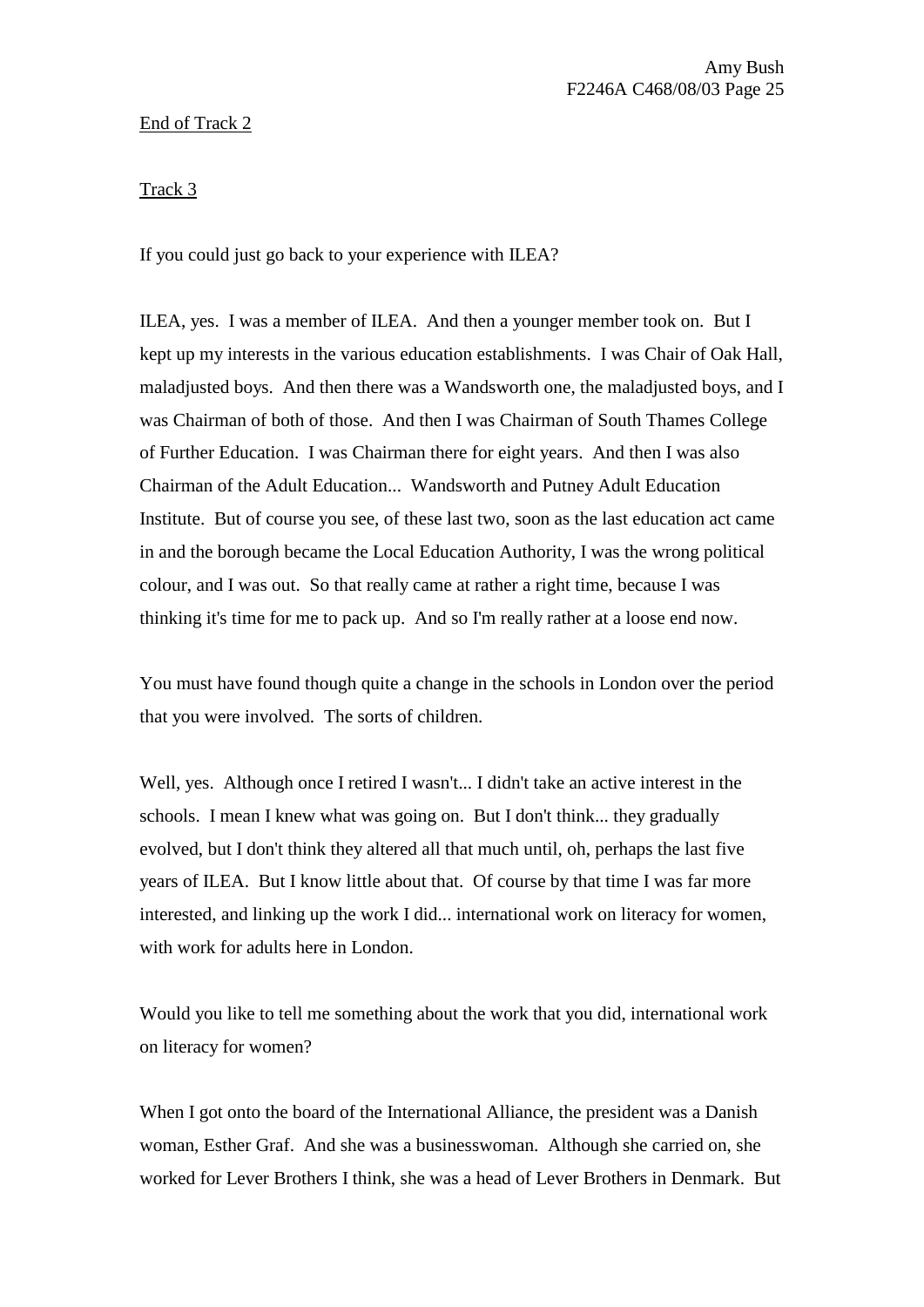she retired, and she was very keen to get the commissions - we would call them committees - in the five points of the Alliance, really active. And it was through her that I started the seminar work for the International Alliance. UNESCO was then becoming quite active. And they were allocating sums of money, and she was able to get hold of some money, and we had our first seminar, education seminar, in Greece, before the congress in '58. And it was - I'm not quite sure what the title was - but it was women of the East and the West getting together to discuss literacy. That wasn't the title, but that was what we were doing. And from that the woman who came from Nigeria, she went back and ran a little seminar etcetera. And then, after that, we had a president from Sri Lanka. And she started me working on adult literacy. Before, we had just talked about literacy for girls and women. But she said the great need in the developing world was literacy for adults. So I never did very much, we never did very much with men, but we developed literacy for women, rather than... UNESCO, we supported UNESCO in their work for equal education for girls, girls and boys. But we worked hard on this other thing. And we started some regional work. And our first one was in the Caribbean. And I went out there. And we had a seminar on literacy for women and the Caribbean women. And then the whole idea of these seminars was that the person who came then went back to their own country and started, tried to get a small seminar of their own going in their country, which would develop into further literacy. Then the next one was in India, for the sub-continent...

What year would that be?

'72. And that was the one I really enjoyed most of all. By this time Olive Bloomer - I don't suppose you know her, although I believe she's a member of the Fawcett Society. But anyrate, she was the Treasurer of the Alliance. And we went out together. And we used to get money from UNESCO you see. And (laughs) I was the organiser. And I think I got paid \$2000. And then that money, you see, would go back into the Alliance. I never took any money and 'nor did Olive as the Treasurer. But we put this into the budget, so that UNESCO paid. And that gave us a little sum of money to start something else afterwards. Anyrate, and I remember we started... She and I, we would meet at Heathrow. And of course now I creep about with a little bag (laughs), but then I used to carry a typewriter, a bag of papers, clothes to last me for six weeks,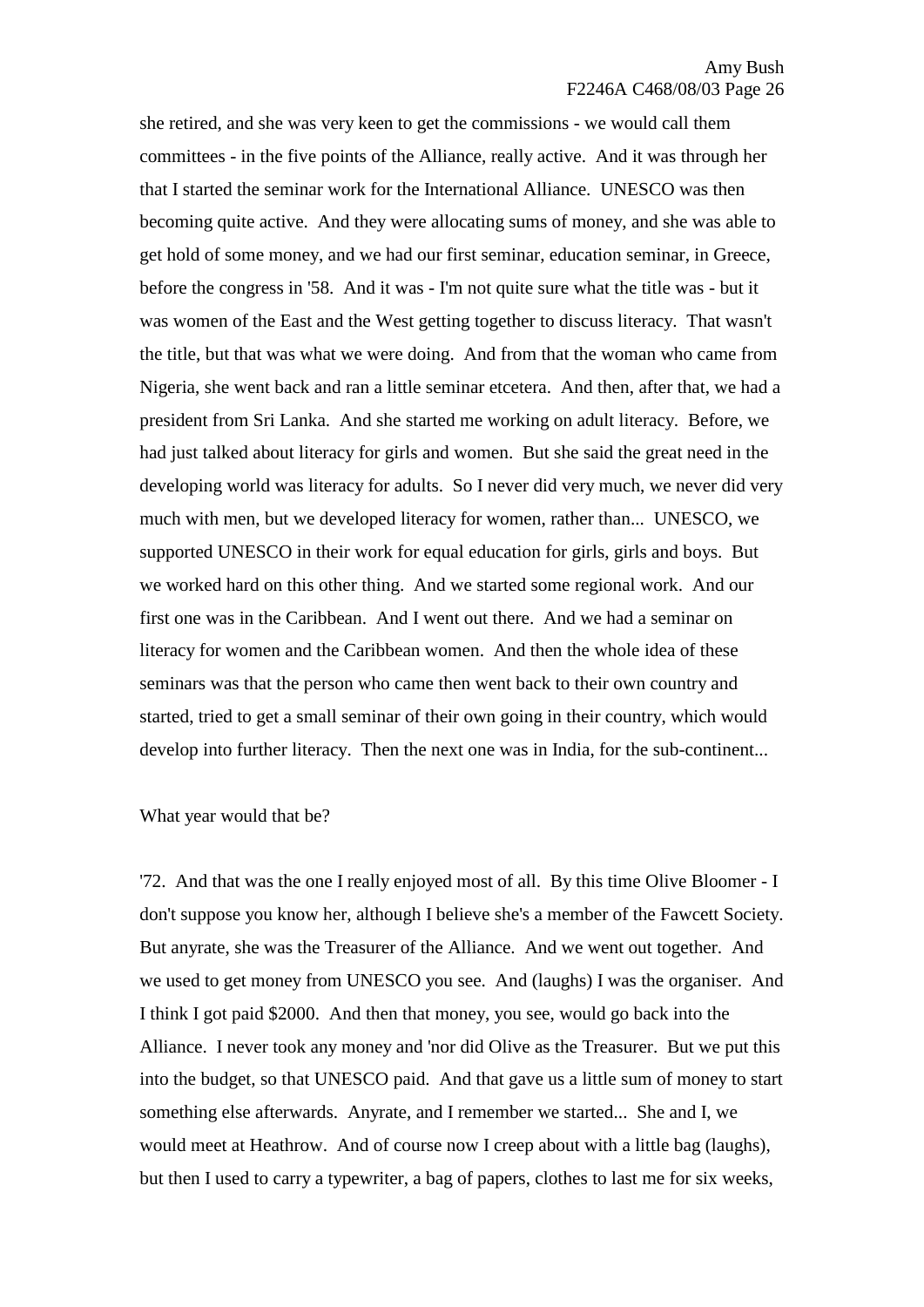and thought nothing of carrying the lot (laughs). And I always took my travel scrabble with me. And 'cos you know these long air flights are very boring. And we used to start playing scrabble. And it would last, these games. And of course at the hotels there's nothing to do in the evening except prop up the bar, and neither of us wanted to do that particularly. So we would play scrabble. And when we got back to London the person who'd won the most games had to treat the other one to a dinner (laughs). Added a little bit of excitement to it. But the India one was very good, because I... Oh, that was the second one, yes, because I had been out to India before, to Pakistan, in '68. And we did that one, together with the Associated Countrywomen's World. No, no, with The Women's Institute. And that was 'Creating a Climate of Opinion for Literacy Among Women'. Sounds awfully... (laughs). Anyrate, the second one was very nice, because on the pre... I used to go out to do a pre-... what do I call it?... organisation, before the actual seminar itself. So I went up to Nepal and I went over to Indonesia. And I've never been further East than Indonesia. But visiting these other... you know, before. And then the main seminar was in '72, in Delhi. Then that was that one. Now what was the next one? Oh, in West Africa I think. I don't know, I've never noted down these things, I mean they've just been done, I've done them and... (laughs).

#### [inaudible]

Yes, yes.

But I mean did you feel that you were getting anywhere [inaudible]?

Oh yes, well, I think to a certain extent. But our trouble was that we hadn't got any money for real follow-up work. This was the great thing. I mean these women would come and they would say, "Oh yes", and, you know, they'd have all their notes and they'd known what they'd seen and done and etcetera, and they'd go back. And for a while you would get a bit of enthusiasm. But it gradually died out a bit. Although I do know there are certain things that are going on from what we started. But we never had any money to send out an organiser, unless we were able to get something from UNESCO, or from the United Nations Fund for Development. They paid for the main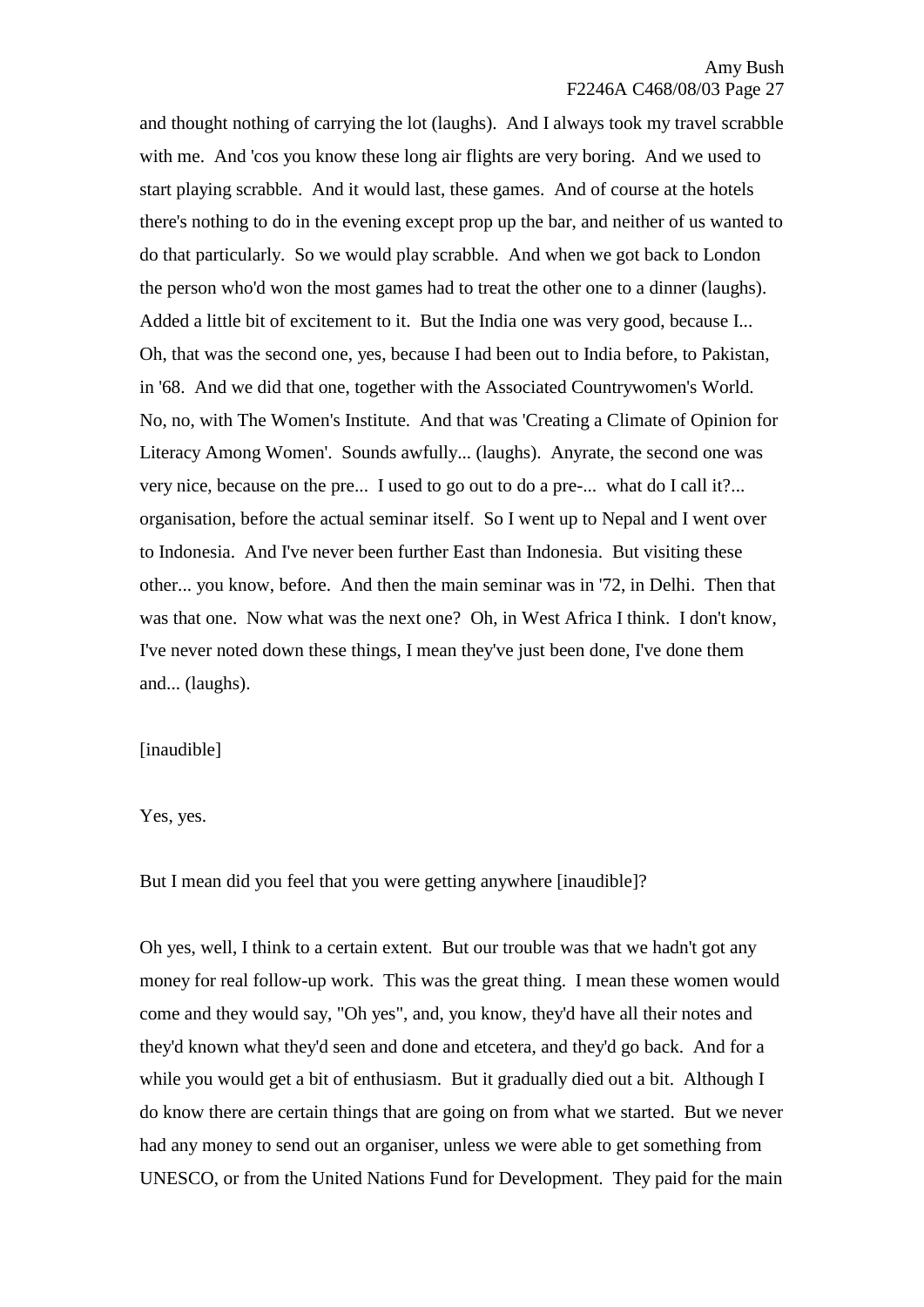seminar. And, as I say, Olive and I, any money we made out of it we put into the seminar fund of the Alliance, to give us a little bit of money. And that was all we had.

You didn't get anything out of the governments of the various countries that you were in?

No. When we were in... Oh yes, that's right, I did one in West Africa. That was an interesting one too. Because there we worked in English and in French. And the German government will always give money to their delegates, from the Deutsche froumring(ph), if they're going to a country where they have... you know, they want to start something, or they have an interest. So that Fersino... Fersino... oh dear... Baccu, I think is the proper name now. And Ote Volter... The French speaking... Germany has been trying for a long time to get their roots into the French speaking countries. And... what was the woman's name? Oh, Hede Flitz(ph). Yes, not Hede(ph), another one. When she was the President. She got onto the German government and she said, "Now we're going out there, we're going to work with the women's... you know, their literacy etcetera". And they managed to get their fares paid. But we never got a penny out of England. Although most of the third world countries that belong to the Alliance are countries that used to be members of the Commonwealth. And this is what is a silly thing about the... Of course the Germans are always very envious of the UK. And the Swiss rather follow them. And when they decided that... For a long time they thought England had far too much influence. The headquarters... there was a London office. And they were... Four or five years ago money was very tight and so somebody moved at a board meeting that the London office should be closed. And although Olive and I and Margaret Ingledew, we spoke very strongly against it, they closed it. And they've lost a great deal out of this, because you see all the English speaking countries that are members of the Commonwealth, all have high commissioners here. And I mean it's the easiest thing in the world if you want something in a country, is to go and see the high commissioner and sell it to them. And then it helps. So there we are. Yes, and I did the West African one. But the... Laurel Casinada(ph) was then in charge, I had given up the London office. And she was in charge and she did - organised the one for East Africa.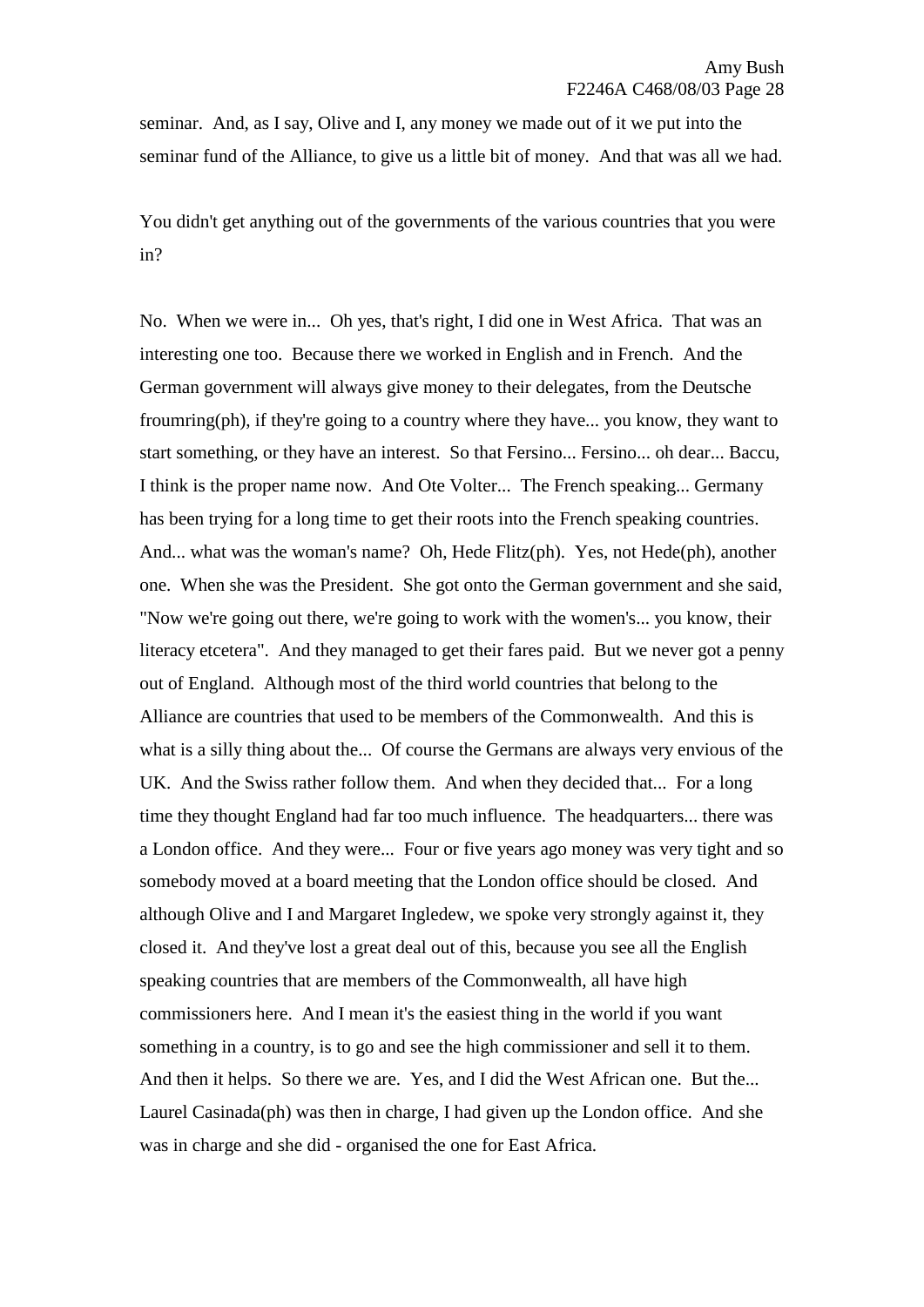How big an office was there in London?

Oh, about 20 by 20 feet. (Laughs).

Typical.

Oh yes. I mean there was me, unpaid, and, you know, more or less in charge. And then we used to have a part time secretary. And one or two people who came in and did voluntary work. It was all voluntary.

So did this take up a great deal of your time at that particular point?

Oh, well, I was doing a lion's work. I mean all the spare time I had was given to Alliance work when I was really active. I kept up my council... My husband had gone by then, and so I was on my own, I was able to things, you know, I didn't have... worrying about keeping a home going or anything like that. And so I used to... I kept the council work up and various other voluntary things I did. But the spare time, as I say, was given to the Alliance and it was through that that I was able to do this other organising.

So this was after you had retired?

Oh yes, yes. Yes, this was in the sixties and seventies.

And what other voluntary work were you doing? Because I know you were quite involved. Did you find that retirement was...? You didn't have time on your hands?

No, I've got more time on my hands now. And I'm not so active, I can't get around like I used to, unfortunately. Oh, well, I mean I've always been keen in... arts and crafts. I mean there are always things to work for. And I mean I've always been very active in church activities. I just can't think... (laughs).

You can't think of what it must be like not to have anything...?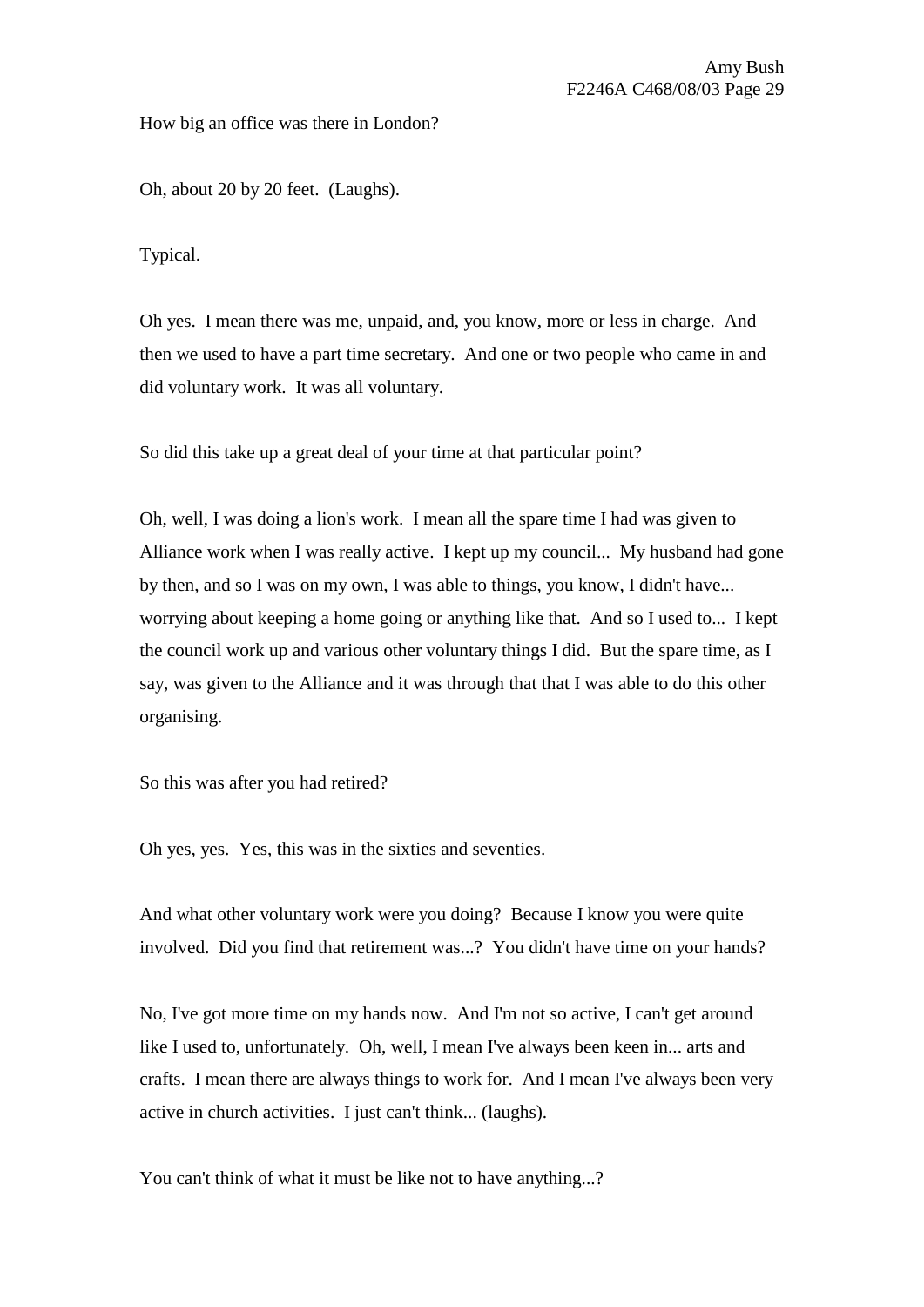Well, I know, I mean to have an afternoon empty like this. (Laughs).

What would you be doing if I wasn't here?

Probably reading. Yes. Well, in a way, things kind of cut out on their own accord, because I finished the... Perhaps you didn't know, but, yes, it was six years ago, I had a venose thrombosis, which put me in hospital. And then when I came back I, for, oh, some weeks, I had to sit there with me feet up higher than me bottom, and nothing to do, you know. And ever since then, physically, I haven't been so active as I was before. And I thought to myself, well, I really must start thinking about, you know, what to do, and pack up some of these things. So... And then, of course, I mean I've had... Then I started cataracts too. And so for the last eighteen months I mean I haven't been able to... I've been able to read, not as much though. And my long distance was very poor as well. So that kind of... (laughs).

[inaudible]

Yes.

The sorts of things you like to read, are they things that you became interested in when you were younger, or do you like...?

Well, no, I've always been very keen on historical novels, well researched historical novels. And I like... In fact I'm going back reading Margery Allingham and those detectives... They're quite well written. I mean some of the modern detective work is pretty awful. But... So I'm, I suppose, fairly Catholic in my taste. (Laughs). I've altered. I mean for a while I was very keen on books, novels about, you know, people going over to America and starting a new life there. But (laughs) I've given that up now (laughs).

I don't suppose there's any place you'd rather live than...?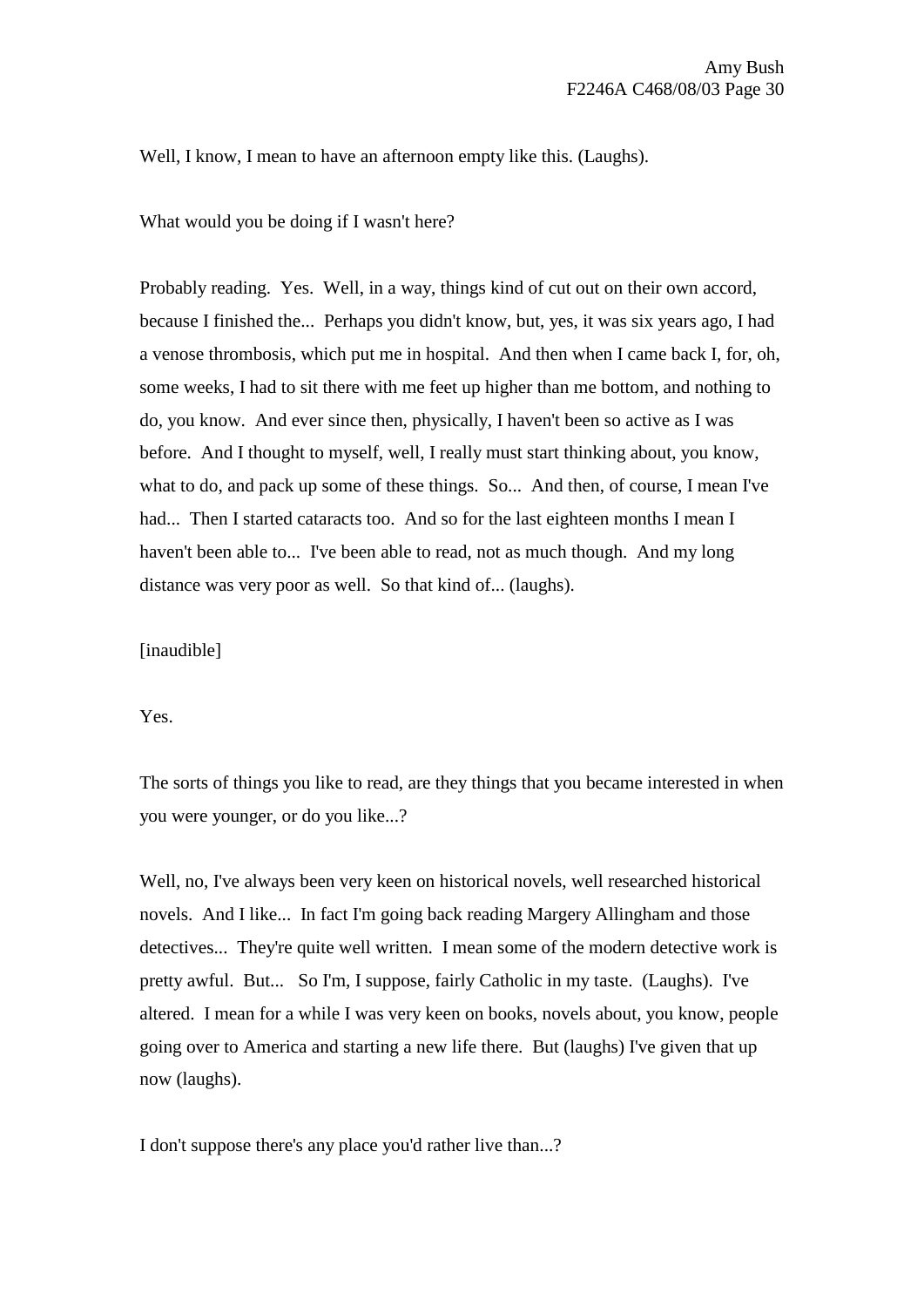Oh, I wouldn't leave London.

No.

No. I have a friend, Josephine Carter. Well, she was President of the Women Citizens for one period. And she and her husband moved to Banbury. And about, ooh, several years ago now - they live in what was an old farmhouse, which has been... they've got the centre. And then the still room at the side, has been made into a cottage. And the laundry on the other side has been made into a cottage. And she was very anxious for me to go down when Eric died, to go down and have one of the little cottages. But I said, "No, Jo,". I go down and see her, I know a lot of her friends, they're always very nice and they say, "Well, why don't you come and live down here?" But I say, "No, Jo, they're your friends. They're not my friends. And it's far better for me to stop in London where I have contacts".

When did your husband die?

'62, '3.

So you were still...?

Yes, I was still busy. Yes.

And still interested in children?

Oh, yes, not so much now. I think, noisy little brats! (Laughs). They're still the same. Little boys still shout at the tops of their voices. They can't talk quietly. (Laughs). I said to a mother in the bus this morning, and she had a little boy with her, and he was a very sensible little boy. But always talking at the top of his voice. And I said to the mother, I said, "Why is it little boys always shout like this?" And she looked at me (laughs). "Oh", she said, "Do they?" I said, "Yes". I said, "They don't talk quietly". "No", she said, "I suppose they don't". (Laughs).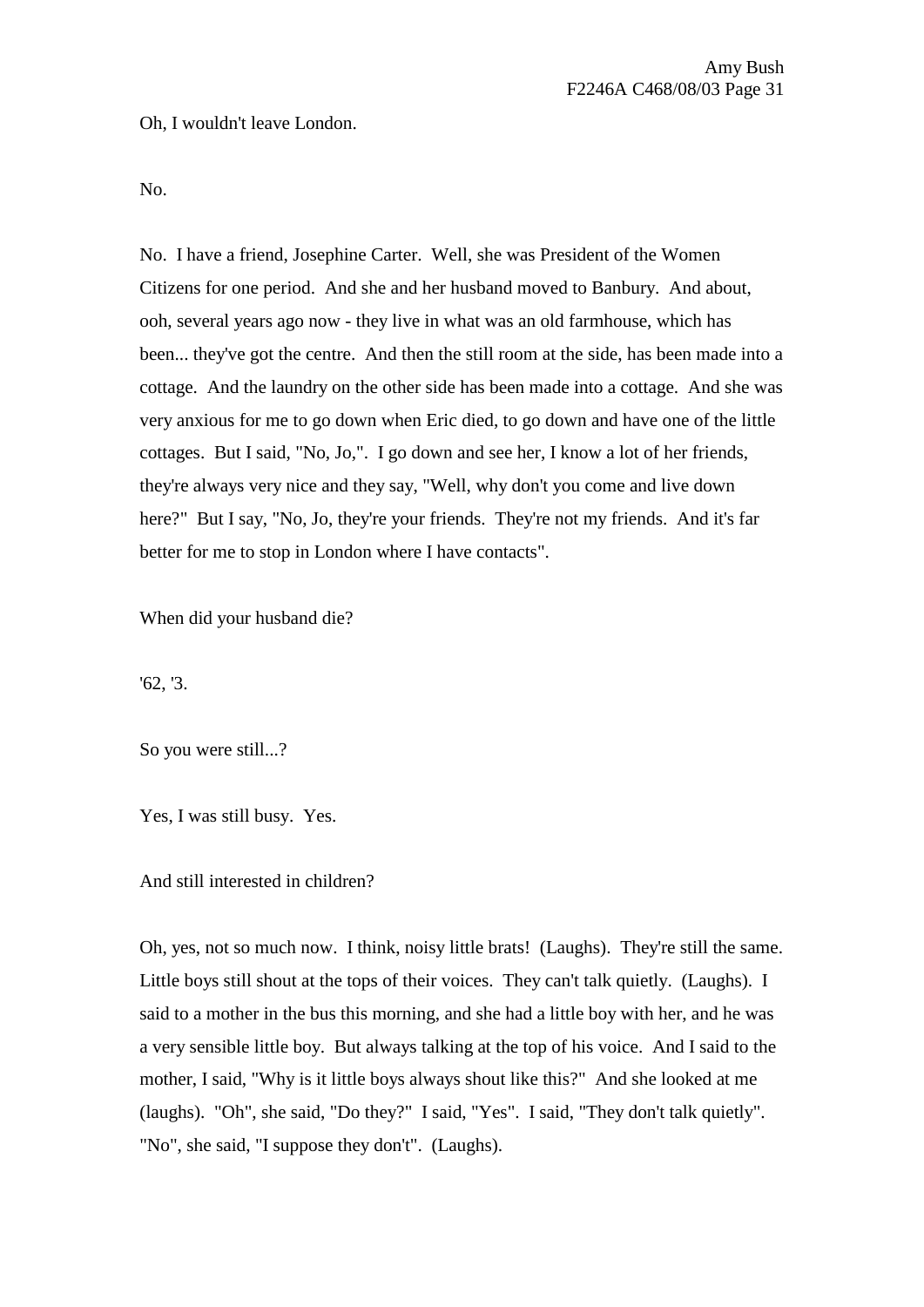But of your work then, you've obviously been involved in all these activities. Which ones do you feel have given you the most satisfaction? Or have they all?

Well, I mean when I was doing each I was thoroughly... I think the International Workers I found the most inspiration. But, of course, you see, I've always been very fortunate. I've never minded trying new things. And I've always been, in a way, fortunate. I mean I couldn't have carried on the international work I did if I hadn't have been on my own. I mean my own mistress and, you know, do things when you want to. It's a different matter when you have somebody you have to, naturally, have to consider and fit things in with. This is what's been so fortunate for me. And I've got one niece, she calls me her second mum, she lives in Southfields. She acted as my Mayor when I... Mayoress, when I was Mayor. And I mean - well, she's often over here, and sometimes stays the night or so, although she's got her own little house. And, you know, the children have always welcomed me. I mean I... They're wanting me to go over to Ireland now. But I just don't want to travel these days. I'm quite happy staying at home. (Laughs).

Well, you've got such a lovely house, I'm not surprised [inaudible].

Yes, and I'm very lucky, I mean the bus is outside. I can't walk an awful lot. I'm wondering whether I shall have to give up the library, because I can't come to the... I find it very difficult to come up to the lectures.

### The Fawcett?

Yes. And I really think they ought to try and find somebody a bit younger.

How did you become involved with the Friends of the Fawcett Library?

Well, I've always... When I joined... I mean I've known the Fawcett for some time. And then when I joined them - I mean the Women Citz closed down, Women's Freedom League, and I wanted to belong to some women's organisation. And although I didn't do very much, I suppose I got friendly with Mary Stott. And, yes,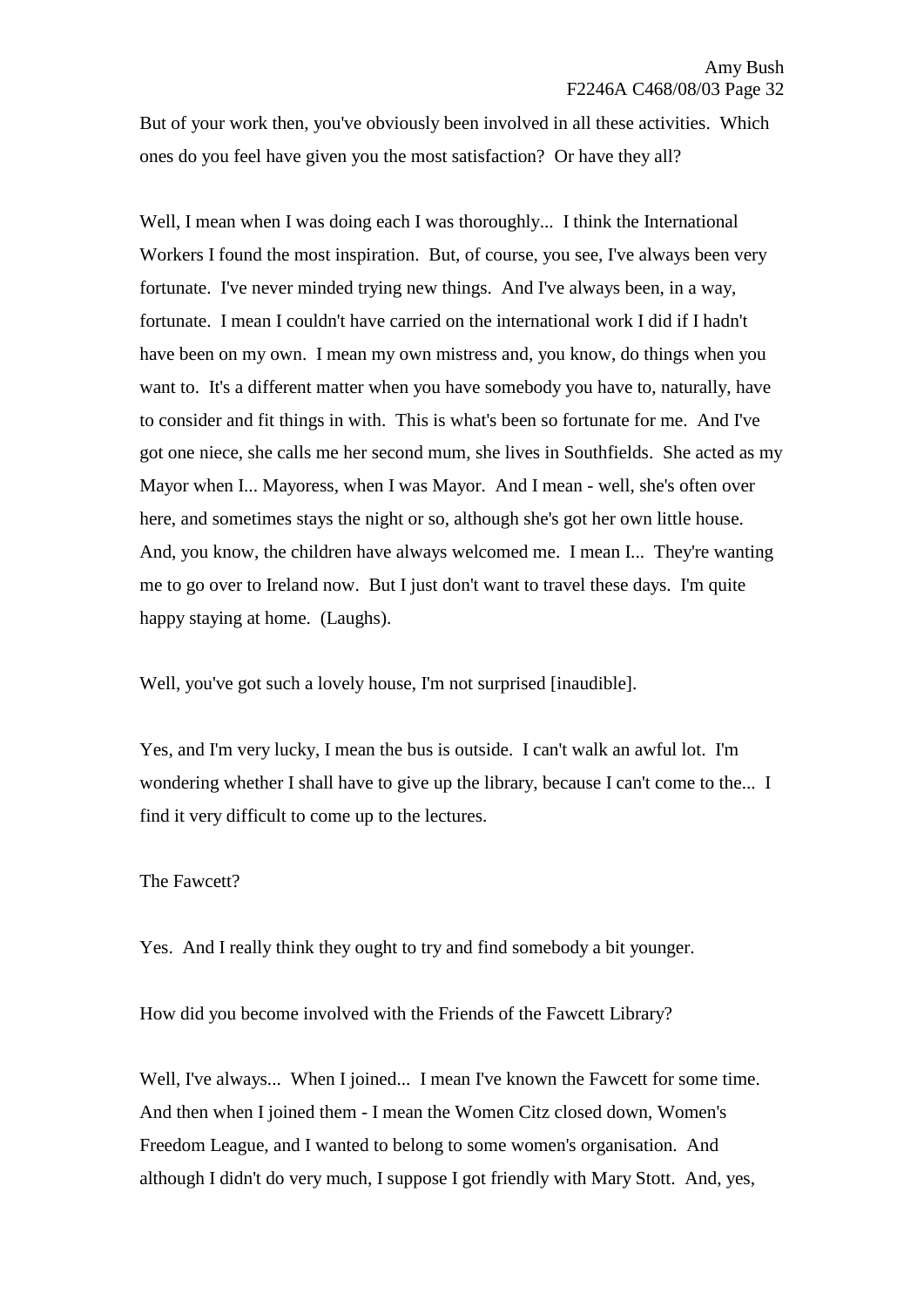when I first retired I was a member of the University Women's Club, Women's University Club. And it was very useful for entertaining overseas people. But, ooh, about four years ago, I realised I wasn't using it... Well, anyrate, I often used to meet Mary there. And we've kind of... we don't see each other very often, but we do. But it was through her I began to get interested in the Fawcett, and active in the Fawcett Society.

Have you known Mary Stott for a long time?

Well, ooh, I suppose some years. But I've never... Not like some of the other people that I've met in the women's movement. But we meet at... Well, when I was a member of the club I often used to see her, because she's a member of the club as well.

Of all the women that you've met, these various women's organisations, would you say any one was more of an inspiration to you, or should be more of an inspiration to younger women?

No, I mean Dame Margery was the inspiration of... Yes. And, you know, I've got some very good friends; Margaret Ingledew, who is a cousin, a young cousin of Dame Margery's. ......? and I go down there occasionally and see her, or when they come up, she and her sister. And, of course, Olive. Olive Bloomer and I were very close. Then, of course, her husband retired. And they've gone out to Malta to live, so I don't often see her now. But, you know, she comes over, oh, I suppose fairly frequently, and we meet up again. But we were very friendly together. Oh no, there are... Well, there are a lot of people that... A lot of women I still know. But you see, this is the thing of getting old, you're generation goes. This is before Easter, three of my old friends died. And this is what happens you see. And you slowly... unless you've got some interest. My great interest now is patchwork and quilting. I go to a... We've got a very nice class at the Institute. And with an excellent teacher. And so I do a bit of patchwork and quilting. (Laughs).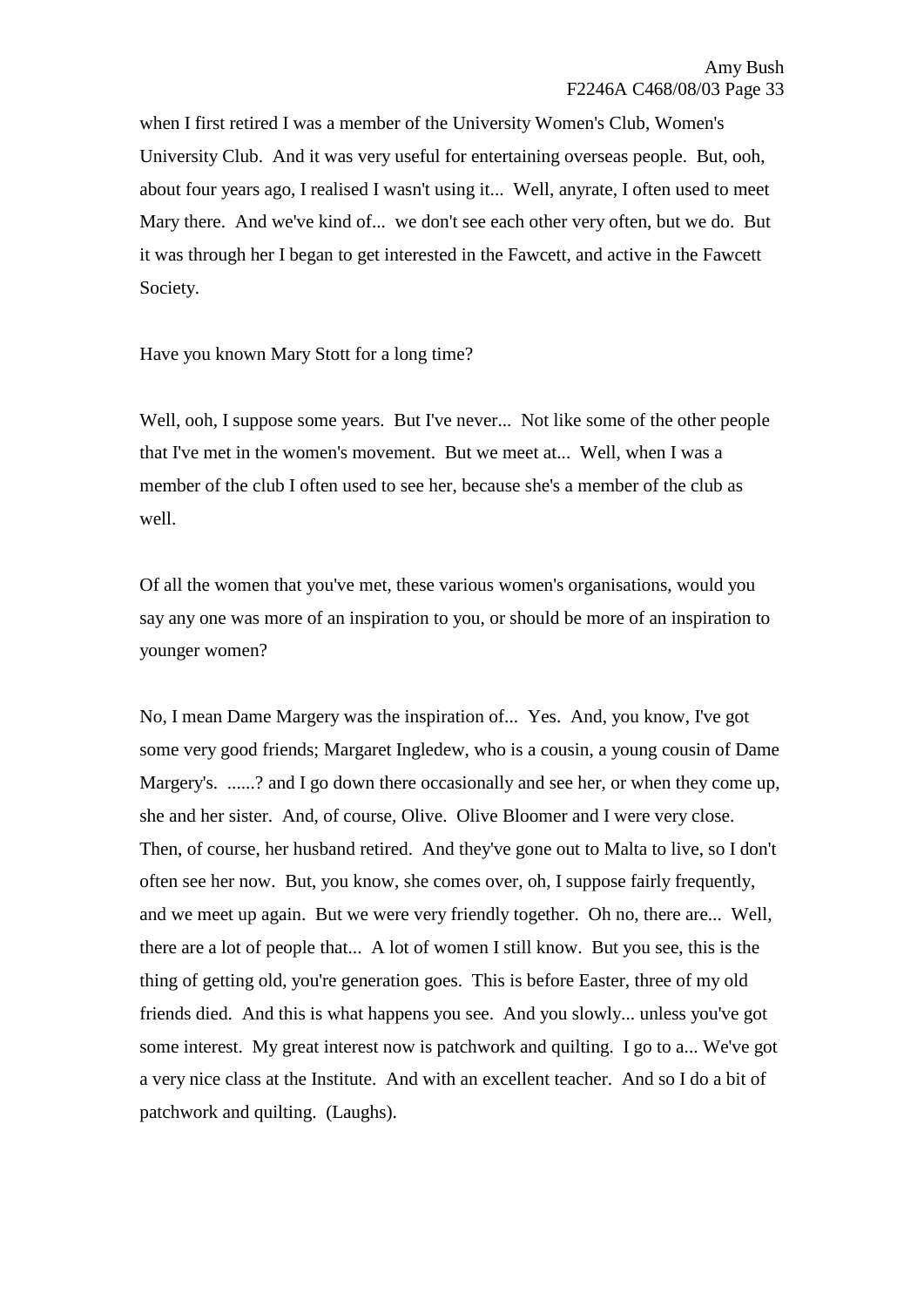So if you look back through your sort of life once you grew up and started working etcetera, which decade do you think you found most interesting? The thirties, the forties, fifties, sixties?

No, the sixties really, that was the time when I finished at school and I was a Mayor and started, you know, the education work for the Alliance. It's the sixties. And that went on till about '75, I suppose, and then slowly it began to tail off. I came off the council, you see, and... Of course this is the thing with council work. You meet so many people. But of course when you're off the council they go.

Yes, this is strictly [inaudible]

Yes, yes.

Are you very optimistic about the women's...?

Women's movement?

Today.

Sometimes I am and sometimes I am not. I mean little bits come up and I think ah, yes, they're doing something. And then... it fades again. But I don't really know enough about it now. I mean let's face it. And I don't know enough of the younger generation either. Leslie Abdella(ph). Do you know Leslie Abdella?(ph)

Yes.

Yes, she writes to me sometimes. And she's now living in France. I don't know why. But anyrate, I have a letter from her occasionally. And there's... what's her name?... Mrs Davies. Alison Davies. Well, quite a lot of them write. And in '63, '64, the Alliance held its congress in England and we had a very powerful hospitality committee formed. Now the Fawcett... there was a member of the Fawcett Society who had some pull with the Royal household. And through her Princess Alexander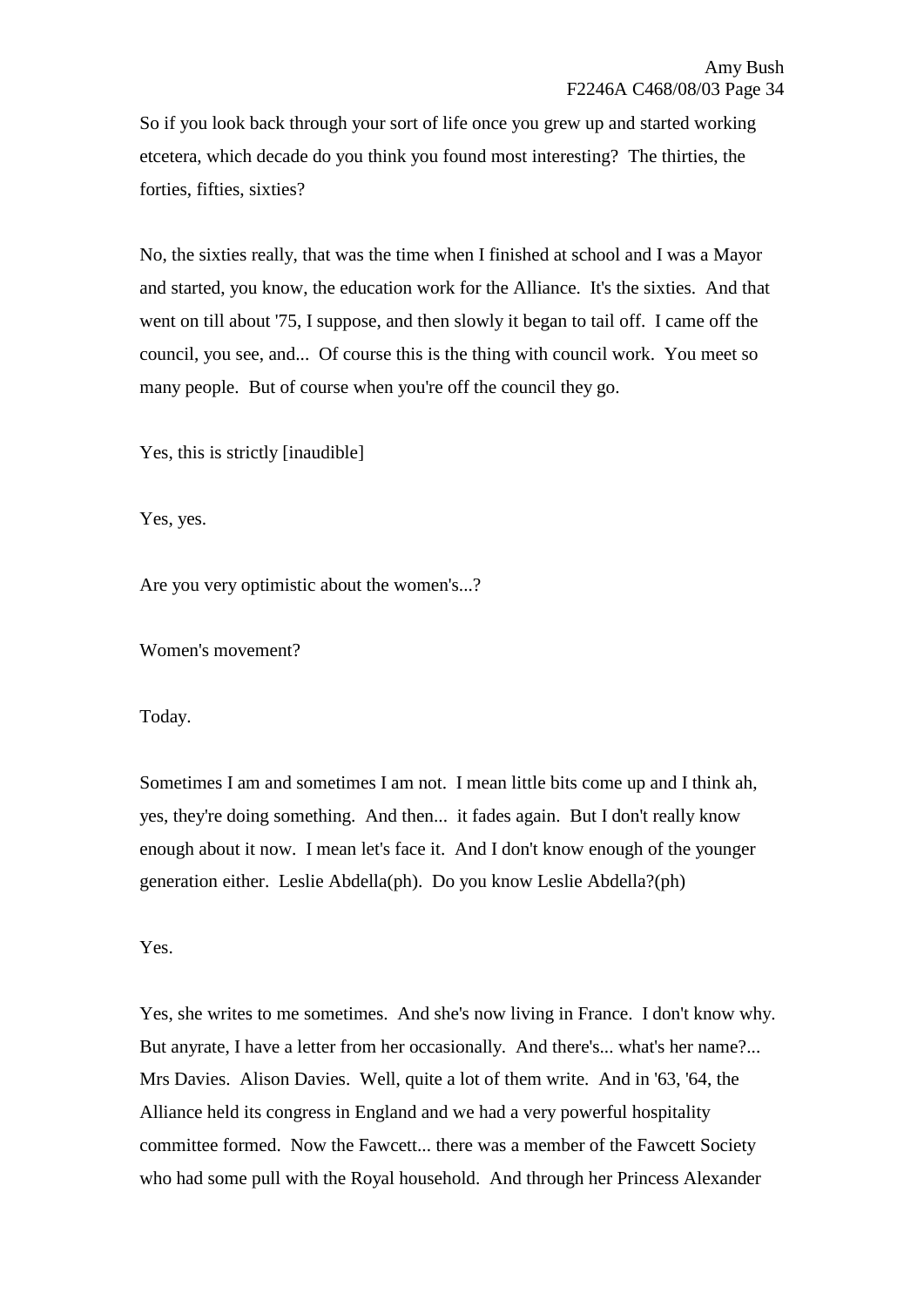became the Patroness. And the Chairman of the Townswomen's Guild was very keen, and there were several... And we had a very, very powerful hospitality committee. Well now, one or two of us still meet and (laughs) talk about the old days.

### End of Track 3

#### Track 4

If we could go back a bit to your early life? Could you tell us a bit more about your grandparents and your father and mother? Particularly on your father's side?

Well, I.... I can't help you very much. Or do you mean about my father?

Yes, about your father, if you can.

Oh, well... As I said, he was a family man. And we did... the family did things together. And if ever he had any spare time he would take us out. He was very keen to take me out.... take me round London. And we would get on the tram and go either up to, usually up to London Bridge, and then from there we used to walk. And that's how I know the City so well. We would walk to St Paul's or walk round to the Tower. And then another time perhaps we would get on the bus and go to Piccadilly. And from Piccadilly we would go walking to various interesting places. And that's how I came to know London.

Did he treat you more or less as an adult from a fairly early age?

Oh yes. I mean.... Yes, it was as an adult.

And he was very keen that you should have a good education?

Oh yes, yes. And also too, I suppose I probably did things that girls didn't usually do. I mean he taught me to row. We went into Battersea Park and we used to have a boat on the lake. Well, it was just, I mean... it's a bit difficult to explain it you see (laughs).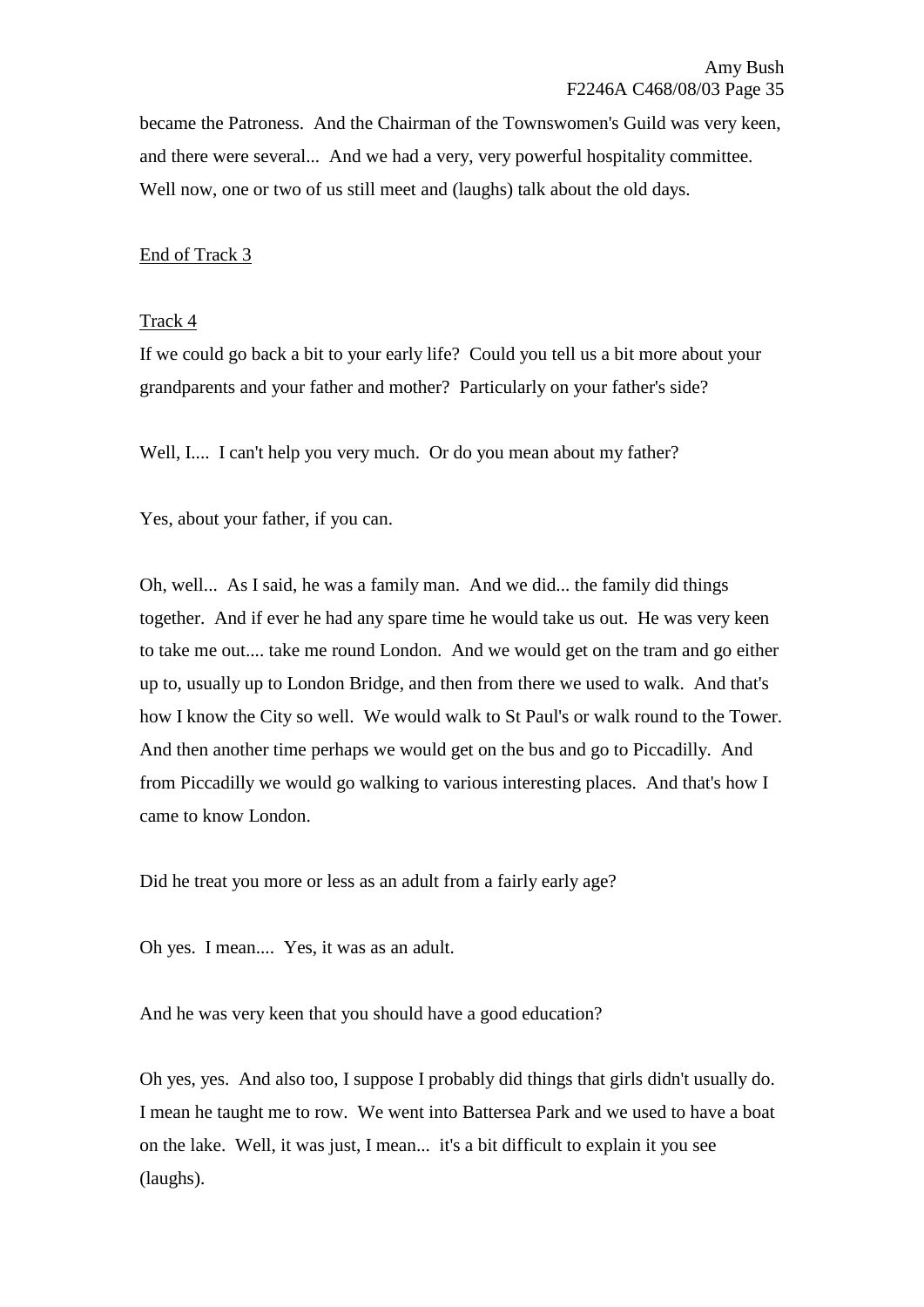Did he talk very much about his life in the army?

Oh, he used to tell us things sometimes about life in Egypt. Because he was in the Third Battalion of the Grenadier Guards and he went out to the relief of Gordon. And he used to tell us a little bit about life. And the fact that the worst thing you could do was to steal water. Water was very, very severely rationed. And if any soldier was caught stealing water, he was, well, practically court-martialled. And then after Gordon was relieved and the.... It wasn't a battle, I don't quite know what it was. And the fact that they came home via Cyprus and stayed there. And then from Cyprus they came back by troop ship to England. He didn't really say very much about it.

Did he meet your mother after he came back? Or before he went?

No, I think he must have met her before. Because she lived at Windsor. And of course he was in barracks. That's right. He was a friend of her brother, my uncle Tom. And that's how she met him.

Right. You mentioned that later in life that you met Miss Podsuz again, or came across her. And that you remembered her from your....

#### Schooldays.

Schooldays and so on. Did she have much of an influence on you at that time? Or was it just that you noticed the name later on?

No, not in school, I'm afraid (laughs) we weren't very respectful to her. She was a little tiny person and she lisped rather badly. And I'm afraid (laughs) often times we were, as schoolchildren are, a bit cruel about it, and mimicked her.

Did she ever speak about women's suffrage, or...?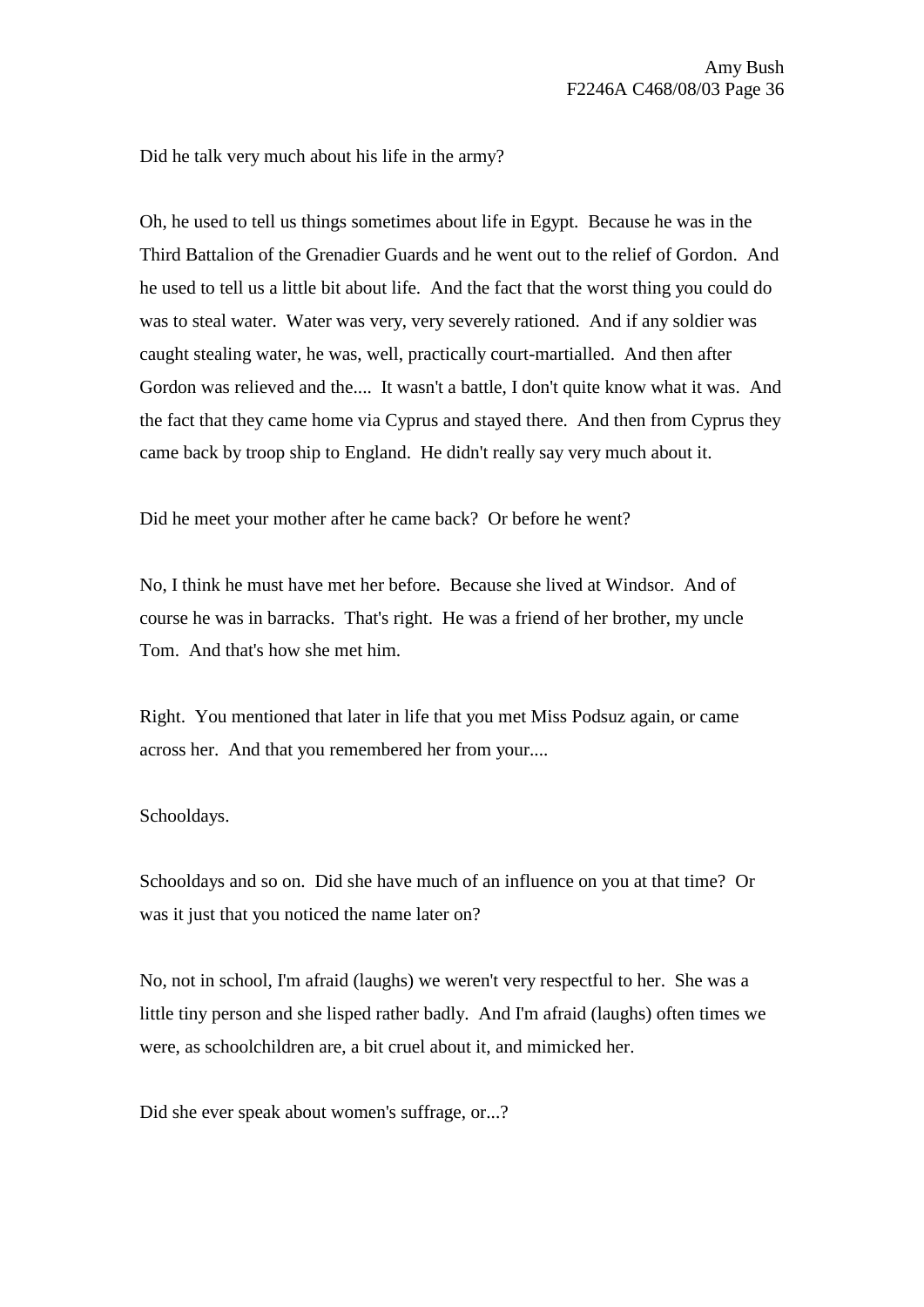Well, yes, you see when I met her in later life, and visited her, I used to go to lectures at the University and go in and see her, because she lived quite near. And used to go in and see her. And then she would talk about it. And she would talk about her early life as a teacher. She started in a village school. I always think of her if ever I read any of the books by Miss Reed. Who was a teacher in a village school as well. And Miss Podsuz would talk to me about what teaching was like there. And I was always very amused at, if the.... The numbers of children in the class, it used to fluctuate. And if she had too many children in one day she would say to perhaps one of the biggest girls, "Now, I'm sure your mother.... you would be very useful if you were helping your mother today. You go home." And that's how she brought her numbers down (laughs) to a manageable size. Because she said.... There was one other teacher, and it was a two class school, and, well, numbers used to vary. And I don't know very much about her background at all. But she just used to talk about teaching. I suppose because I was a teacher. And I don't know very much about her work as a suffragette either. She didn't speak about that very much. But after she retired, evidently she was very interested in education and women, and she went out to Tangiers. And she taught there in a... some kind of settlement. And taught reading and writing to those children. Then until for some reason she had to come back to England. And there she joined with the Women's Freedom League and became very active in the London branch.

So she obviously never lost her great enthusiasm?

No, she was.... Yes, that's right.

Did you ever think about things like women's suffrage at that time? Was there any talk in your family about whether women should have the vote or not?

No. I mean that didn't worry. I automatically.... I mean when women got the vote in, was it, '28? I mean I just used it and that was that. And I wasn't particularly interested. Because I always found plenty to do. I had lots of interests in youth work. It wasn't until... I believe I... I'm not sure whether I told you this, but in '38... '37, l937, I decided to take the MATHA(ph) diploma in nursery work. And I applied to the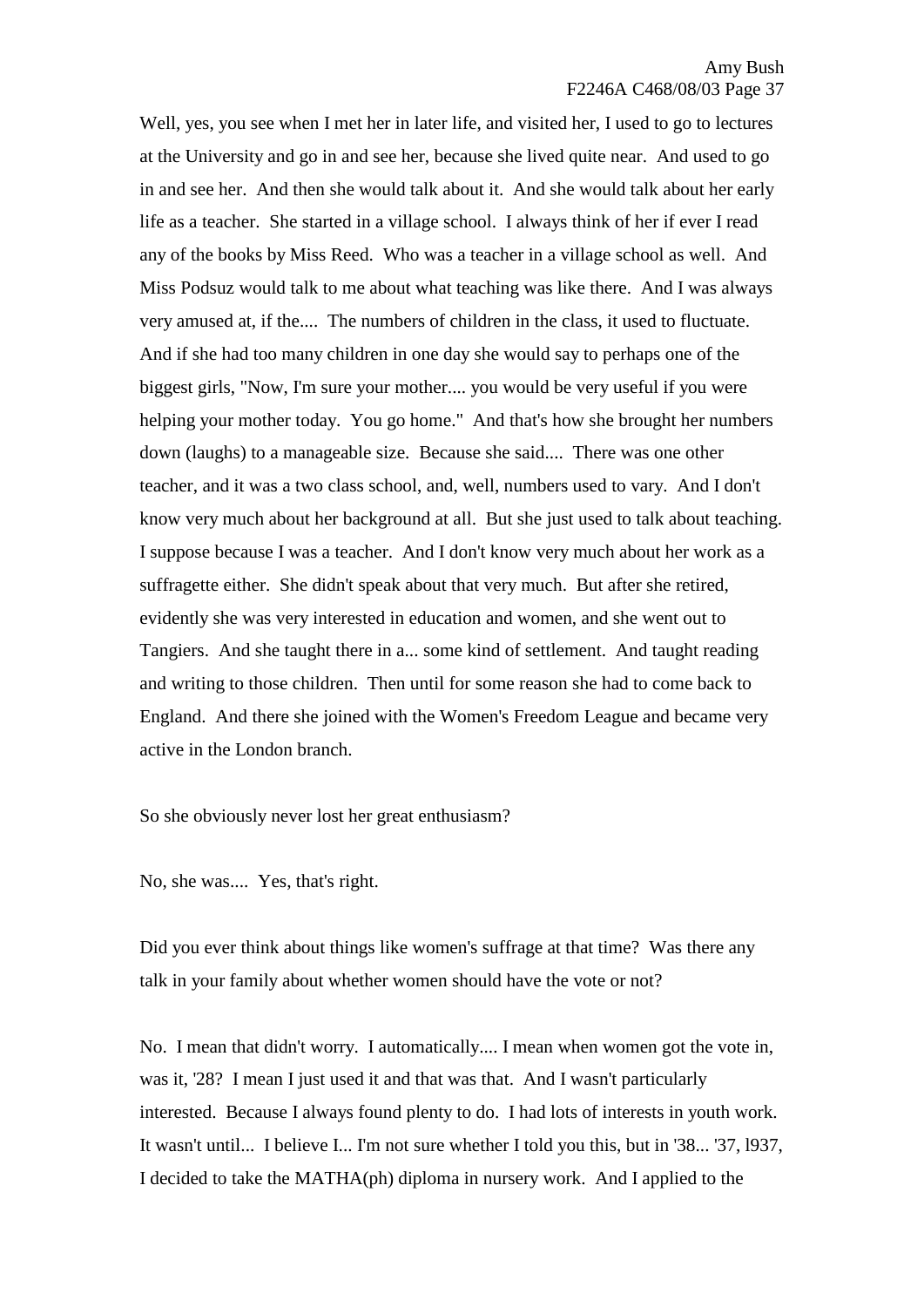London County Council for leave of absence. And hoped that they would pay, and I would get leave of absence with pay. And to my surprise the reply came down, "Oh yes, okay" - I could have a year's leave of absence without pay. And the education.... the fee I think was £37. So I rang the department, and I said, "I can't understand this". And I said, "Why aren't I getting leave of absence with pay?" And they said, "Oh, you're married. You've got a husband who's working". So I said, "Well, what happens to a man who applies for leave of absence to take a further qualification? Does he get paid or....?" "Oh no, he's a married man, he's got a family". And that riled me so much. And then the war came you see. And in any case I couldn't have taken it up. But it was... at the beginning.... yes, just before we were evacuated, I read the copy of The Bulletin and found out about Miss Podsuz. And that's how I started in it you see.

Just to pick up this resentment about not getting paid leave of absence. Did you find when you went into teaching that there was a certain career structure for women and another one for men?

Oh no, there wasn't. But the only this is, of course, if you were married you had to leave. And I marked that in here. When I married in '3l, the marriage bar was still in existence and I had to leave. Otherwise, I mean, the thing was that women only got 4/5ths of what the men.... They didn't get equal pay or anything.

What made you decide to go into teaching?

Well, there wasn't very much... very many things open. And it was either that or needlework of some kind. Or you could go into the Civil Service, into telephones. There were very few openings for girls in the beginning of the twenties.

Did any of your classmates go on to university? Was that ever a choice?

Yes. Now let me think. There were three or four of us went to training college. And some of the girls did. But I wasn't brilliant... (laughs) as all that. And besides that too, I knew very well that I mean if you went to university it was four years for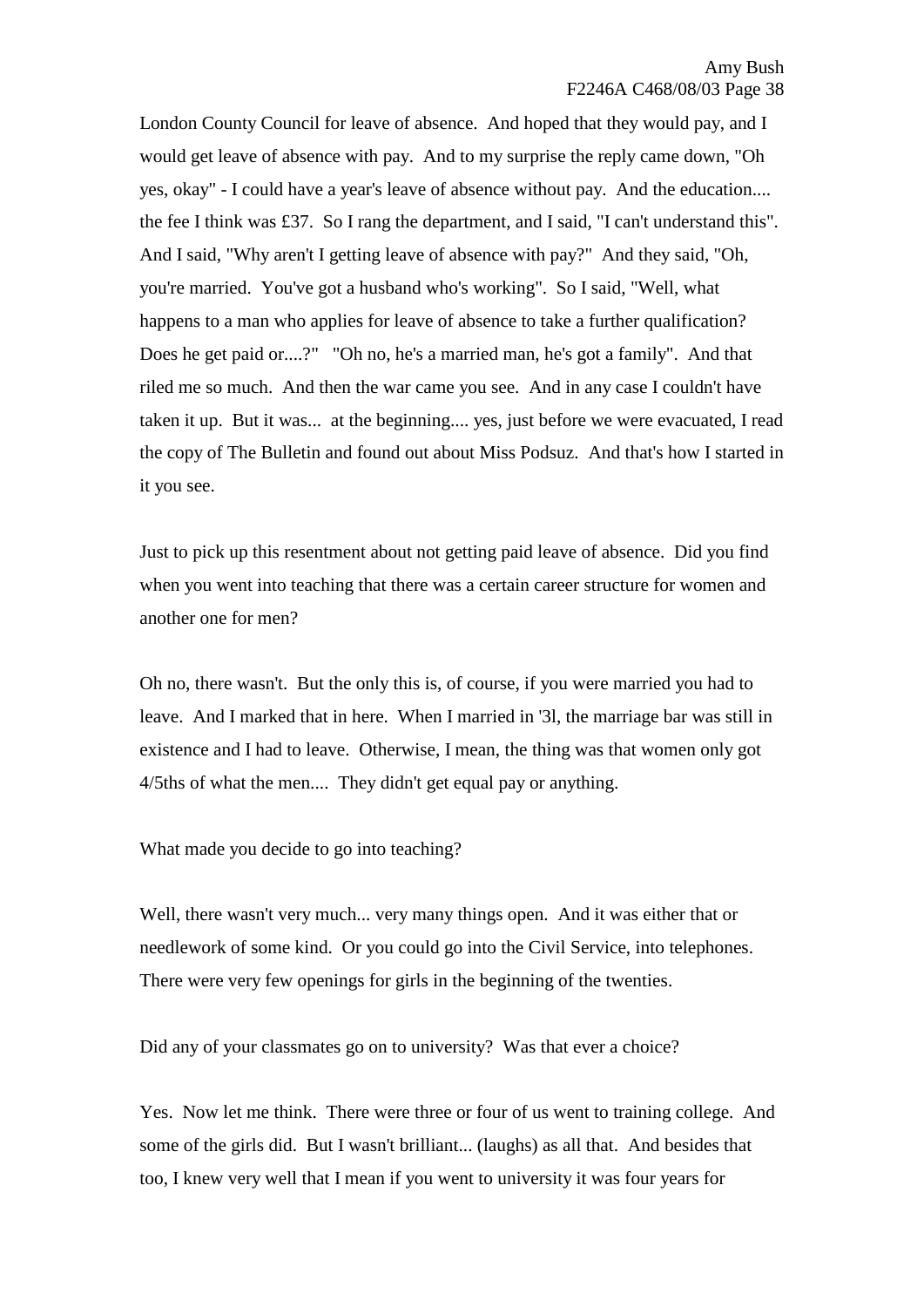whatever you did. But for teacher training it was two years. And I had to earn some money as soon as possible. I got a teaching bursary, which gave me a grant of £45 a year. But that was all I had during college.

And it was necessary for you to be financially independent?

Oh yes.

As soon as possible?

Yes. Quite.

When you started teaching then, you said in l927 I think?

No, in '25 it was. Yes.

Did you have any difficulty in finding a job?

Oh yes. I mean at that time I was very lucky. When college finished I managed to get two or three weeks supply work. There was an open air school in Battersea Park, for children. You know, tubercular children, that kind of thing. And applied for it, and I saw these.... I couldn't get onto the list of first appointments in London. And I couldn't go.... I couldn't leave home because I was with my mother you see. My father was dead. And so I saw this Hospital School vacancy in one of the books. And I applied for that. And of course, you know, (laughs) said, oh yes, I knew all about open air teaching (laughs). Having done three weeks in Battersea Park. And so that's how I got a job. But my particular friend, she was out for a very long time. Because there were so few vacancies. And then the Hospital School extended again and I recommended her to the headmistress. And Trish got on the staff as well. And I mean, well, it was.... I remember two of the teachers saying that they walked the streets looking for jobs before they managed to get a... when they came out of college.

Did it stay quite bad until the war, or did it improve?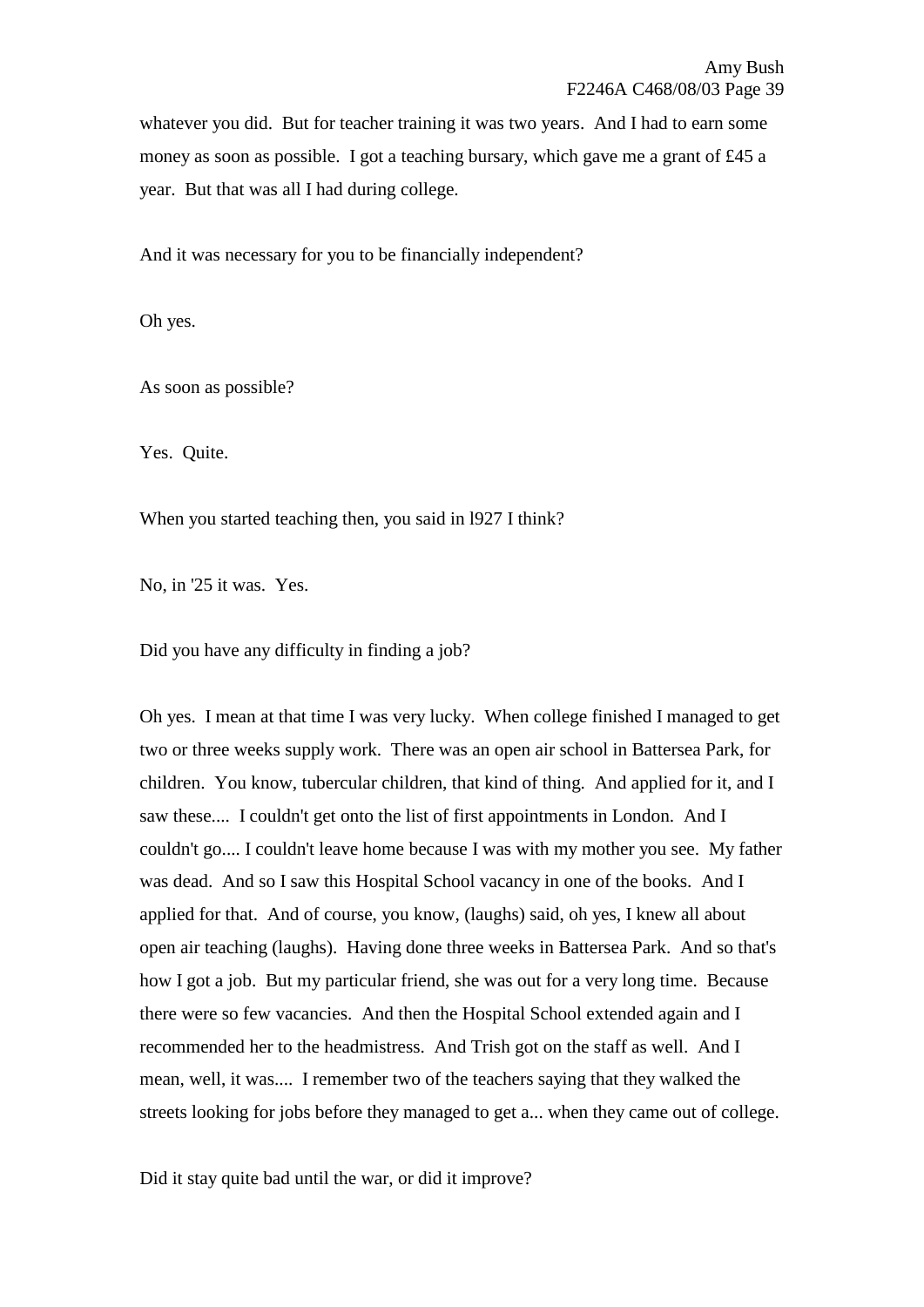Yes, I think... I can't really say. I mean... I was at the Hospital School for a couple of years and then applied for a Church School in London. And so... But I think it was difficult until the wartime came.

Do you think the war made a big difference to career opportunities for women?

Well, the point... Yes, I think the thing was that women could get all sorts of jobs when the war came. Because the men went... joined the army, the services. I remember a girl, a woman, I suppose she was about my age, and she was in the bank. And of course she'd been very lucky to get in a very junior position. But when the war came she was very thrilled because she went on the counter. And once upon a time they only had men on the counters in the banks. But as soon as the men came back, off she was taken you see.

So it was rather like the end of World War One?

Quite. Quite. Well, this was, yes... World War Two, yes, that's right. (Laughs).

When you became the head teacher at Wybold School, was it quite usual to have women head teachers?

Oh yes, in infant schools they were all women. And there were quite a number of women as heads of primary schools. The London County Council didn't make any difference. I mean they weren't like some of the country education authorities, where they would appoint women because they were cheaper than the men, they didn't have so much salary to pay. But in London I don't think that there was equality all the time.

Yes, it was in the forefront, wasn't it? As far as opportunity....

You see they had some very strong women on the education committee. Margaret Cole and Peggy Jay. I think London education, I mean through them, developed an enormous amount.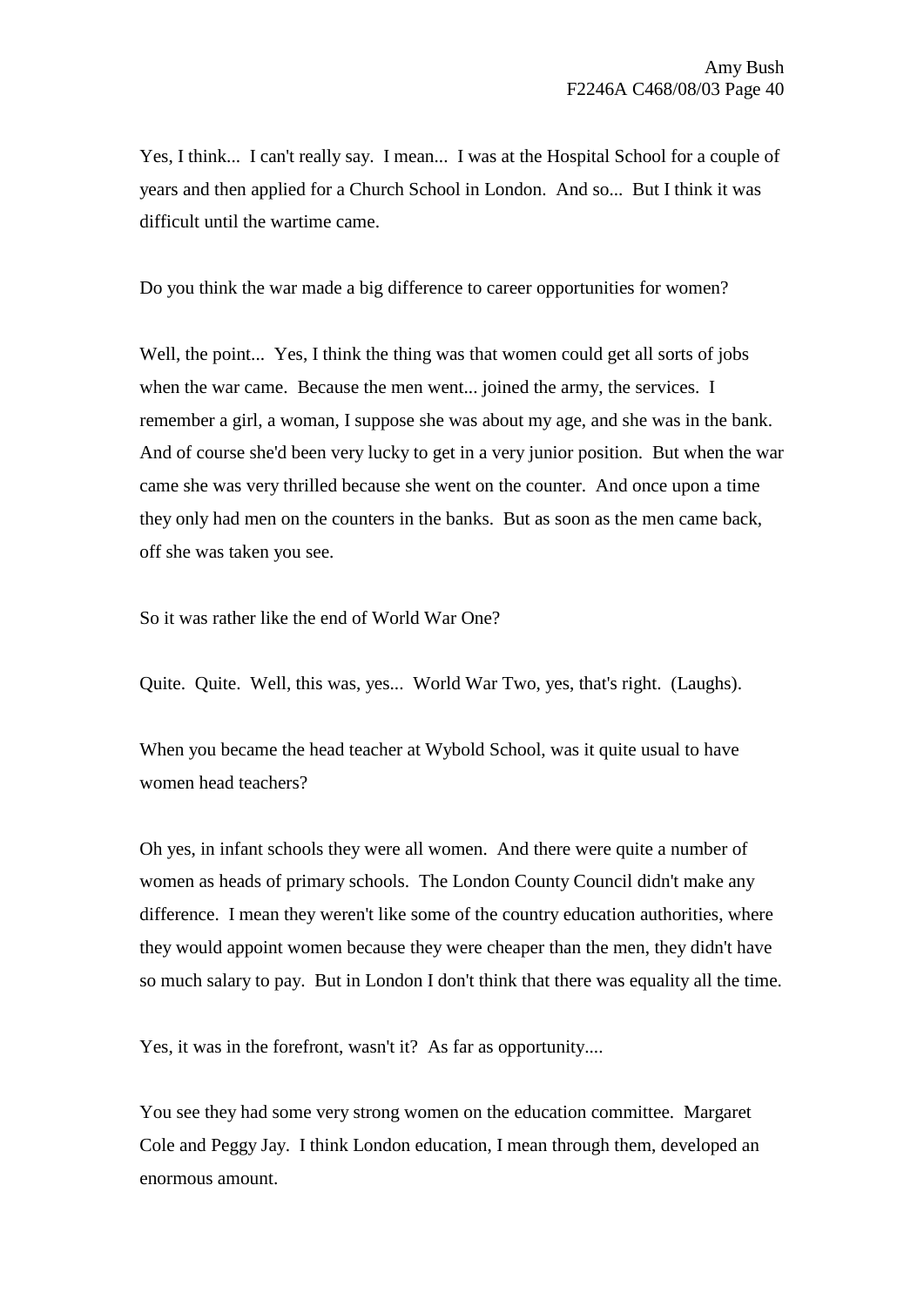Yes, I think you're right. To come on now to your joining the Labour Party in 1943. You did talk about this on the previous tape. But when you joined were any women's issues discussed in the Labour Party at that time? Things like equal opportunities?

No. No, not at all. No, I don't remember any at all. I mean all they were thinking of was trying to get into power. No, any work on equal opportunities or equal access to anything, was done by the voluntary organisations as far as I was concerned. And it was through the Women's Freedom League that I went to the... on the two deputations. And the women's organisations were voluntary organisations for working on this. But I don't know of anything being done. You see there was practically nobody in parliament. There were one or two women in parliament. But I mean they didn't, as far as I know, they didn't bring up these questions of equality.

And they didn't try to get more women.....? [inaudible]

Yes, yes, there was that. But I mean many of us said, "Well...." But there were so few women you see who were put forward as candidates. I mean I was nominated to go onto the panel for interviews. Because after the war I thought, oh well, I would like to try and see if I could be a parliamentary candidate. And I had a couple of interviews. But after a while I decided it wasn't my cup of tea and that I should keep to local government.

Did you find these interviews were discouraging? Were they trying to discourage you from running?

No, no, the interviews were quite good. I had one for Clapham I think it was. And one for Harrow. But no, the interviews were good. But it was the work. Now in central Wandsworth we had a candidate. What was her name? Llewellyn Davies. And when I realised.... She used to come after she'd been working, you know, in the morning. And she would come to my house and she used to use my spare bedroom and have a lie down if she wanted to or something. And when I realised how she worked and how she was attacked by people - because there was a great.... there was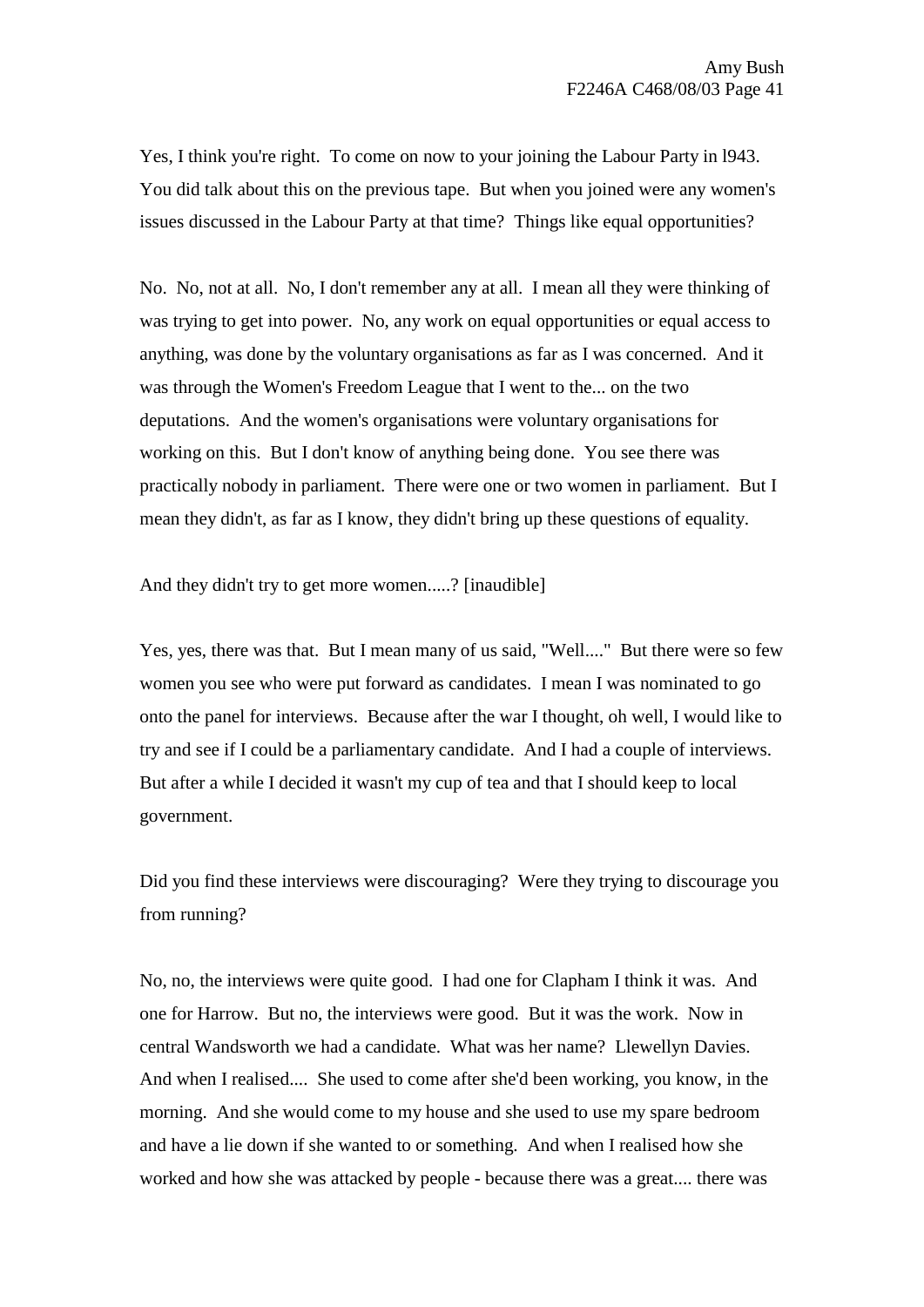opposition to women you see, as candidates. And unfortunately they didn't get any encouragement from the other women. Women didn't support women very well. Well, they didn't in Wandsworth at any rate. And when I realised what it was like, fighting an election, I decided it wasn't my cup of tea.

Do you think being married had something to do with your decision?

Well, no, no, no. I mean I remember with Pat Llewellyn Davies that was. At the women's meetings one of the women said, "Huh, well, she's got a baby". She had three children. "She's just got a baby and she shouldn't be running round canvassing. She should be at home with her children". But Pat made perfect provision for them. And when she applied and was interviewed, she said, "Well, one thing is, I would ask that from 4 to 6 every day I would be at home. Because, she said, "So that I can see the children being put to bed and one thing and another. And after that the rest of the day except for 4 to six". And she did. I mean she was very good.

But it would take an extraordinary, dedicated, ambitious woman to overcome the barriers, do you think, to get into...?

Well, yes. And of course she got the encouragement of her husband. And she came from a family - she was Welsh. And she had a very famous aunt. I didn't know her. Margaret Llewellyn Davies. Or Margaret Llewellyn I think it was. Who had done a great deal in Wales you see. So she came from that background.

So you thought then that working on a local level would be more suitable to your talents?

Oh yes. Yes. Yes.

When you became the Mayor - or did they call you the Mayor or the Mayoress?

Oh no, the Mayor. The Mayoress is the.... (Laughs). I always used to tease them then. I said, "Well, why aren't you the Mayoress?" They called them the Consort you see.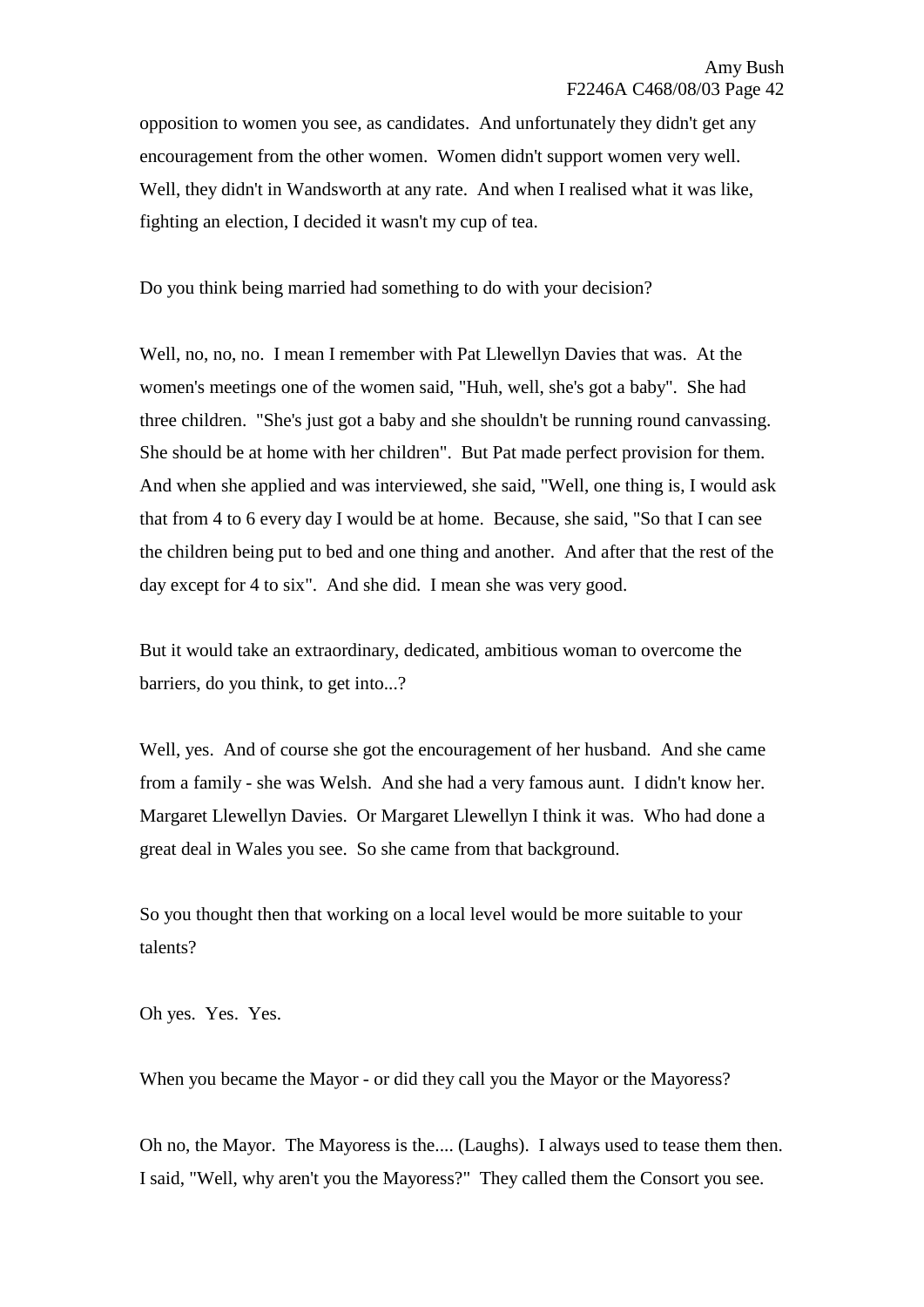How did your husband feel about being the Consort?

Oh, he'd died by then. Yes. Oh no, I'd.... This was '64 to '65 I was Mayor. I wouldn't have got any encouragement from him either I'm sure (laughs).

Really?

Yes. He wasn't at all interested.

But you were interested despite his...?

Oh yes. Yes. I mean he had his interests. And he was a railway enthusiast making (laughs) railway engines and one thing and another.

Did you find then that working on the council.... I know we discussed this before. But there wasn't any prejudice against women?

No, no, no.

Or what jobs had to be done? You just did the job?

That's right. Oh yes, in local government there's been no antagonism to women, not like in parliamentary government.

Do you see that there's been very much progress? I mean there are obviously more women MPs. But it still seems to me to be quite difficult for women to become MPs.

Well, it's only difficult because the women don't put themselves forward or get to be put forward. I mean from my work, from what I see in the Putney Labour Party now, you see they've nominated a woman, Judith Chedwiggen(ph), as the parliamentary candidate. No, the fact is that the women still kind of do the humdrum jobs. Whether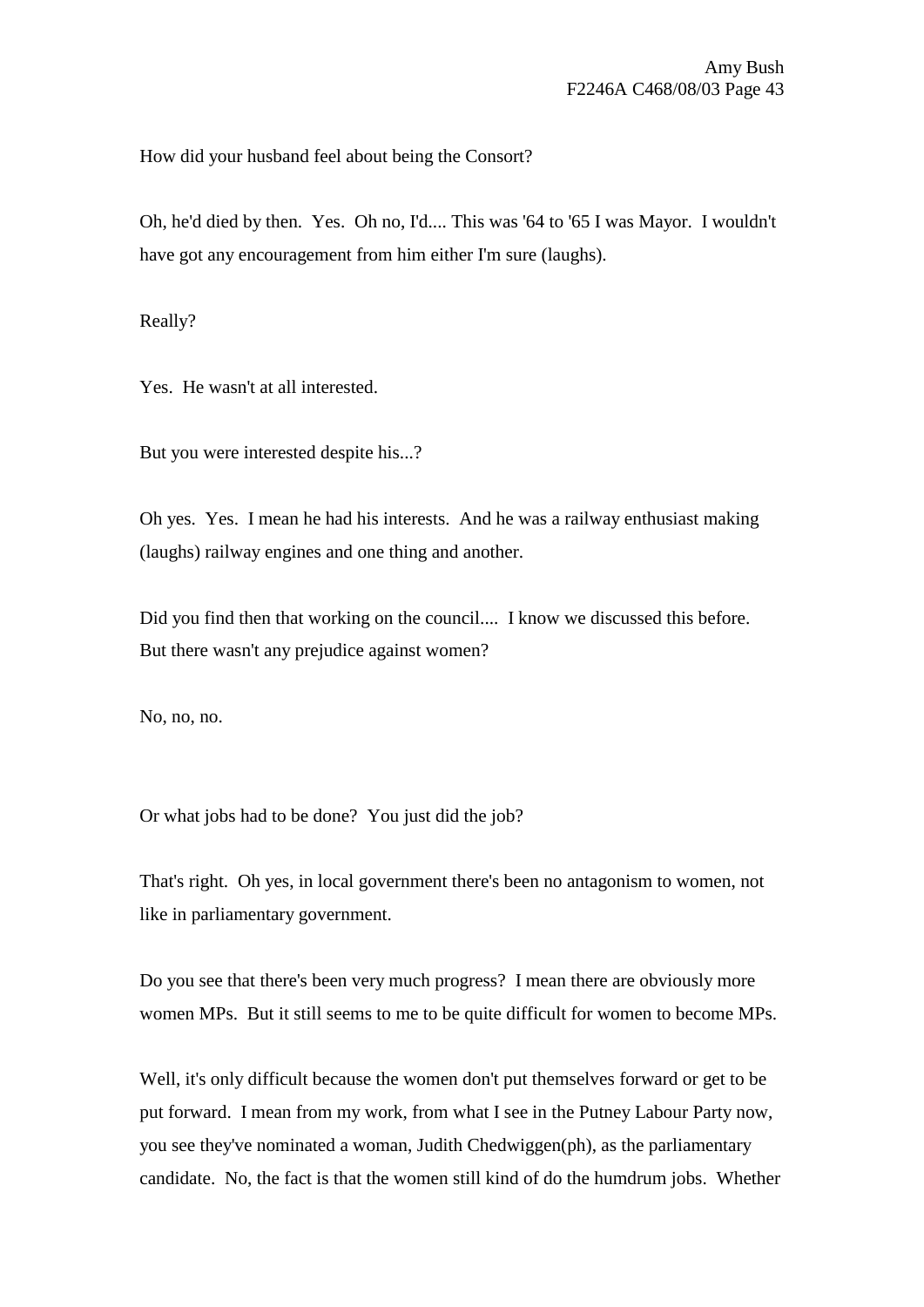it is because of home circumstances, or what it is, but you don't get the number of women being put forward as candidates. But I've never noticed any... I mean... Putney has had one or two women up as candidates. And I've never noticed there's been any opposition to them.

No, well perhaps when they change.... They're talking about changing the time [inaudible]

Well, yes, I think that would be a great help. The women have complained about this and found great difficulty. Unless they've had no children or no commitments.

To get back then to your years as the Mayor. Did you see this as sort of one of the great achievements of your life?

Well, no, I don't think so. I mean... I think I thought to myself after some years, "Oh well..." I just don't know. I mean there weren't very many women... I forget how many women we had on the council. But we had a woman in Wandsworth, Eleanor Goodrich, now she was an old suffragette too. And she got onto the local government in '34. And when... Wandsworth was completely Tory, and she was one of the first Labour candidates. And she, you know, said to me once or twice, "Well, you know, when are you going to allow your name to be put up as Mayor?" Well, it just... it just happens.

Did you meet very many women then who had been suffragettes? Did a lot of them tend to go into local politics?

Yes. But of course the.... Don't forget the enthusiasm... I mean a lot of the enthusiasm had gone. Women had got the vote and they thought that was the be all and end of it, and that was that. But really since the war I think that there's been the... except for the few who've kept up and realised that the vote doesn't give you everything. And even so, one thing about the Fawcett Society is they still realise that you must have legislation. You must get legislation through for equality. But a number of the other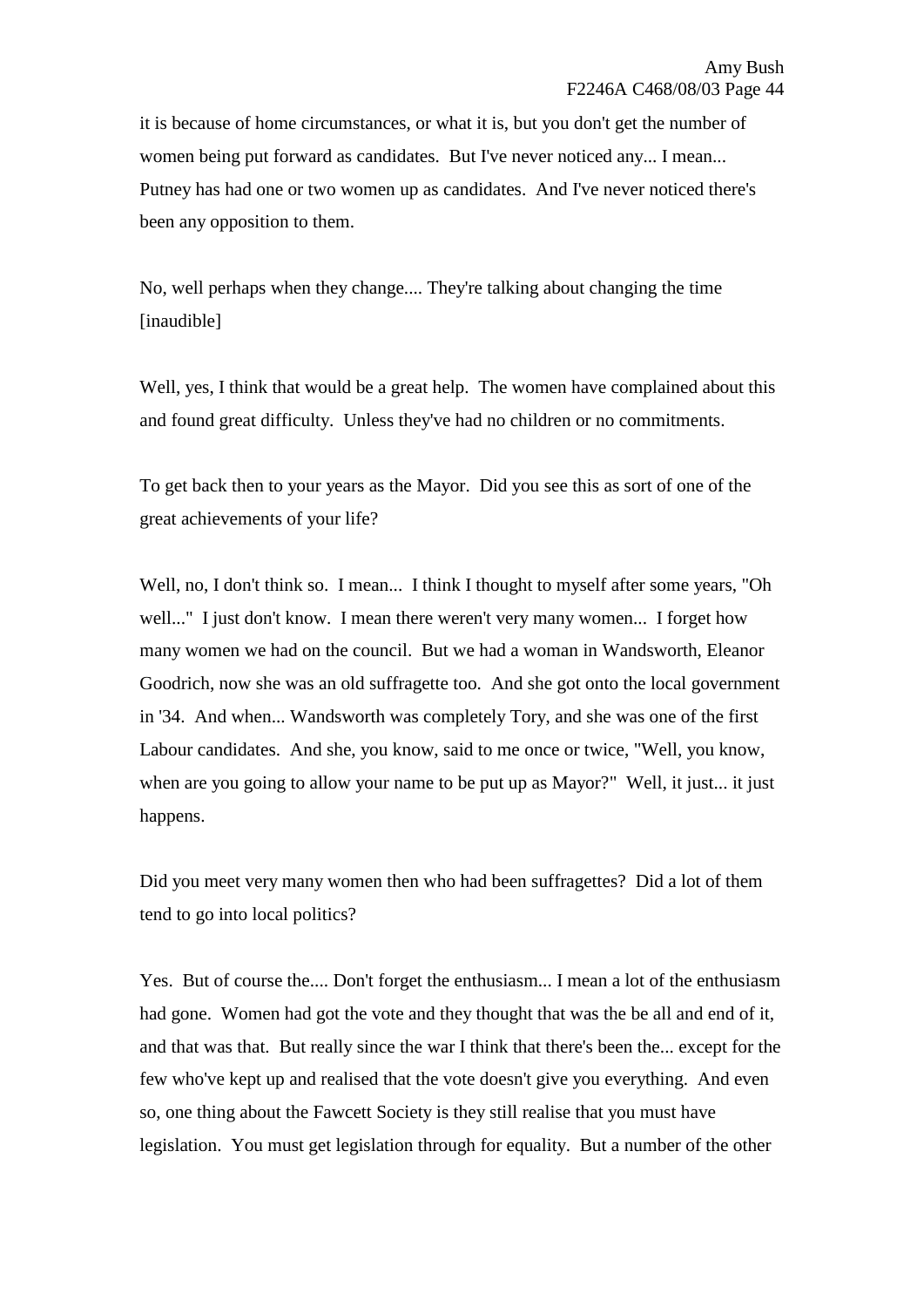societies, I mean you talk to a Townswoman and they'll say, "Oh yes", they believe in equality etc. But they don't work for it. And you have to work to get this.

So you would see legislation as being all important for women?

Yes, very. I mean until you get it on the statute book, you've got nothing behind you. This is why this latest thing about rape in the family. I mean now the Law Lords have spoken on it something will happen. But before I mean cases could have gone to court, you talked about them and that, but no action would have been taken.

Could you tell me a little bit more about the sort of work that the Women's Freedom League did during your time, and before?

Well... Well, I mean they just picked up things that were happening, or... they lobbied and they pressurised on.... Let me see, I'm just trying to think what.... Oh, nationality I remember. Now, the question of nationality. Women being able to keep their own nationality. Well now, that was a case. The members of the Women's Freedom League got up petitions and lobbied MPs. And locally they had a number of branches. They would have, you know, meetings in their areas in which they lived. And then finally... I can't think of the name of the minister who it was, but......

## End of Track 4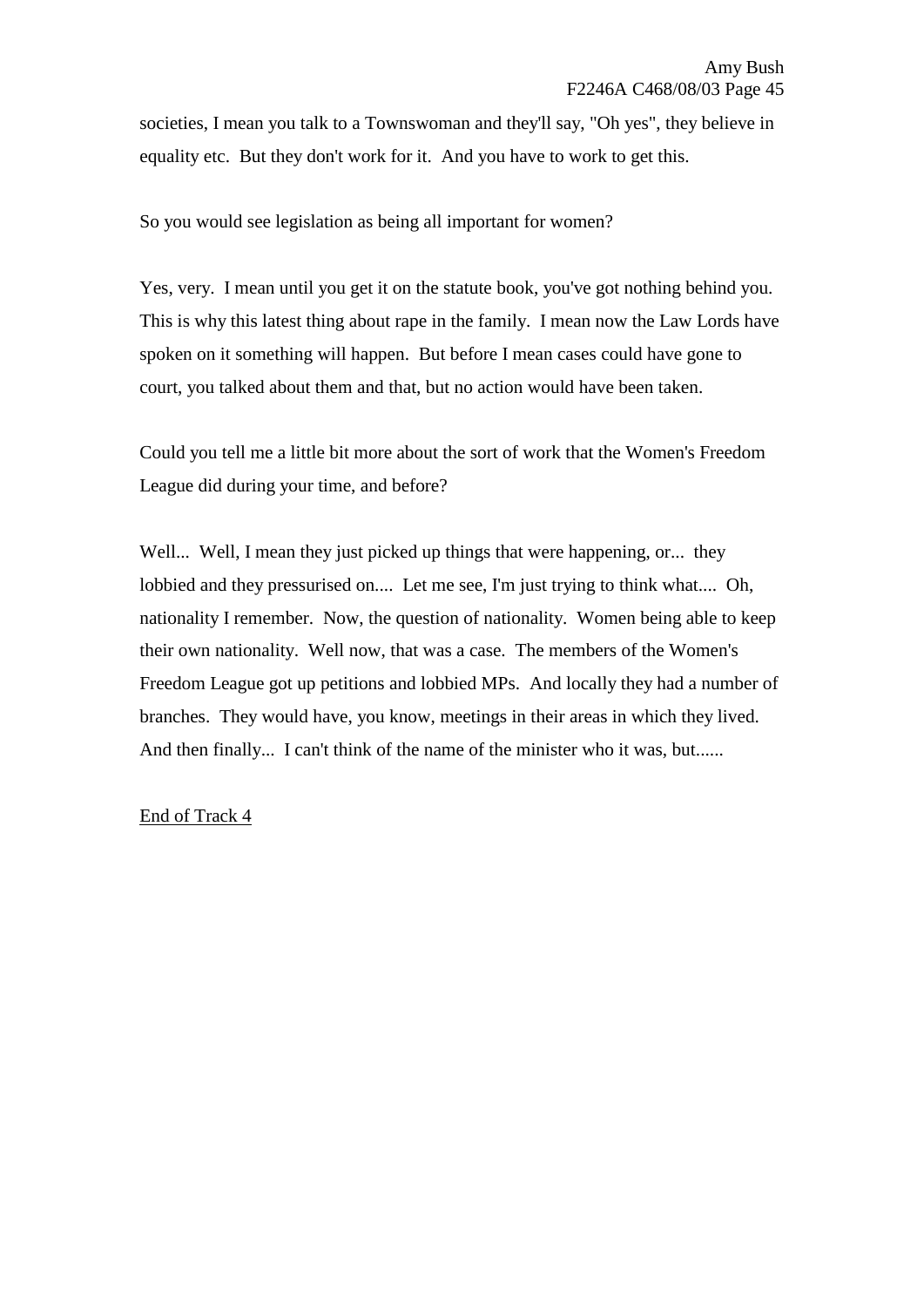# Track 5

# You got up a petition you were saying?

Well, yes. And then we called a meeting. I can't think.... I know the argument was that for some time that they couldn't grant nationality, equal nationality, because of the Dominions. And they'd have to get them to agree. And I think there... It's a long time ago, but I think there must have been a meeting in London of Dominion prime ministers. It was after the war. And they got the consent of them. Or they agreed. And then legislation went through. But I'm afraid it's a long time ago (laughs).

But was the Women's Freedom League quite a strong organisation after the war?

Yes, it was small. It was like the Fawcett Society. Not very many but quite powerful. I mean people of influence were members. They had a few men as well. But the women who ran it were quite influential.

Was it mainly London based?

Well, the headquarters were in London, but there was... I remember going up to Scotland to speak. And there was quite a good branch at Bradford. There were several, you know, a number of them round, not a lot.

When you went up to speak what sort of subject would you be speaking on?

Well, I spoke really on what the work of the head office, the London office was doing.

And you were in the office?

Well, no only... I happened to be on the committee you see. And they wrote down and asked could the headquarters send them up a speaker. I think it was in '47. Yes, that's right. Because I remember it was the year when there was no coal. Freezing. Ah,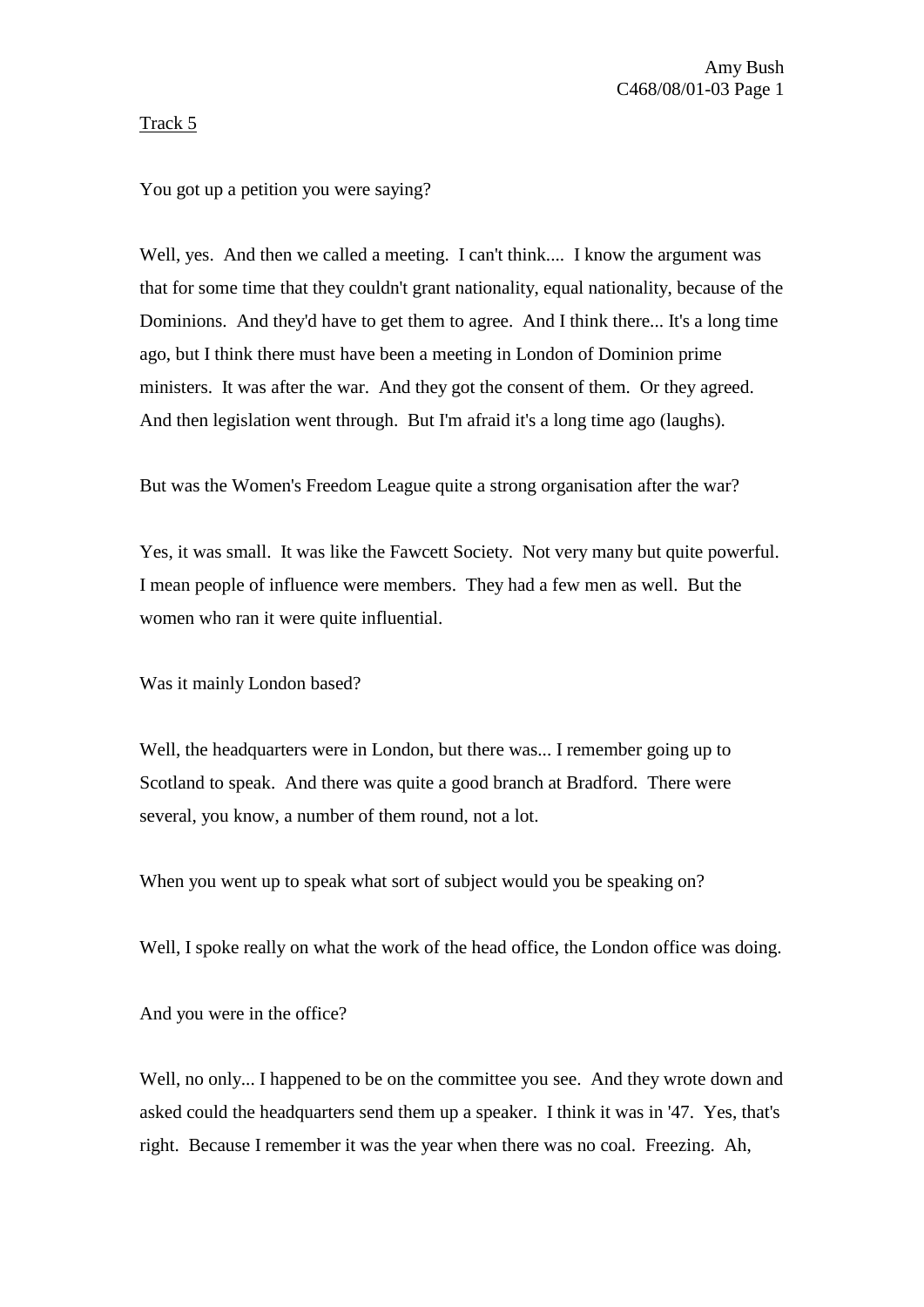dear. And the trains, the passenger trains always had to stop to let the coal trains through. And oh, it was a long journey (laughs).

Did you enjoy speaking?

I liked... Yes, speaking like that, I mean to a group or a committee or something. But I wasn't very keen on public speaking for large meetings.

So these would be relatively small groups of women?

Well yes, I mean the usually branch meetings.

Did you do very much of that?

Well, I went round to Women Citizens. And we used to go to them if they were asking for somebody.

So this is the National Society of Women....?

Yes, National Association of Women Citizens. Yes.

And how would you define what they were doing?

Well, they were working for equality. But they worked primarily for equality in local government and also women magistrates and women in parliament. It was political to a cer.... Non-party political.

Did you find that there were... I mean it was sort of across the board as far as parties were concerned, these organisations? Or did they tend to be more...?

Well, I think they tended to be more Liberal than anything. But there were some Conservatives and there were a few Labour people.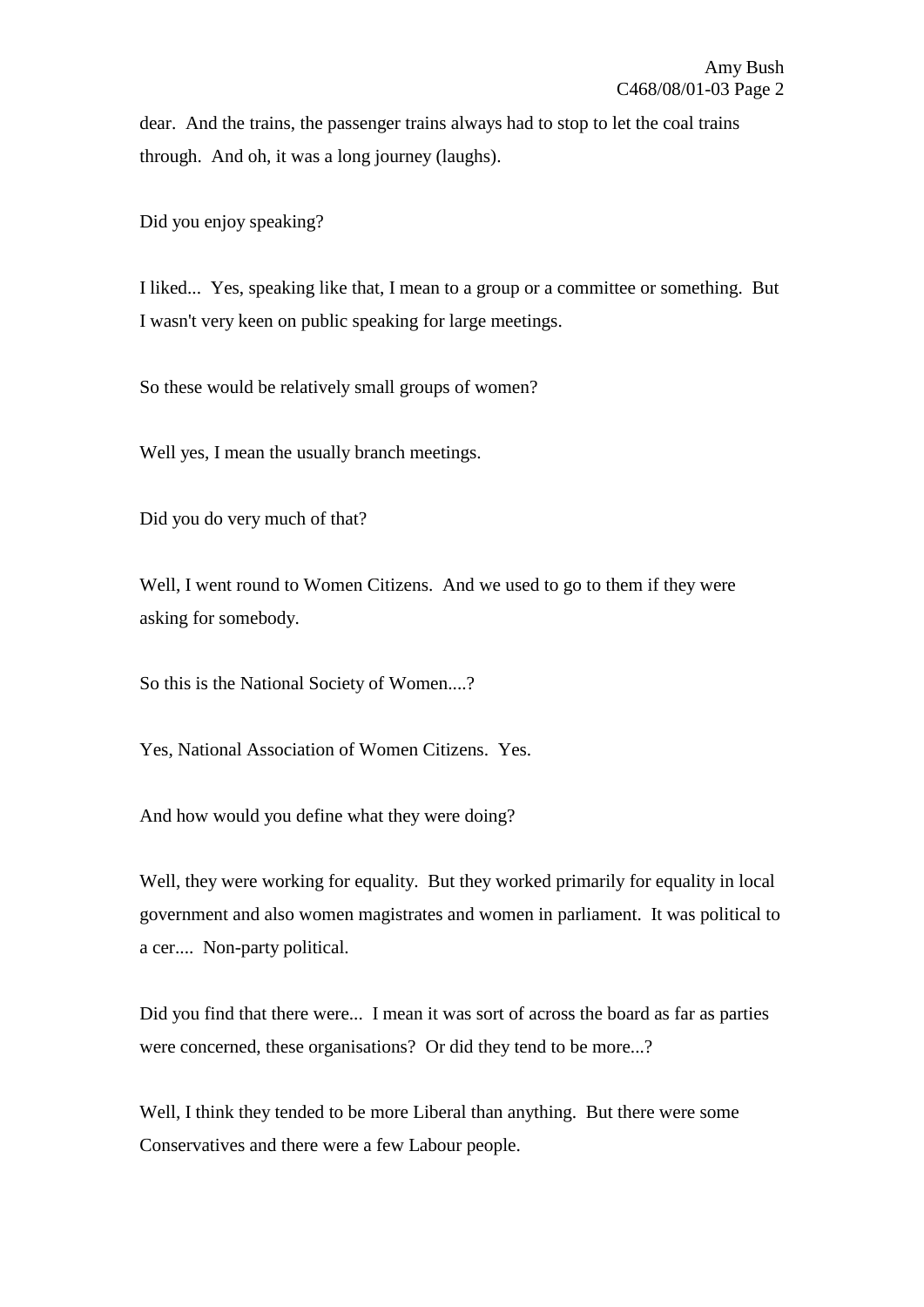## But mainly Liberals?

I think most of them were, yes.

You'd think that the Labour Party might have been more interested in...?

Well, the Labour Party was still struggling you see. I mean it was really only after the war that I think that the Labour Party began to get kind of really big and active. And they had the majority, they had certain legislation to put through. And I mean they started the Health Service, they brought in legislation on education and one thing and another. And then they really began to get active. But before that, I mean for many years, they'd fought in the wilderness and...

But they didn't see women as being of...? One way of...?

Well, they didn't. I mean that was the general feeling you see. I mean the Conservative Party and the Liberal Party, they were all the same as far as women were concerned. You'd got nobody, you'd got one or two people, perhaps one or two men who felt that women should have more access to everything. But it was the general tone. That's my opinion. It was the general tone of society.

And it was acceptable and of course women accepted their role?

And I mean suffragettes, well, I think they shocked a lot of people. But they got the vote and they thought they'd... the vote was the be all and end all.

So there wasn't any burning issue then except for peace perhaps or international...?

Yes, I mean I don't remember any burning issue coming up. It was just general social conditions.

But do you think that people who had been interested in suffrage then became more interested in social conditions?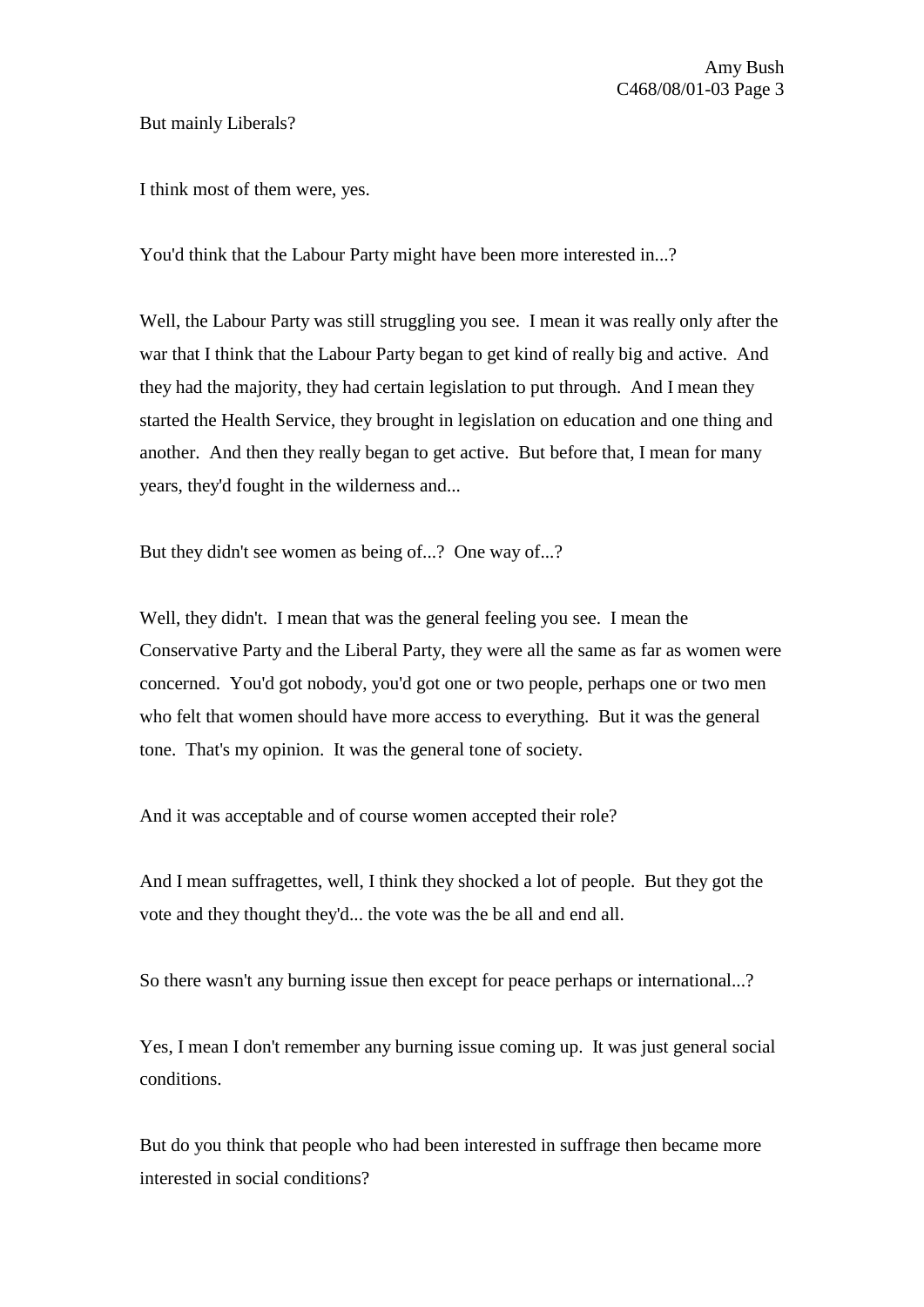Because they felt that the....?

Yes, I think they did.

But women had a better understanding of the social issues than men? Did you find that...?

I think on the whole women do have a better understanding of conditions of life of the mass of people. And of course you see there was still... very prevalent was the feeling... you would go round and talk to women. "Oh well, I'll ask my husband". I mean I had that said to me several times on the doorstep when I used to go... Especially when canvassing on the question of equal compensation for war injuries. The numbers of times the woman said, "Oh well, I'll go and ask my husband".

Yes, infuriating. Did you enjoy doorstep campaigning?

Oh, it was all right. I can't say I was terribly keen, but I did it, did my share of it at anyrate.

Both locally and nationally? Or did you have to go out when there was a...?

Well, nationally was through the Women's Freedom League you see. I don't remember.... You see the war was still on and I don't remember any big meetings or anything.

Just going from door to door?

Yes.

[Break in recording]

..... more interesting than anything else, I mean is equal access to everything for women. And I mean I feel that if things are open for women it's up to women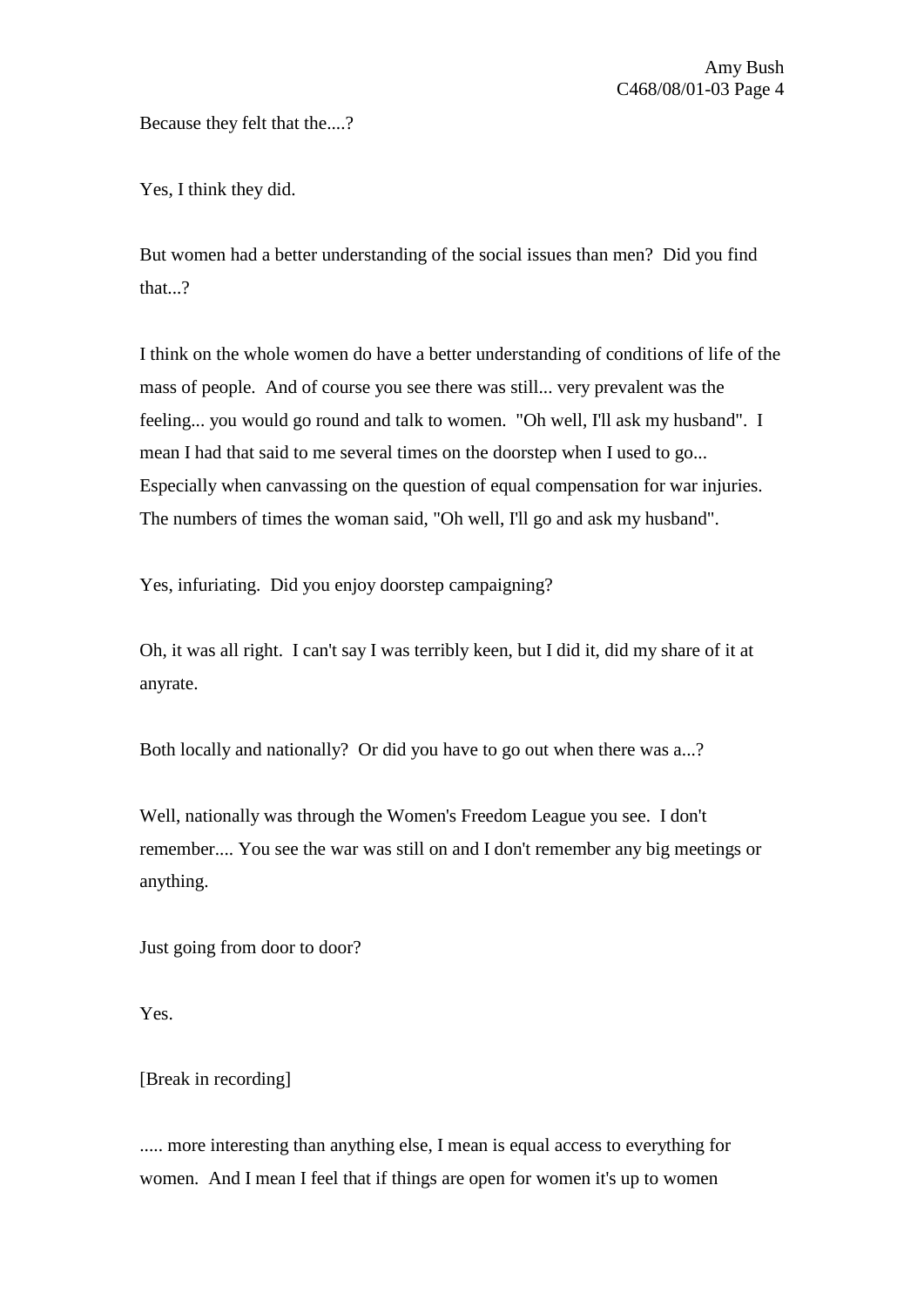themselves to get in and use the possibilities there are. And that's the side of... I mean when I was doing the international work on literacy, it was equal access to literacy and to education that I've always emphasised.

And once that's achieved then it's up to the individual?

It's up to the individual, that's it, yes.

I think that's quite fair. So are you disappointed then in the way women have reacted to events in the past few years?

No, no, no, I don't think so. I feel a little hurt sometimes when you see women are getting into the professions and now they're beginning... I mean they expect to be paid professionally for... They don't give their services like the voluntary people used to. That's the... I mean it's a generalisation, there are still some who do this voluntarily. But I mean I've come across points when people are asked to come and speak. And well, they want to know what the remuneration is. Where once upon a time you'd have only been too pleased to have been asked. And well, you might have said, "Well, would you pay my expenses?" If you've got them, but not to ask for a fee as well. And that is what happens sometimes.

Are you a strong believer in voluntary....?

Yes, yes.

There's a lot that can be done to volunteer work, rather than paid professionals in every walk of life?

Yes. (Laughs). I mean I realise... I don't make it a hard and fast rule. I mean some people of course I suppose earn a living by speaking and doing things like this. It's like singers. I mean going to sing. But on the other hand when I think of all the jobs that have been done and how difficult... Now Wandsworth Borough Council is very keen. They keep saying... When I did a lot of work for Age Concern and we asked